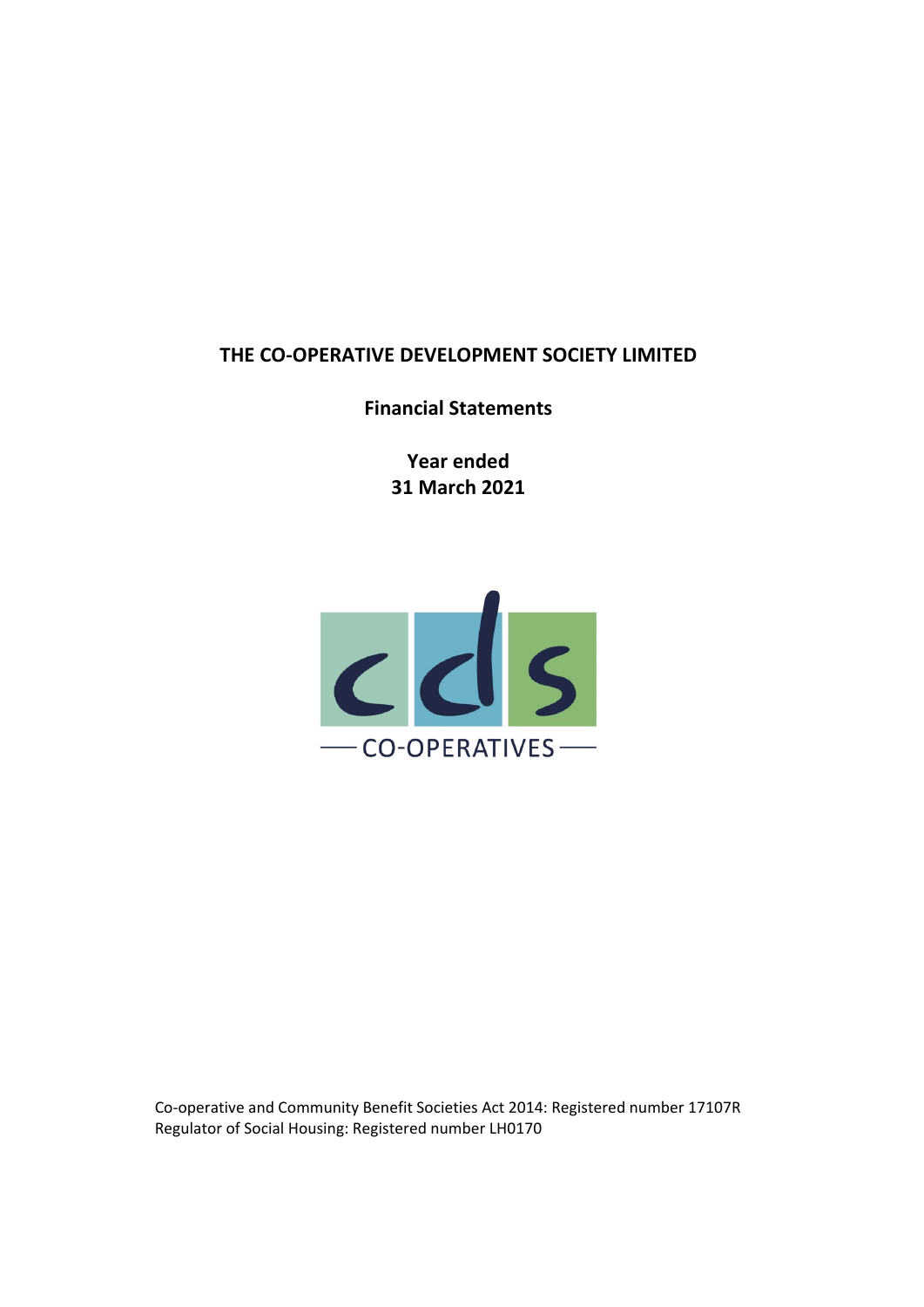# **Annual report and financial statements year ended 31 March 2021**

**Page:**

| $\mathbf{1}$   | Advisers and bankers                                     |
|----------------|----------------------------------------------------------|
| $\overline{2}$ | Board of Management and Senior Management Team           |
| 3              | Report of the Board of Management                        |
| 25             | Independent auditor's report on the financial statements |
| 29             | Statement of Comprehensive Income                        |
| 30             | <b>Statement of Changes in Reserves</b>                  |
| 31             | <b>Statement of Financial Position</b>                   |
| 32             | <b>Statement of Cashflows</b>                            |
| 33             | Notes on the financial statements                        |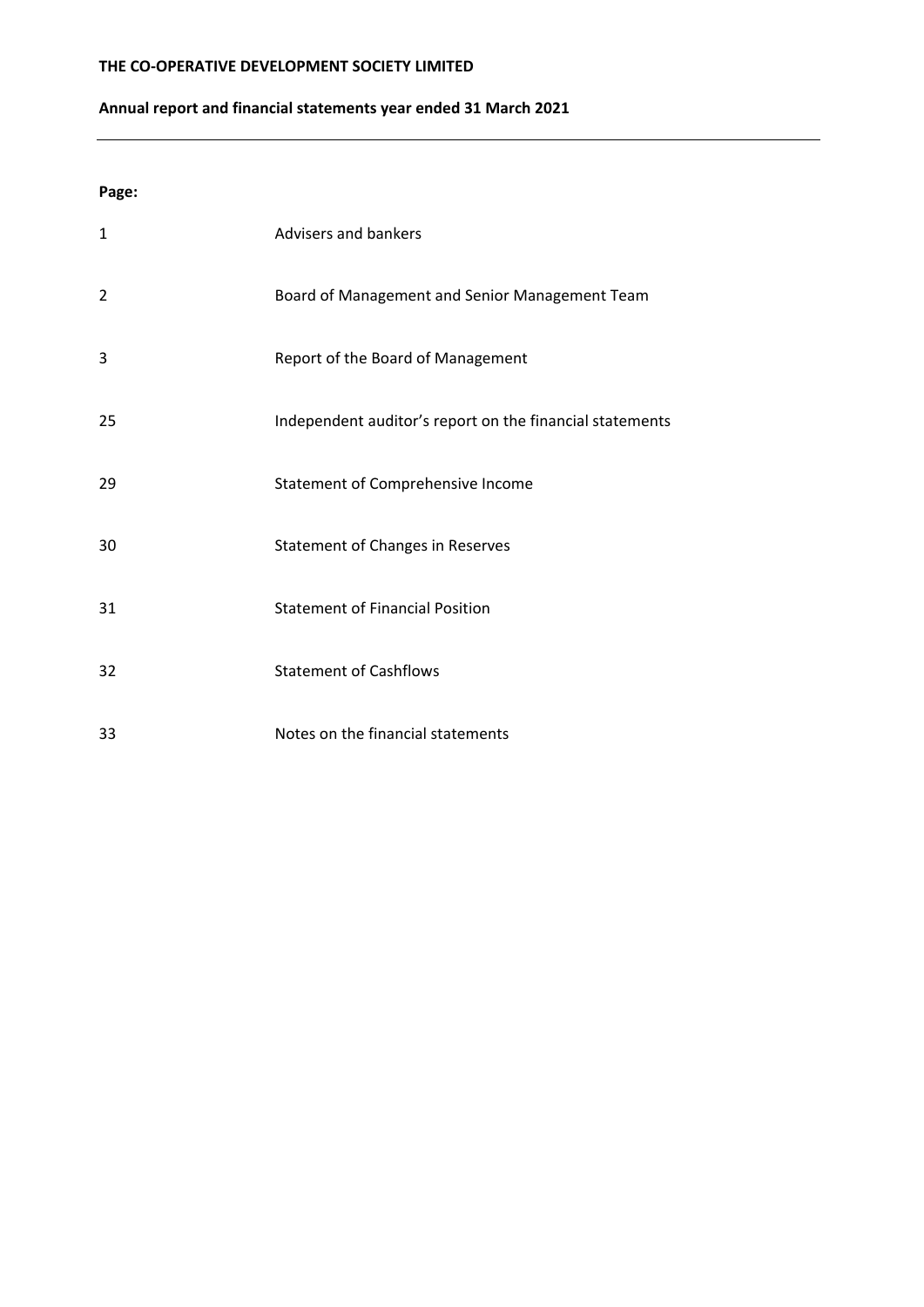#### **ADVISERS AND BANKERS**

#### **REGISTERED OFFICE**

7‐14 Great Dover Street London SE1 4YR

#### **INDEPENDENT AUDITORS**

BDO LLP 2 City Place Beehive Ring Road Gatwick West Sussex RH6 0PA

### **INTERNAL AUDITORS**

TIAA Business Support Centre 53‐55 Gosport Business Centre Aerodrome Road Gosport Hants PO13 0FQ

# **SOLICITORS' PANEL**

Trowers and Hamlins 3 Bunhill Row London EC1Y 8YZ

Glazer Delmar Solicitors 27‐31 Northcross Road East Dulwich London SE22 9ET

# **PRINCIPAL BANKER**

The Co‐operative Bank Plc London Corporate Centre 4th Floor, 9 Prescot Street London E1 8AZ

Co‐operative and Community Benefit Societies Act 2014: Registered number 17107R Regulator of Social Housing: Registered number LH0170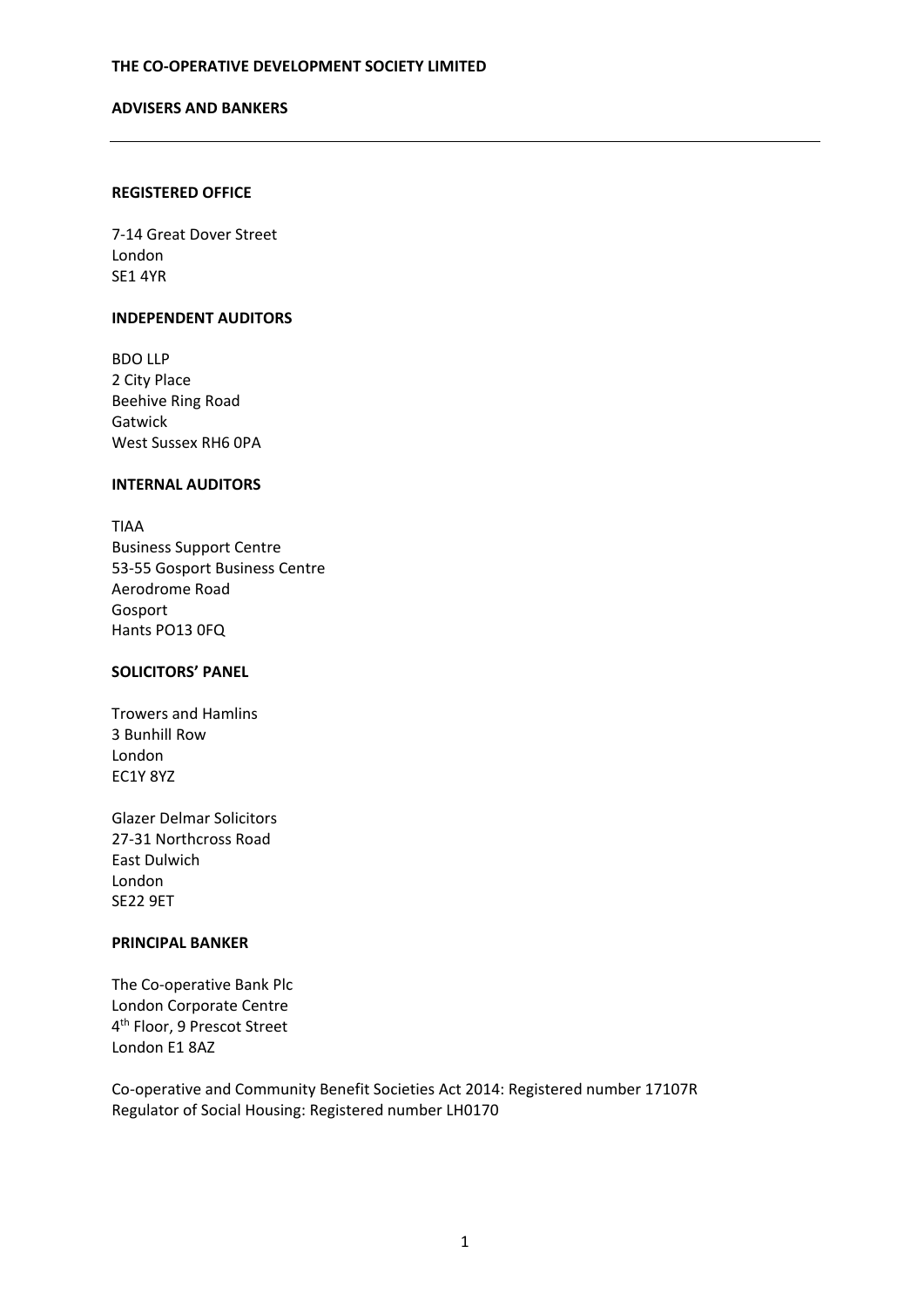### **BOARD OF MANAGEMENT AND SENIOR MANAGEMENT TEAM**

Members of the Board of Management of the Society who have served during the year 31 March 2021 were as follows:

# **BOARD OF MANAGEMENT**

Ms Brigid Sutcliffe (Chair) Mr Nick Whitaker (Honorary Treasurer) Mr Tony Bush Mr Matthew Creasey (appointed 23 November 2020) Mr Satish Jassal (appointed 23 November 2020) Mr David King (resigned 21 September 2020) Mr Andrew Pakes Ms Martha Slade Ms Rebecca Southern Mr Tony Watt Ms Linda Wallace Mr Nigel Wood Mr Lawrence Zollner

Each member of the Board of Management, who is not also a member of the senior team, holds one fully paid share of £1 each in the Society.

# **SENIOR MANAGEMENT TEAM (SMT)**

Members of the SMT during the year to 31 March 2021 were:

| Linda Wallace         | <b>Chief Executive</b>                                            |
|-----------------------|-------------------------------------------------------------------|
| Stephen Brown         | Corporate Services Director (retired 31 March 2021)               |
| Christina Friedenthal | <b>Operations Director</b>                                        |
| Anne Hauxwell         | <b>Finance Director</b>                                           |
| David Smith           | Client Services and New Business Director (resigned 14 July 2021) |
| Allison Sofekun       | Corporate Services Director (appointed 8 March 2021)              |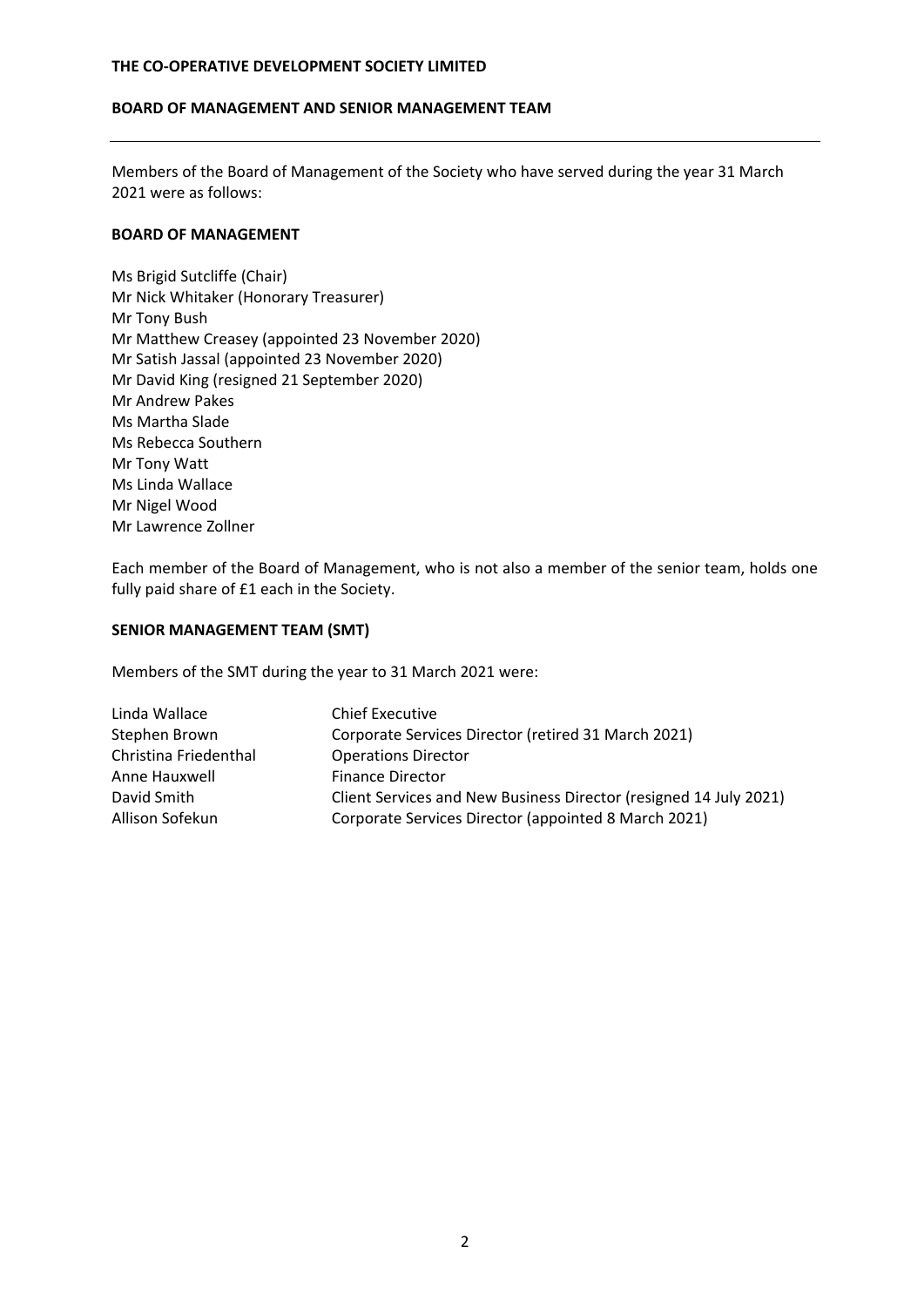#### **REPORT OF THE BOARD OF MANAGEMENT**

The Board presents its report and the audited financial statements of The Co-operative Development Society Limited (CDS) for the year ended 31 March 2021.

#### **PRINCIPAL ACTIVITIES**

CDS is a Charitable Community Benefit Society (previously a co‐operative society) and a social landlord established in 1975 to provide, promote and support co-operative and community led housing. We are regulated by the Regulator of Social Housing (RSH) and registered with the Financial Conduct Authority (FCA). We also act as a co-op support agency providing landlord and business management services to a wide range of housing co‐ops in London and the South East and we work with the GLA to reinvest some of our surpluses to promote growth in co‐op and community led housing.

At March 2021, we owned 738 rented homes and 247 shared ownership and leasehold properties and provided services to 34 housing co‐ops and their 1,500 homes.

Our work aims to be of benefit to the wider community, increasing opportunities for people to be well housed in a home that they can afford, with a commitment to the long-term stewardship and protection of assets and to maintaining affordability in our housing stock. We are a social business and the way we do things is as important to us as the things we do. We strive to build trust with our customers and partners by being reliable, fair and acting with integrity. With our co-op history, we believe we can achieve more by working with others, listening for understanding and showing kindness in our work to build effective collaboration.

### **THE YEAR UNDER REVIEW**

Our mission is to help more people shape what matters to them at home or in their neighbourhood and to build a sense of belonging through co-op and community led housing.

Our strategic plan outlines our goals for our three key areas of business. In addition, the Board approves an operational plan each year which sets out specific tasks and goals for the year. During the year under review we continued to measure our progress against these goals.

In common with many organisations, we faced significant challenges related to the pandemic. Early fears of service disruption did not materialise as our prior investment in cloud‐based CRM systems proved their worth in both flexibility and security. Our staff responded brilliantly to the sudden move to remote working, demonstrating resilience and compassion. Teams reached out to customers and supported them in a variety of ways, from ensuring people had food to making sure the rent could be paid. Debt management, at a very challenging time for many households, performed strongly with arrears at a lower level at the end of the year that at the start. We continued an emergency repairs service throughout the crisis and offered less urgent repairs based on priority needs. Although we could not progress our planned works programmes, we retained our focus on safety with the most urgent issues, particularly gas servicing and fire safety, being managed efficiently and effectively.

We learned a great deal from the experiences of the last year and, along with the shift in sector and legislative emphasis, this has prompted a change in focus for our future plans. Enabling and empowering residents and clients will form the basis of our future work and this is reflected in our plan. We are pleased that the organisation showed real resilience and focused correctly on supporting customers and clients during a difficult time. Where we were not able to meet our targets, these areas are also reflected as priorities for 2021/22 and beyond.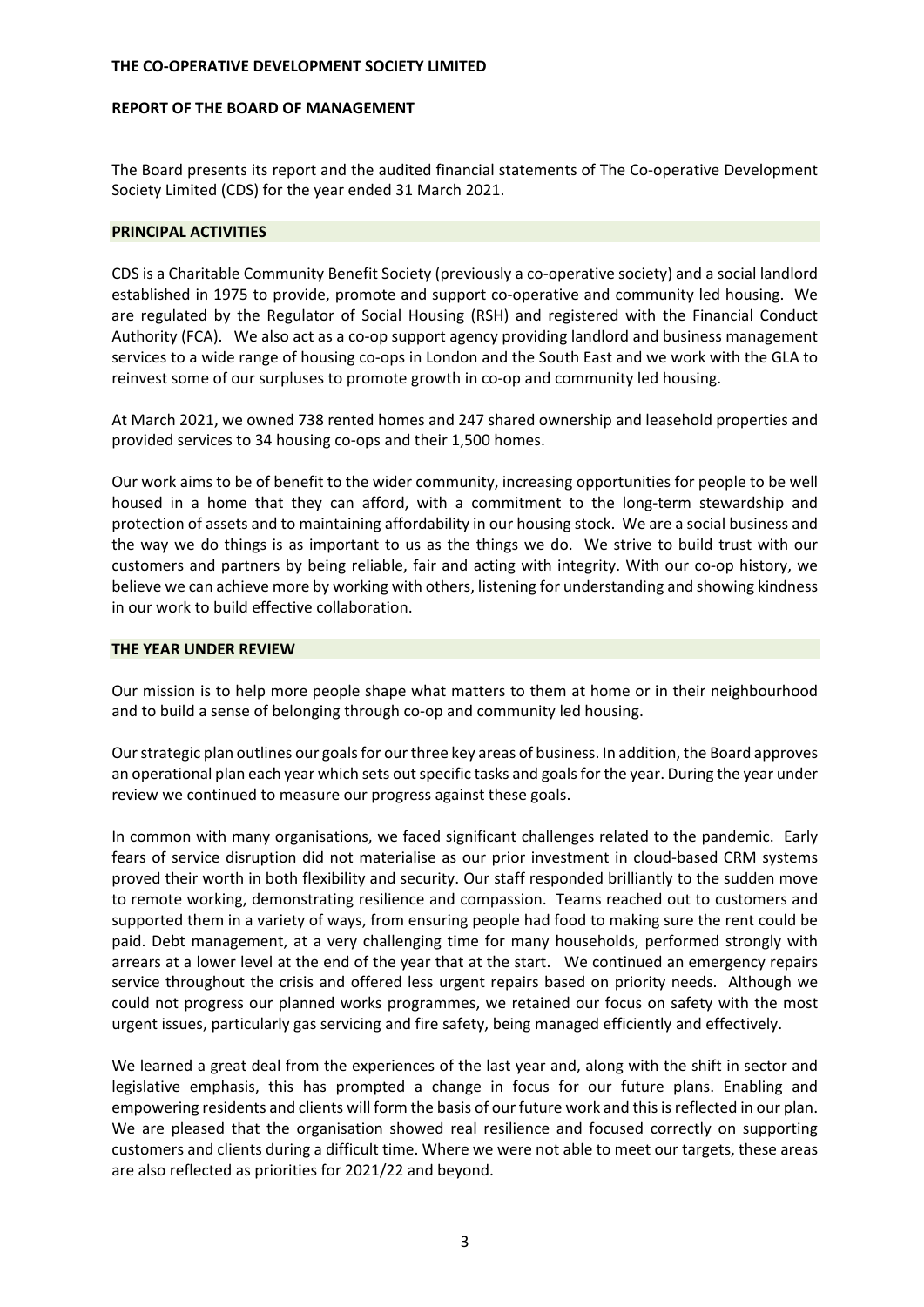#### **REPORT OF THE BOARD OF MANAGEMENT**

### **Service Performance for CDS residents**

Our overall service performance for our CDS residents was good with particular successes on income management, complaints, and enquiry responses. Our performance on voids was negatively affected by the pandemic as we were legally prevented from reletting properties in the early part of the year.

Our repairs services also ran reasonably smoothly with emergency services protected throughout the year and overall completion of jobs falling within the top quartile performance band and with a lower than average number of jobs per property. More than 93% of customers (on a 30% sample) said that they were satisfied with their last repair. Whilst this is positive, it is tempered by the end of year satisfaction data which suggests that overall service delivery still needs attention in order to meet customer expectations. Repairs costs were significantly increased, mainly driven by contractor and management inconsistency linked to Covid 19.

ASB cases increased under the pressure of the pandemic with families forced to stay inside and often under financial and practical pressures, as well as facing illness and risk. Our teams ensured that ASB cases were well managed with sensitivity to all parties.

Overall, the trend for satisfaction across resident services is steady and upward and we will continue our focus on improving responsiveness, reliability and communication in the coming year.

### **Service Performance for Clients**

Service performance for clients was also strong with good support to client organisations to manage the impact of the pandemic and most services being well maintained during the year. Arrears were more challenging for client residents, but performance recovered well by year end. Our repairs, ASB and complaints management performance was strong throughout the period.

Much of our energy was directed to ensuring that client organisations continued to be well governed, with a shift to online meetings for many co-ops. The Finance and Client teams worked well together to get audited accounts and AGMs completed. This was challenging work for our teams and for client management committees, but we were delighted that democratic control and oversight was maintained.

# **Safety Performance**

The safety of our residents and staff remains our highest priority. Core safety performance was strong with all the regular safety checks for gas, communal electrical, legionella, asbestos, fire risk assessments, emergency lighting and alarm testing staying close to 100% all year. We did not experience significant problems with access for statutory gas checks and in the rare property where this did occur, for example where the occupier was away we were able to agree a gas cap to ensure that the property remained safe.

During the year we continued the work to addressfire protection at our tallest property in London. We had originally planned for this work to be completed within the 2021 financial year, however, the pandemic and changing design requirements linked to EWS1 standards meant that the start on site was delayed. During the period, in consultation with LFB, we provided additional safety measures including full waking watch and upgraded communal and individual property heat and smoke alarms. We now expect the works to this block to complete in October 2021.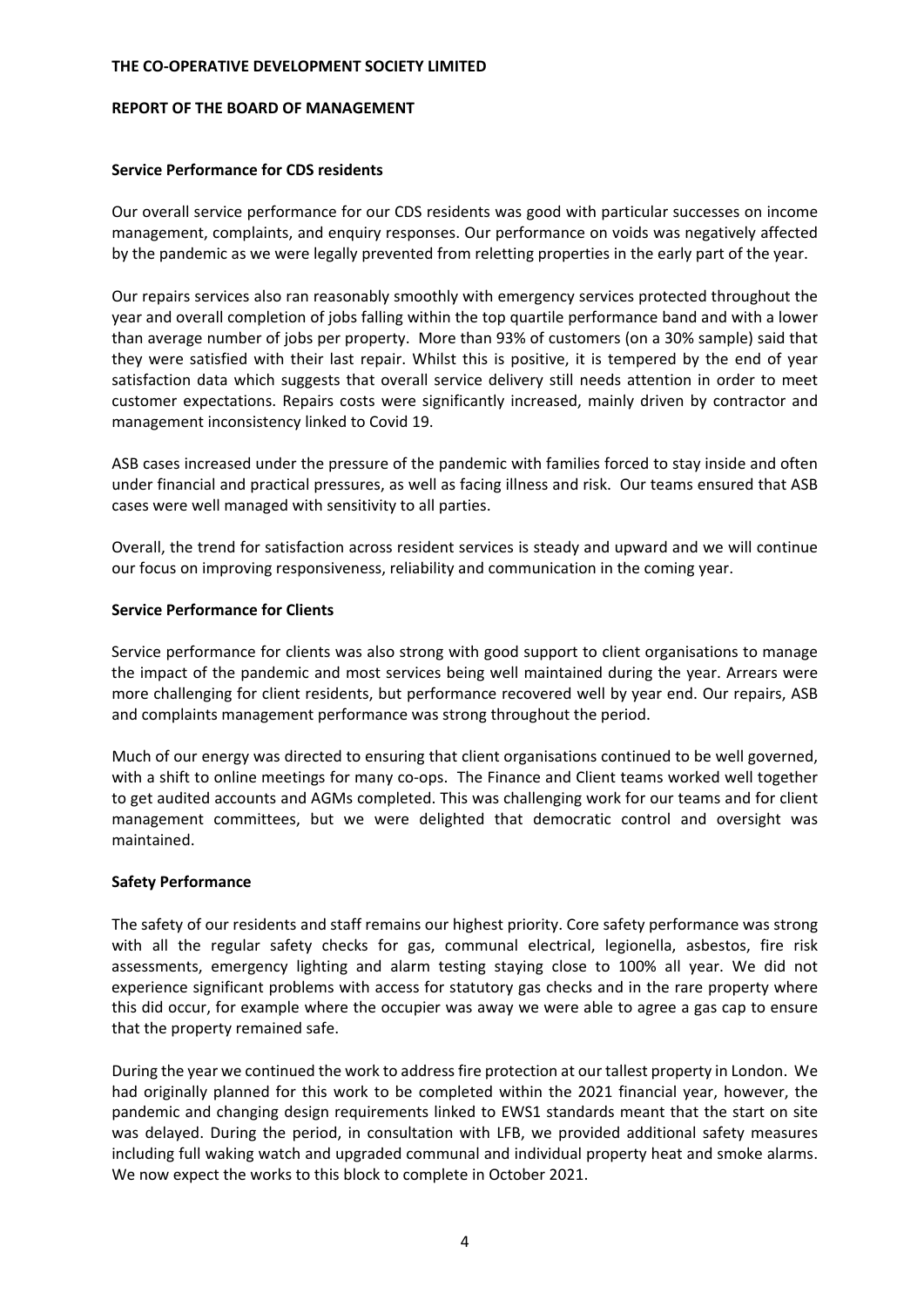#### **REPORT OF THE BOARD OF MANAGEMENT**

The costs for improving fire protection have increased as changes in requirements have been detailed. In 2019/20, we decided to fund works for homeowners in order to alleviate hardship and to safeguard the interests of tenants within the block by progressing and completing the project more quickly. The increase in estimated costs to completion has been included in these accounts.

During the year we carried out more extensive fire risk assessments on all of our blocks and this highlighted some additional works which are required in both the short and medium term. Urgent works have been completed or are underway whilst additional planned work has now been allowed for in our forward funding plans.

We were not able to commission the second phase of our planned domestic electrical testing and upgrade works during the pandemic and found it difficult to close out the first-year pilot programme due to access problems and non‐availability of contractors, many of whom were small firms who furloughed staff. This further delay was of concern and caused us to move to a larger scale contract procurement to ensure full delivery within the 2021/22 financial year. The contract has been awarded and work will commence in September 2021.

Staff safety and welfare was well managed during the year with the introduction of an employee assistance programme, well‐being activities, support, and encouragement to adopt healthy physical and mental health practices whilst working remotely and good contact with the team and managers.

### **Promoter Work**

In 2017/18, we were instrumental in establishing The London Community Led Housing Hub with the GLA and with the support of other sector organisations such as the National CLT network and UK Cohousing Network. We now host the London CLH Hub providing practical advice, support and funding to emerging and established community led groups who wish to build homes. The GLA are supporting core costs for the hub team to deliver early stage advice for a wide range of interested organisations and alongside this are providing revenue and capital funding to support specific identified schemes. The hub administers a proportion of early stage revenue grant with advanced revenue and capital managed by the GLA directly. The GLA provides oversight of the Hub work through regular quarterly review meetings.

During the year the Hub extended its reach, and made progress on individual projects, including engaging with 87 groups or projects and allocating £788k of grants across 45 projects. In total, by the year end we have now allocated £1.4m of funding to projects The Hub Team did an excellent job in supporting groups to maintain focus and progress during the pandemic. After a slightly slow period during the first quarter, work returned to a nearly normal level and groups seemed to have more time to focus on their schemes whilst working from home or on furlough. The team have met or exceeded almost all targets for the GLA contract and have a strong pipeline of schemes.

The main additional area of promoter work was in supporting the founder member co-ops to become truly independent. This is challenging and some of the momentum that had been built up with local meetings was lost when the pandemic hit. However, we were delighted to see one co-op, Allnutt Mill Housing Co-op, appoint its first full resident management committee in March and look forward to supporting their enthusiasm for making a difference for their community. We continue to work with the main founder member committee to establish either independence of integration with an established landlord for the remaining founder member co‐ops.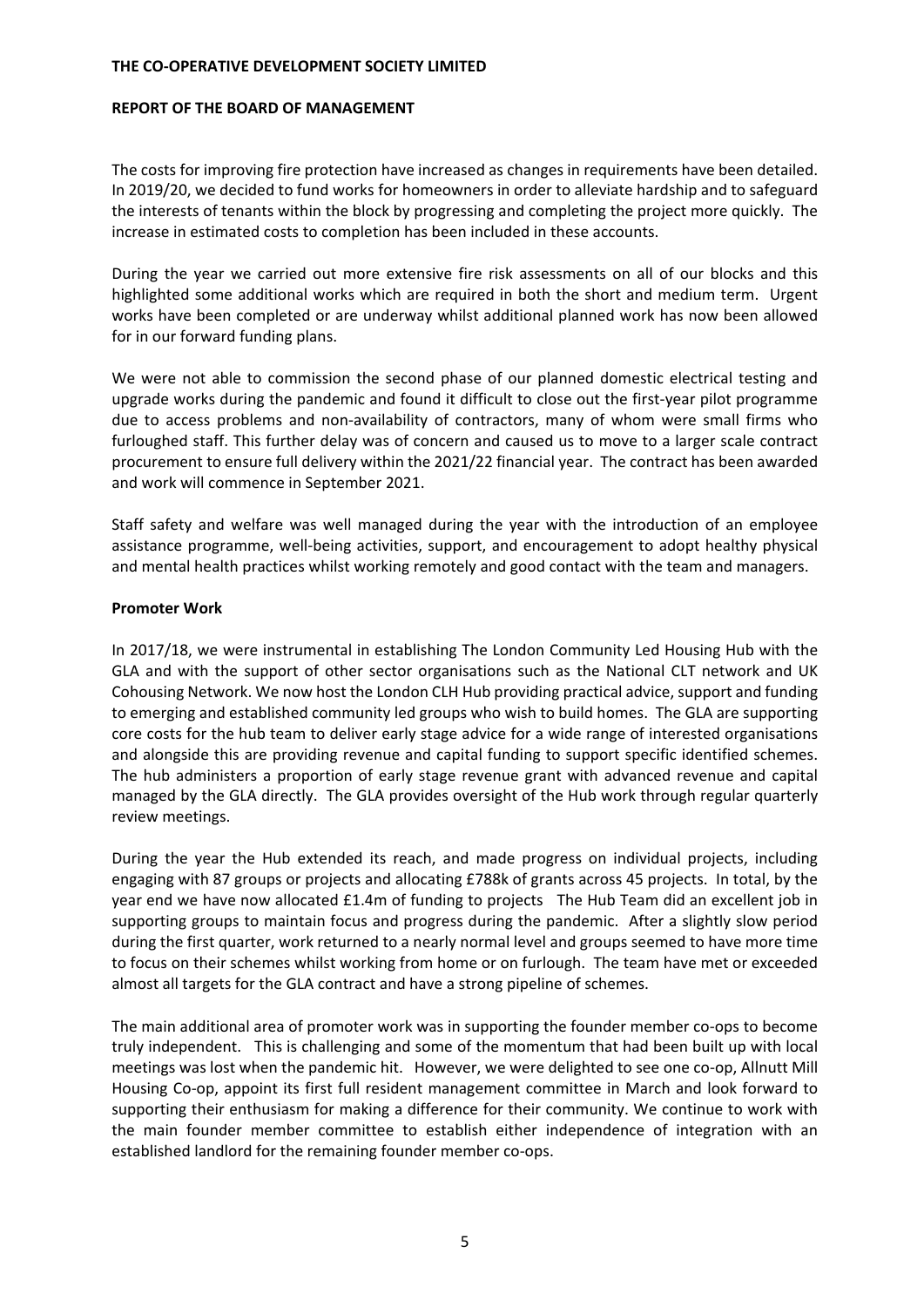#### **REPORT OF THE BOARD OF MANAGEMENT**

#### **OUR FORWARD PLANS**

In the coming year we will implement our new Corporate Plan which covers the period 2021 to 2025. This responds to our own learning through the pandemic and also to the legislative and regulatory emphasis on resident voice.

### **Our Vision**

Our vision is that through co‐op and community led housing, more people can shape the things that matter to them at home and have a sense of belonging in the place where they live.

Our mission is to help more people shape what matters to them at home or in their neighbourhood and to build a sense of belonging through co-op and community led housing.

We will do this by being a collaborative landlord, an enabling service provider and by promoting growth, innovation & co‐operation.

### **Our Strategy**

Our updated corporate strategy reflects our focus on community and belonging. Our plans for the year will to enable us to meet our commitment to the Together with Tenants Charter and to respond to the regulatory and legal environment, including the building safety bill, and proposed changes to regulation as well as the environmental

We believe that our unique position and history put us in a good position to be a leader on meaningful collaboration with residents, clients and staff and to demonstrate how this can deliver high levels of performance and satisfaction. We recognise where we have challenges with capacity and we monitor and mitigate our risks, which are outlined in the section below.

# **Our Priorities**

Alongside our 'business as usual' targets, we have two business wide priorities that will be shared by the whole business is 2021/22. These priorities are directly related to our vision and mission.

# **Priority 1 ‐ Build a Culture of Ownership and Collaboration**

- Set standards and expectations for behaviours that support our culture.
- Provide training to support employees working in this way.
- Encourage culture of trying things out.
- Be accountable and relentlessly measure progress.
- Give and receive feedback.
- Build a sense of belonging & celebrate success.

# **Priority 2 ‐ Radically Improve Service Experience**

- Implement the Plentific platform for repairs ordering/management.
- Deliver planned improvements in our homes.
- Make it easier for our suppliers to get paid.
- Make it easy for clients to get things done, whilst remaining safe and well governed.
- Respond brilliantly to enquiries and service requests.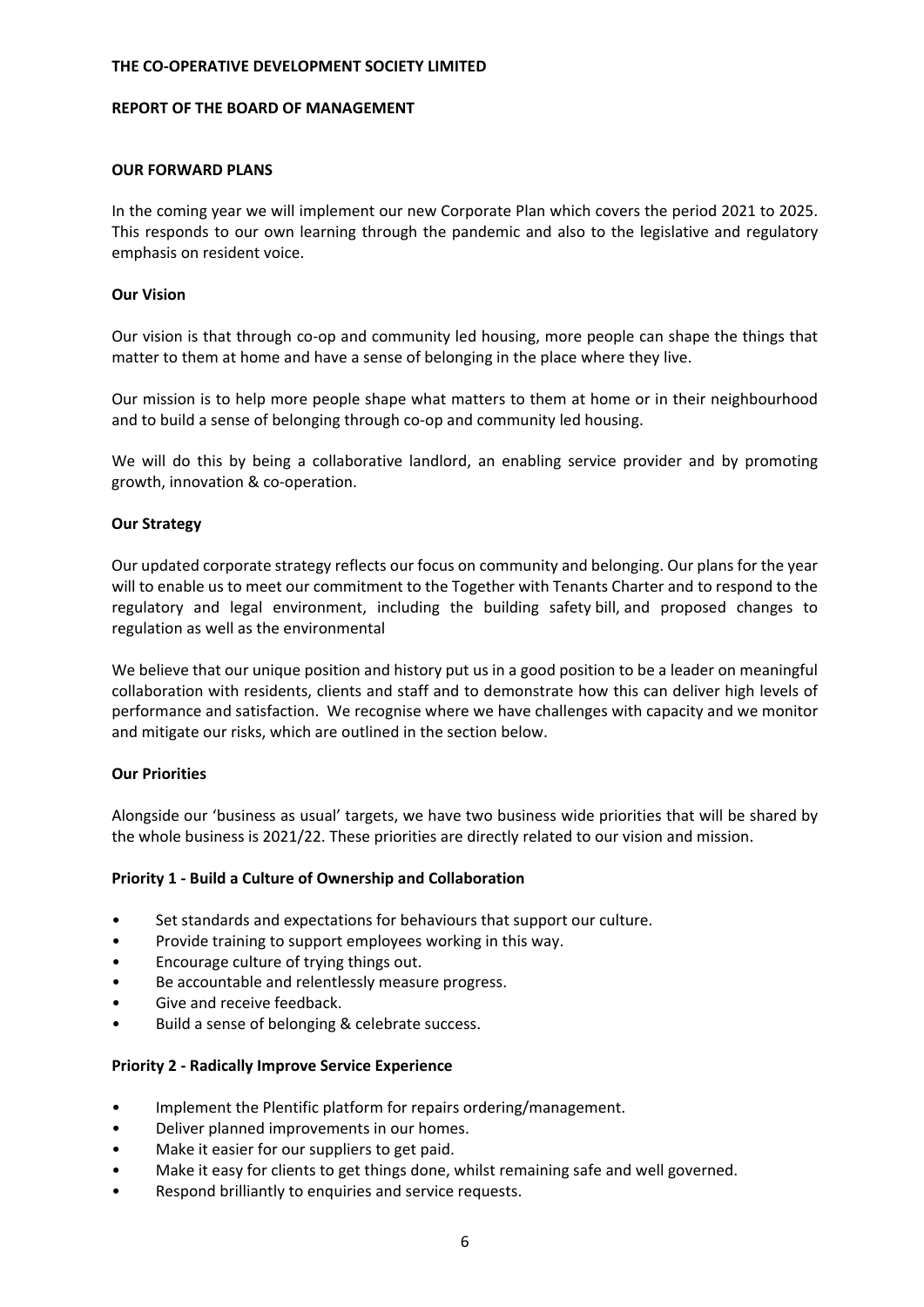#### **REPORT OF THE BOARD OF MANAGEMENT**

• Build a sense of belonging in all areas of our work.

To support these big goals, we have set priorities for each area of the organisation, covering business as usual, service improvement and new service areas.

#### **RISK AND UNCERTAINTY**

Our operating environment has had significant uncertainty in recent years. This haslargely been related to the continuing impact of the Grenfell Tower tragedy in June 2017 and the UK departure from the European Union in 2020. More recently, the impact of the Coronavirus epidemic has had an effect, particularly on income risk, on the availability of contractors and materials and on access to homes for safety related work.

# **Key Risks**

The RSH publishes an annual risk review which highlights health and safety, reputational risk and sales risk as the key 'rising risks' in the sector. CDS is not exposed to sales risk as even the small amount of sales income that is received from historic shared ownership sales is not included in our financial forecasts. This risk is therefore not considered further in this report.

### **Health & Safety Risk**

As a social landlord we are responsible for ensuring that our tenants are safe in their homes and that our staff are safe at work. Compliance with the statutory requirements is a basic minimum to ensure that tenants are safe, and we are expected to do what we need to beyond this to demonstrate that health and safety risks are well managed. The CDS Board is responsible for ensuring that there are measures in place to identify, manage, monitor and report on risk in a way that provides it with effective oversight.

The new building safety bill sets out extensive reforms to regulations, particularly for higher rise buildings. For CDS, with no properties in this category and no active building programme, the main requirements that will affect our work are those about ensuring responsibilities for safety are in place.

The coronavirus pandemic introduced significant new risks particularly in relation to work in customers' homes and for our employees and the employees of contractors and partners. We implemented quick and effective measures for the immediate response and will keep our measures under review as we return to more normal working.

# **Reputational Risks**

The Grenfell Tower fire brought social housing providers under extraordinary scrutiny about the way in which we operate, manage services and safety and how we relate to our residents. More than ever, we are expected to be conscious of the potential for reputational damage when things go wrong, not just for our organisation but for the sector more widely and the views of lenders, investors, central and local government. This needs to include all aspects of our work and business practices, not just safety and make us mindful of the operating practices of our clients and partners. Where we are supporting clients specifically in relation to their governance responsibilities, we need to ensure that clients are fully considering and appropriately responding to risk.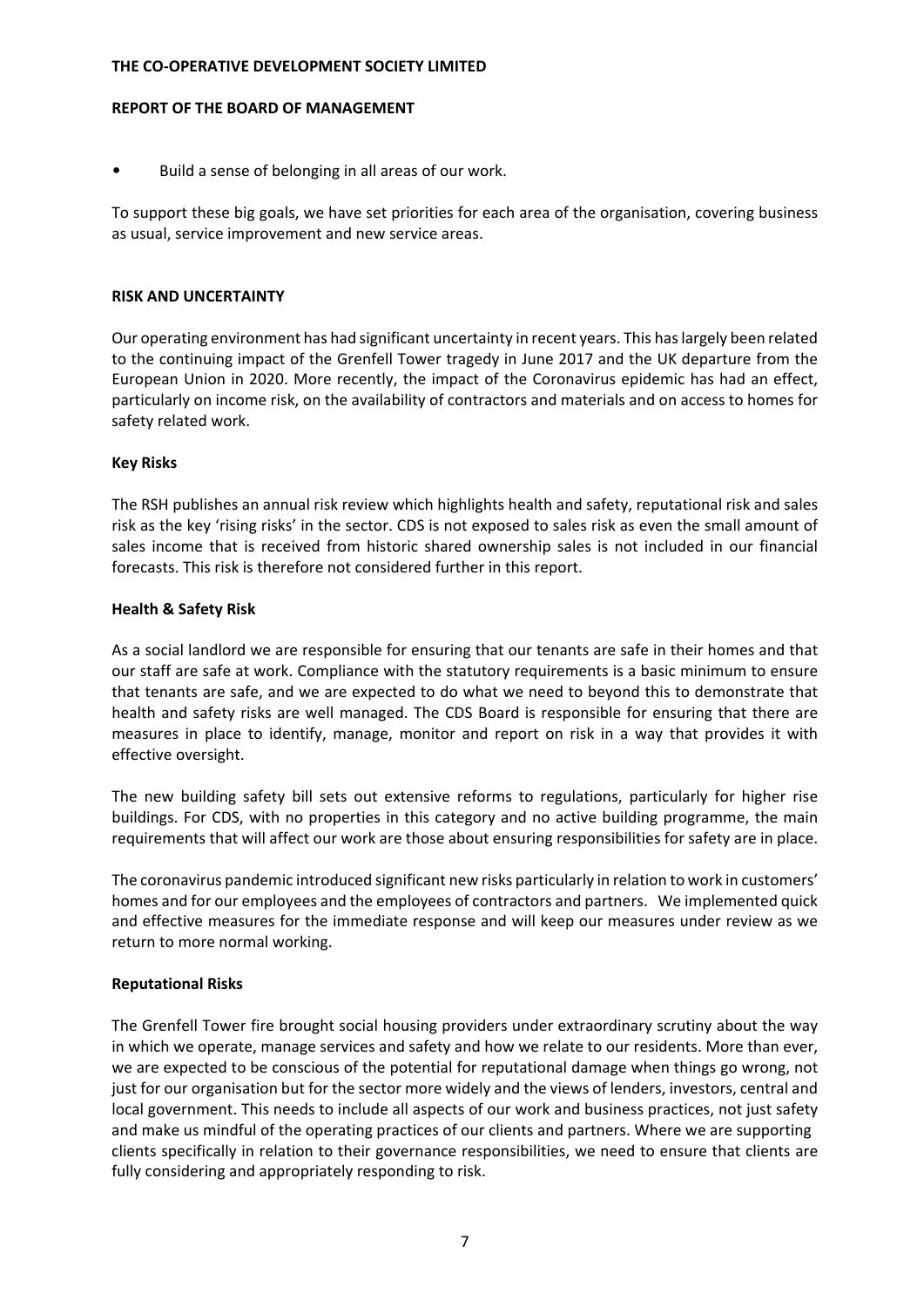#### **REPORT OF THE BOARD OF MANAGEMENT**

We are also mindful of the need to reflect more clearly the voice of our customers in the design and delivery of services and to ensure that we have process in place to guard against incorrect rent setting, data breaches and poor complaints.

### **Delivering Value for Money**

Meeting the regulatory requirements in relation to value for money is an increasingly important part of our responsibility as an organisation funded largely by rents. Our value for money report included in this report, measures our performance against the standard metrics and our own goals.

# **Complaints**

We recognise that it is important that we have in place clear standards for handling complaints, including lessons learnt. During the year the Housing Ombudsman published its new complaint handling code and we completed a self‐assessment against this. Overall, we could demonstrate good compliance and where adjustments to our process were needed these have been made.

# **Data Security and Safety Monitoring**

The collection and use of data presents a number ofrisksfor us. Firstly, good data is essential to provide oversight of our business and to accurately report on our regulatory and statutory requirements. It is also critical that the data that we use is safely and appropriately managed, taking into consideration the more onerous requirements of the GDPR which came into effect recently. Finally, it is crucial that accurate and transparent data is held and used by us to monitor and gain assurance about our safety requirements.

We have improved our management of data to meet the GDPR requirements, providing training to all of our staff and information for all of our clients and we have introduced a cloud‐based housing management core system which gives us the protection of internationally recognised data security through the use of Microsoft products. We have also invested in a specific health and safety post and a data management system to provide the business with oversight of compliance with statutory and regulatory requirements. In terms of cyber security threats, we are improving our technology solutions, moving toward more 'industry standard' and externally hosted solutions which have built in resilience to threats. We have also increased our insurance cover for the associated impact of those threats.

The move to offsite working, prompted by the pandemic, has meant that we have seen an increase in the risk of unauthorised access to data and of attempted fraud from IT spamming incidents due to the increased reliance on electronic communication and reduction in face to face contact. Staff have been reminded of the risks and the need to exercise caution. The existing processes and controls around payment controls continue to be applied and should capture any fraud attempt.

# **Operational risks**

# **Existing Stock**

The Home Standard requires us to meet all statutory requirements for the health and safety of occupiers and to meet the decent homes standard. As part of that standard we are also required to provide a cost effective repairs and maintenance service to homes and to communal areas and to have a prudent, planned approach to repairs and maintenance. Alongside an appropriate short and long‐ term approach, we need to ensure that our business plans have sufficient capacity to meet the required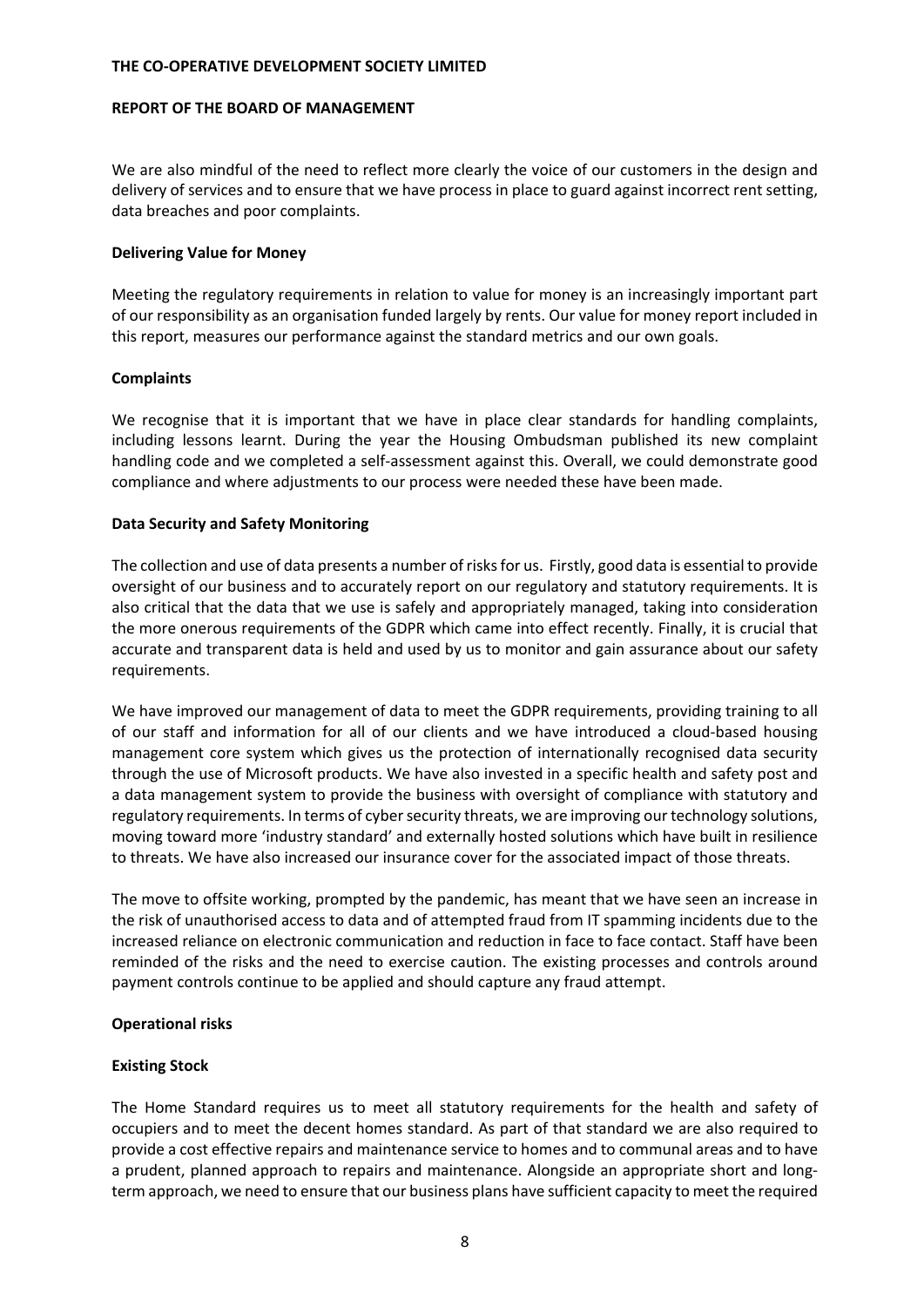#### **REPORT OF THE BOARD OF MANAGEMENT**

investment to meet the decent homes standard and ensure that our view is based on good quality and up to date information.

During 2018 we carried out a stock condition survey looking at a sample of homes on every estate that we own. This formed the basis of an asset management strategy agreed with the Board in 2019. The Government has now set a target for the UK to become 'net zero' in terms of carbon emissions by 2050. This will have significant impact on housing providers where existing homes contribute significantly. In implementing our asset management plan, we will consider how we can minimise harm with our approach and particularly focus on insulation and seeking out affordable alternatives to traditional solid fuel use.

Our stock was largely built around 25 – 30 years ago and some component elements are nearing the end of their life. Our asset management plan sees investment rise significantly over the life of the plan and with an increased ongoing commitment beyond the life of the plan. We also have plans that would allow us to accelerate the investment with more spent in the first three years if we are able to agree suitable financing arrangements. Whilst this plan and programme was delayed by the coronavirus measures, we are planning implementation for 2021.

### **Income Collection**

We have identified income collection and debt as a key risk to the business and increasing debt is a key stress test for our business plan. Historically, income collection has been stable in housing associations with high demand and relatively low rents leading to consistently high levels of collection. The government rent regime changes over the period to March 2020 have reduced rent levels by 1% every year for five years but this was reversed by the rent settlement from 2020 which will see rents increase by CPI plus 1% for the next five years. Income collection has also been under pressure from the introduction of Universal Credit which can lead to higher than usual levels of debt, particularly from the first few weeks of payment.

At the start of the pandemic we identified an increase in the risk to income from customers being furloughed or losing their jobs. We invested in resources and prioritised helping customers who were moving to Universal Credit, perhaps for the first time, whilst ensuring that all accounts were kept under review. We are pleased with the success of these measures and our debt performance during the year, which has seen overall arrears fall.

# **Financial and Treasury Risks**

Whilst the sector has some exposure to changes in interest rates and particularly to uncertainty related to Brexit, CDS' position is relatively safe. We have a low level of debt overall (£4.4m) of which less than £2m is variable rate. A variation of 1% in the interest rate would therefore equate to around £20k increase in our interest payments. Even on the Bank of England 'worst case' forecast, we should comfortably be able to service the debt that we hold.

During the year, inflation rates fell significantly, which has meant that the rent increase at March 2021 is lower than previously forecast, reducing our expected income. This in turn has meant that our surplus has come under pressure. In line with many providers, we expect costs to rise over the next few years including planned remedial safety works and the need for energy efficiency improvements to existing stock. We are aware of the need to manage our cost base effectively to maintain our viability in the longer term.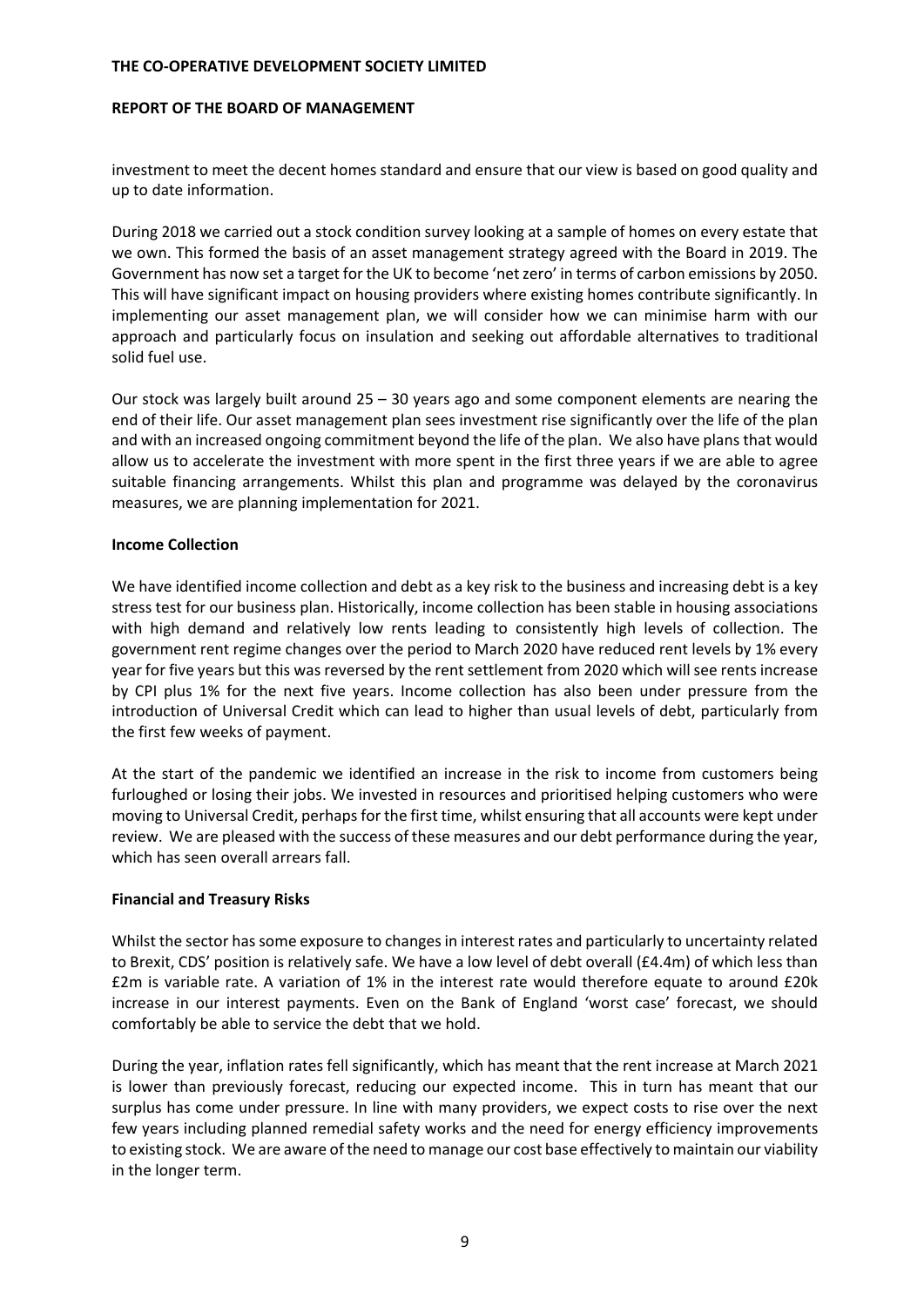#### **REPORT OF THE BOARD OF MANAGEMENT**

We have yet to receive the results of the September 2020 valuation of the Defined benefit section of the SHPS pension scheme. Once this is finalised, we expect it will result in an increase in contributions from 2022/23. We have closed our defined benefits scheme in favour of a defined contribution scheme for all existing and new entrants. Whilst this does not completely cap our exposure to the deficit risk in the current scheme, it does reduce it.

### **Management of risks**

At CDS we have embedded risk management throughout our business with employees at every level taking responsibility for identifying and managing risks.

Our risk map details those risks that could prevent us from achieving our strategic objectives and the controls in place for mitigating those risks. It is prepared by the Senior Management Team, approved by the Board annually, reviewed by the Finance & Audit Committee at every meeting (quarterly) and discussed regularly by SMT and Operational Managers. The risk map focuses on 'live' risks and active risk management.

### **Impact of Coronavirus on risk**

The pandemic had the effect of increasing risk in several areas and we identified areas of concern around income collection, access to properties and the impact of working away from the office. As noted above we took steps to mitigate these risks during the year and will continue to review them as we finalise our plans for how we will work in the future.

# **FINANCIAL RESULTS – HIGHLIGHTS**

#### **Overview**

The organisation delivered an Operating surplus of £1,405k (2019/20 £937k) which equated to a net margin of 19.7% on turnover (2019/20 13.9%). We received £954k of net proceeds from property sales (2019/20 £329k) which are included in the operating surplus. Our surplus enables us to continue to invest in and improve the services we provide to our customers.

Our operating margin on social housing lettings (measured excluding losses and surpluses on disposals of properties and components) has fallen to 15% (2019/20 19%), largely due to increased maintenance and estate costs. Our overall operating margin (excluding disposals) fell from 13% to 6%.

Our Value for Money Statement for 2020/21 (included as part of this document) reviews our financial performance in more detail including our relative performance and plansfor improving our profitability in future years to provide more resilience for changing demands and risks.

# **2020/21 Surplus before Taxation**

Our 2020/21 surplus before taxation was £1,264k (2020/21: £752k), an overall increase of £512k. Net proceeds from property sales have increased by £624k and the prior year figure includes other income of £125k.

Also included in the statement of comprehensive income is the remeasurement of the SHPS pension scheme deferred benefit obligation for 2020/21, which has resulted in a charge of £1,268k (2019/20: a credit of £1,409k.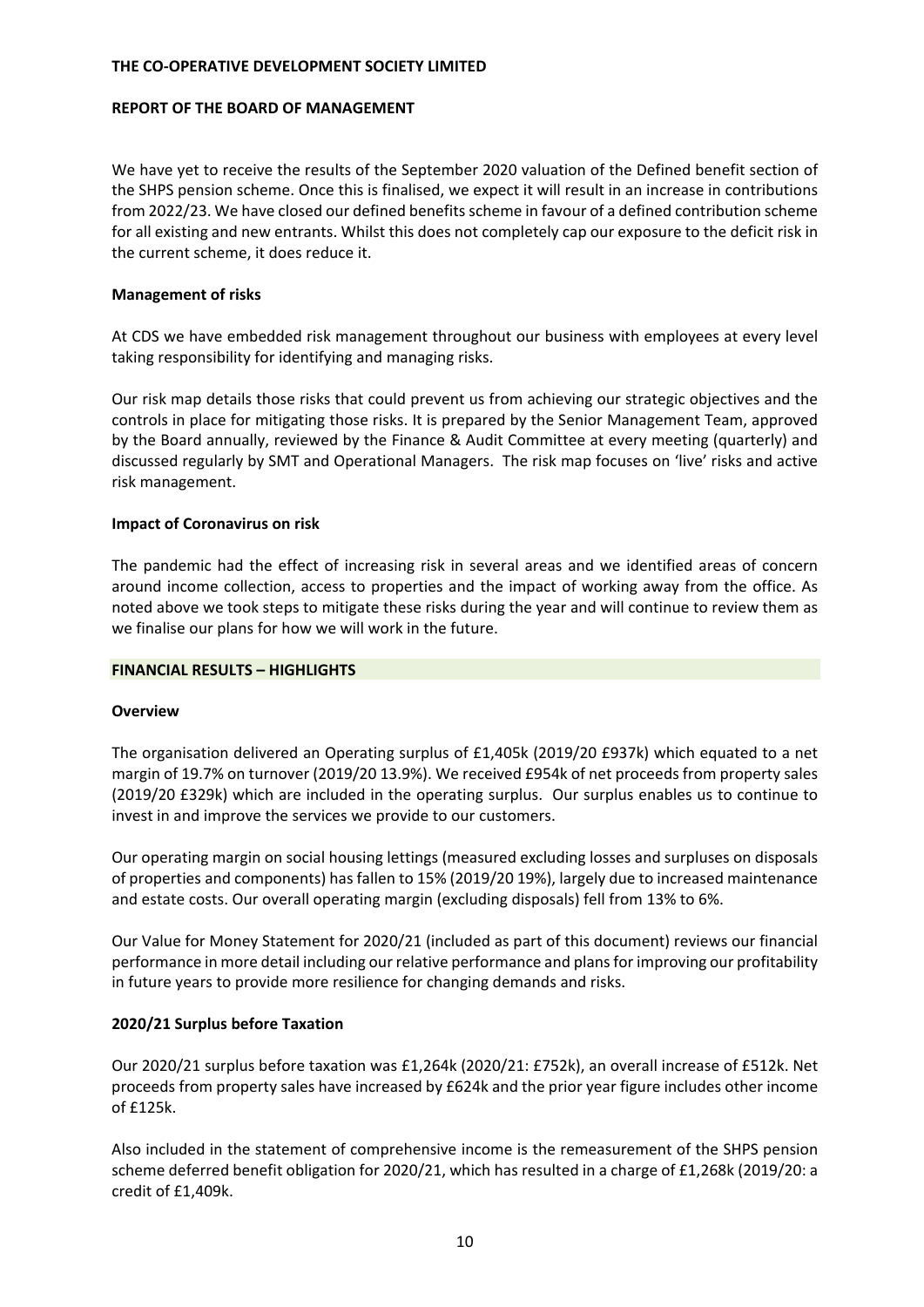#### **REPORT OF THE BOARD OF MANAGEMENT**

Excluding the effect of property sales and of other income, the underlying surplus has decreased by £32k.

There were a number of contributing factors, but the main ones were;

- An increase in lettings income of £52k (0.8%) due to the rent increase net of reduced service charge income.
- A decrease in Client income of £11k, due to some clients going elsewhere net of an inflationary price increase.
- An increase of £218k in housing management costs, mainly due to waking watch charges at Lithos Road.
- Increased spend on all areas of maintenance, including a significant increase in reactive maintenance spend but lower spend on planned and cyclical maintenance due to Covid19. A further £172k of costs relating to the Lithos Road project has been included in the SOCI for the year, compared to £296k in the prior year, being the proportion of the cost that relates to leasehold and shared owner properties. There has also been a reduction in the loss of disposal on components to £22k (£280k in the prior year) as the prior year included costs related to the Lithos road project.
- An increase in spend of £131k in staff costs, with more spent on temporary staff to cover vacancies but a decrease in spend in most overhead areas.

# **Allocation of Overheads (Notes 3 & 4)**

Our allocation of costs between different business activities is based on a detailed review carried out with Housemark in 2015/16. We continue to use this base as there has been no significant change in the nature of work or attribution. Where possible the allocation uses an assessment of actual levels of activity and is updated for changes in the balance of activity in the business in each operating year. Overheads are apportioned in relation to either staff costs, units under ownership/management or turnover depending on the nature of the cost.

# **Statement of Financial Position**

Our Statement of Financial Position demonstrates that we are financially strong with a significant property asset base of £34.0m at cost and reserves of £13.7m at the year end.

We have outstanding loan balances of £4.2m, producing a very low gearing, excluding cash balances, of only 9%. Our overall liquidity, including quick access to considerable cash reserves, provides us with confidence that we can meet our foreseeable commitments.

# **VALUE FOR MONEY**

Our approach to value for money focuses on driving value through improved efficiency and improved services to both residents and clients. It also focuses on maximising our income by properly recovering the costs of our services to clients and in relation to service costs. We targeted Client services to break even from 2020.

Our strategy aims to deliver our overall mission in the most efficient, effective and economic way, whilst always working in line with our values. Our goal of making co-op and community led housing a mainstream option is focused on harnessing people's own efforts so that more residents can have a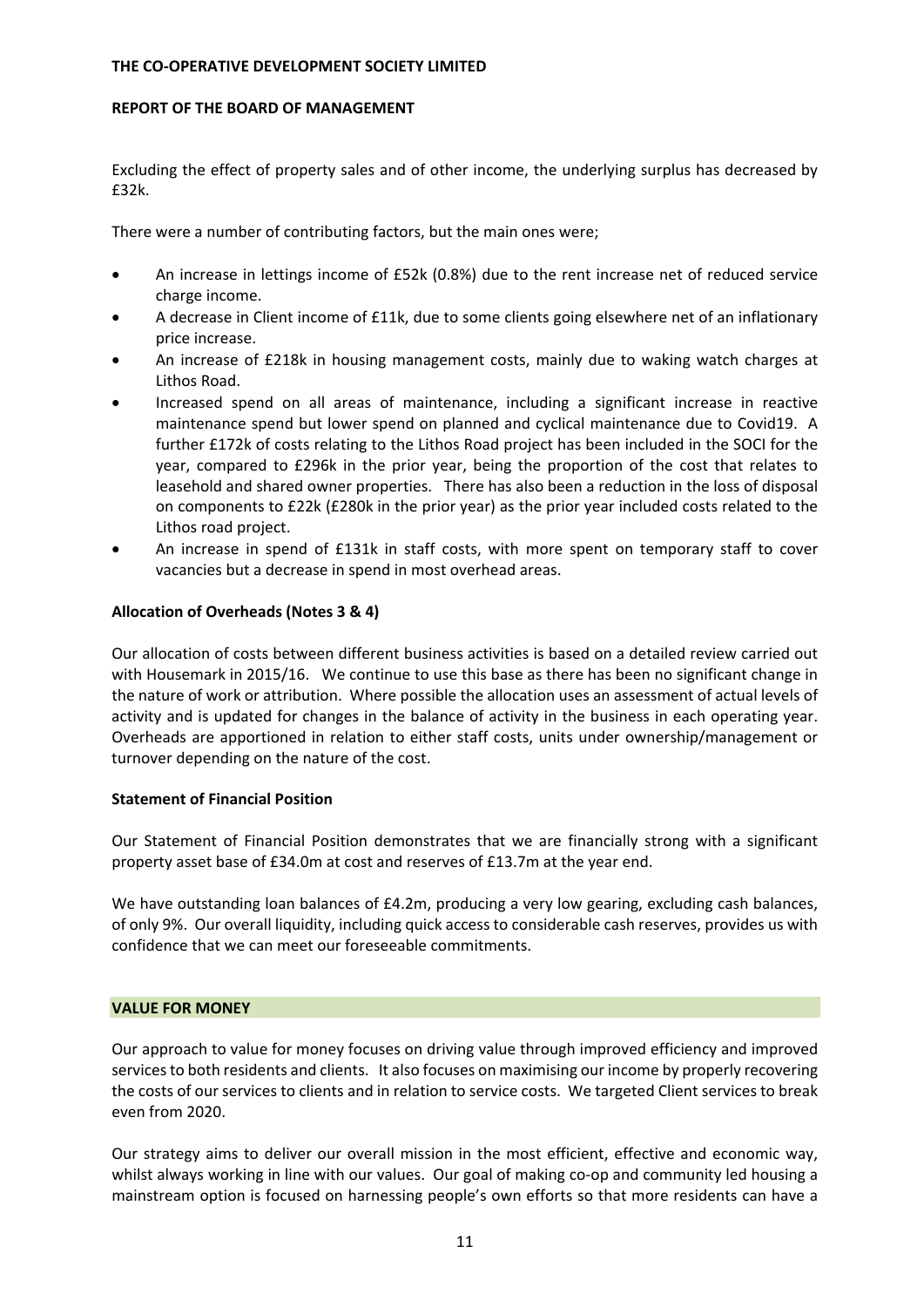### **REPORT OF THE BOARD OF MANAGEMENT**

home that they enjoy and can afford and where they can shape what matters most. Our approach to enabling growth means that we are constantly looking ways to maximise the impact of our resources.

### **Our business streams**

Each of our three business streams makes a unique and important contribution to achieving our goals.

### **Provider**

As a collaborative social landlord, we seek to drive efficiency and improve service so that our surpluses grow and can be invested in delivering our vision of mainstream growth for the co-op and community led housing sector. We seek to model the benefits of effective collaboration by working closely with our customers.

### **Supporter**

As a service agency, we make it easier for co-ops and other community led or smaller landlords to remain independent by providing reliable landlord and business services at a reasonable price. In this work we strive to embody our values, enabling clients to achieve their own goals through reliable core service and support for effective, well informed decision making. As we invest in our own infrastructure, we have an eye to how the decisions we make can enable greater independence and autonomy for clients in the future.

### **Promoter**

As a promoter, we are a passionate advocate for mainstream growth in the co-op and community led housing market, facilitating collaboration, encouraging creativity, removing barriers and investing in the design of sustainable building, planning, legal and financial approaches that can be used by anyone.

We also work through the London Community Led Housing Hub with the GLA to provide practical advice, support and funding to emerging and established community led groups. We also look for opportunities to work with individual groups or projects where we might support a repeatable model or innovative approach to CLH

We recognise the we are custodians of historic public grant. By using our resources in this way, we believe we are making the most effective use of our assets, getting more homes built in line with our core purpose and working with others to deliver the infrastructure to sustain a new market.

# **Value for Money Strategy**

Throughout the year ended 31 March 2021 we measured progress towards our key strategic goals:

- Provide good quality homes and reliable services for CDS residents.
- Deliver reliable and efficient landlord and business services for clients.
- Promote co-op and community led housing as a mainstream option.
- Be well managed and well governed.

Our VfM strategy focuses on driving value through improved efficiency and improved services to residents and clients. It also focuses on increasing our income by properly recovering the costs of our services from clients and in relation to service costs.

To maximise income (and surplus) in the Provider stream we will: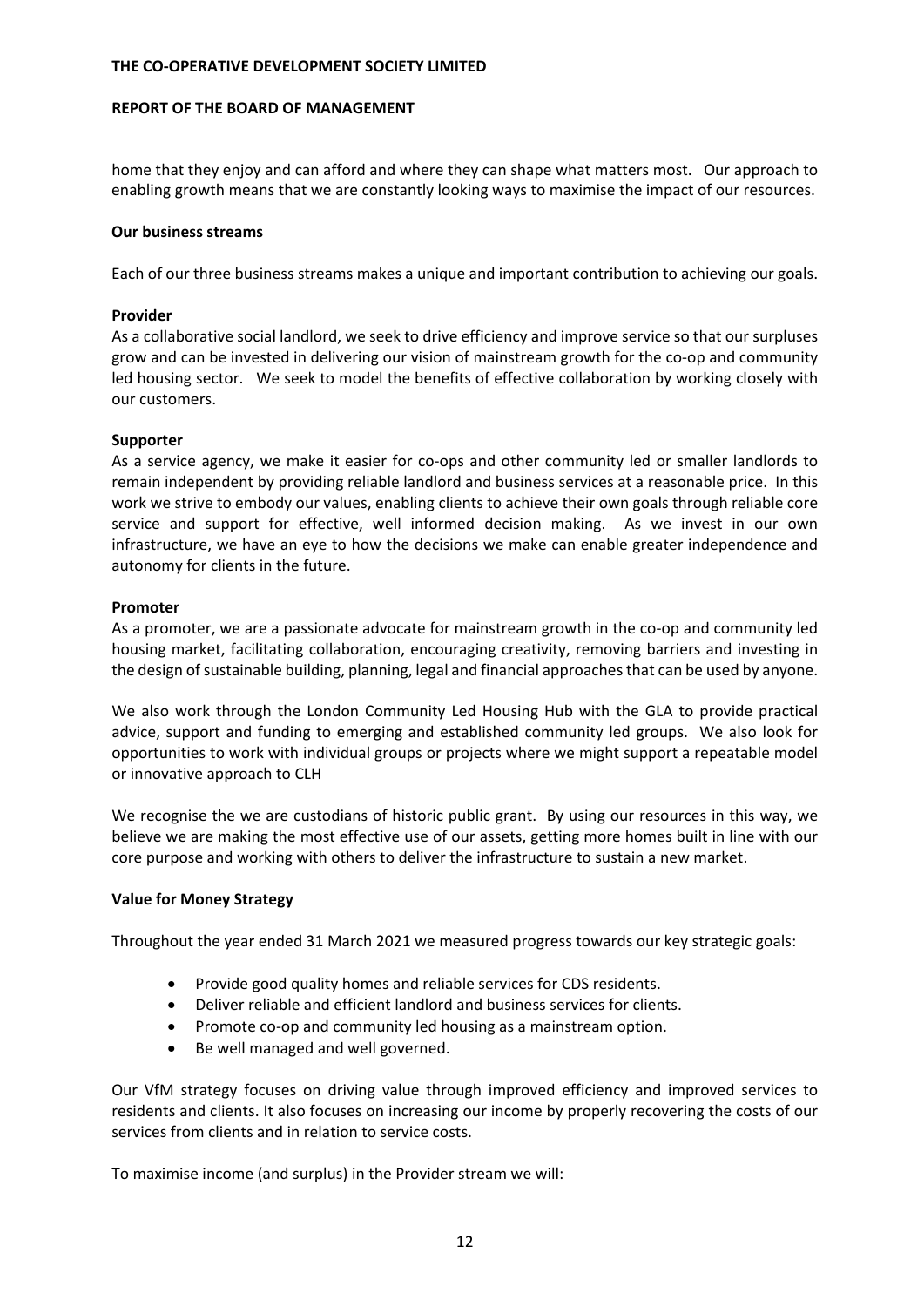## **REPORT OF THE BOARD OF MANAGEMENT**

- Ensure full recovery of service charge costs.
- Manage customer debt and minimise the impact of the move to Universal Credit.
- Improve consistency and reliability in core services
- Implement our asset management plan to ensure our homes are safe and comfortable.

To ensure that the Supporter stream is sustainable and makes a small surplus, we will:

- Continue to review our pricing in line with benchmarked costs.
- Balance income losses with cost reductions.
- Improve our consistency and reliability in delivering contract services.
- Proactively manage client debt.

To drive value for money in the overall business, we will:

- Ensure we have the funding and flexibility in place to deliver our plans.
- Continue to prioritise employee engagement and build a collaborative culture.
- Improve our ICT for core housing services and our ICT infrastructure.

Value for money for us means achieving our goals with the right balance of quality, value and reliability and in line with our business values. Our internal reporting focuses on "controllable surplus" (excluding items such as interest or sales receipts) to encourage an active understanding of how decisions can impact on our results. We also use this as one of our selected VfM measures for external reporting along with our other key KPIs.

# **Measuring Value for Money**

The Value for Money standard includes seven standard measures of VfM in our core landlord business, which are outlined below. In addition, it requires Providers to select their own measures which best reflect their strategic aims and overall approach to VfM. With this in mind, we have selected a small number of targets for each of our business streams.

We are primarily a service organisation and a key element of delivering value for money is that our customers know what they can expect from us, can rely on getting it and are happy with both quality and price.

We monitor VfM primarily through:

- Monitoring our business plan, operational plan and performance against targets.
- Benchmarking our performance and costs relative to our peers.
- Reviewing feedback from customers, clients, employees and other stakeholders.

In our Provider workstream we target consistent improvement in the following:

- Tenant satisfaction with overall service.
- Leaseholder satisfaction with overall service and value for money.
- Core Service performance, measured by improvements in arrears, complaints handling and repairs performance.
- Employee engagement.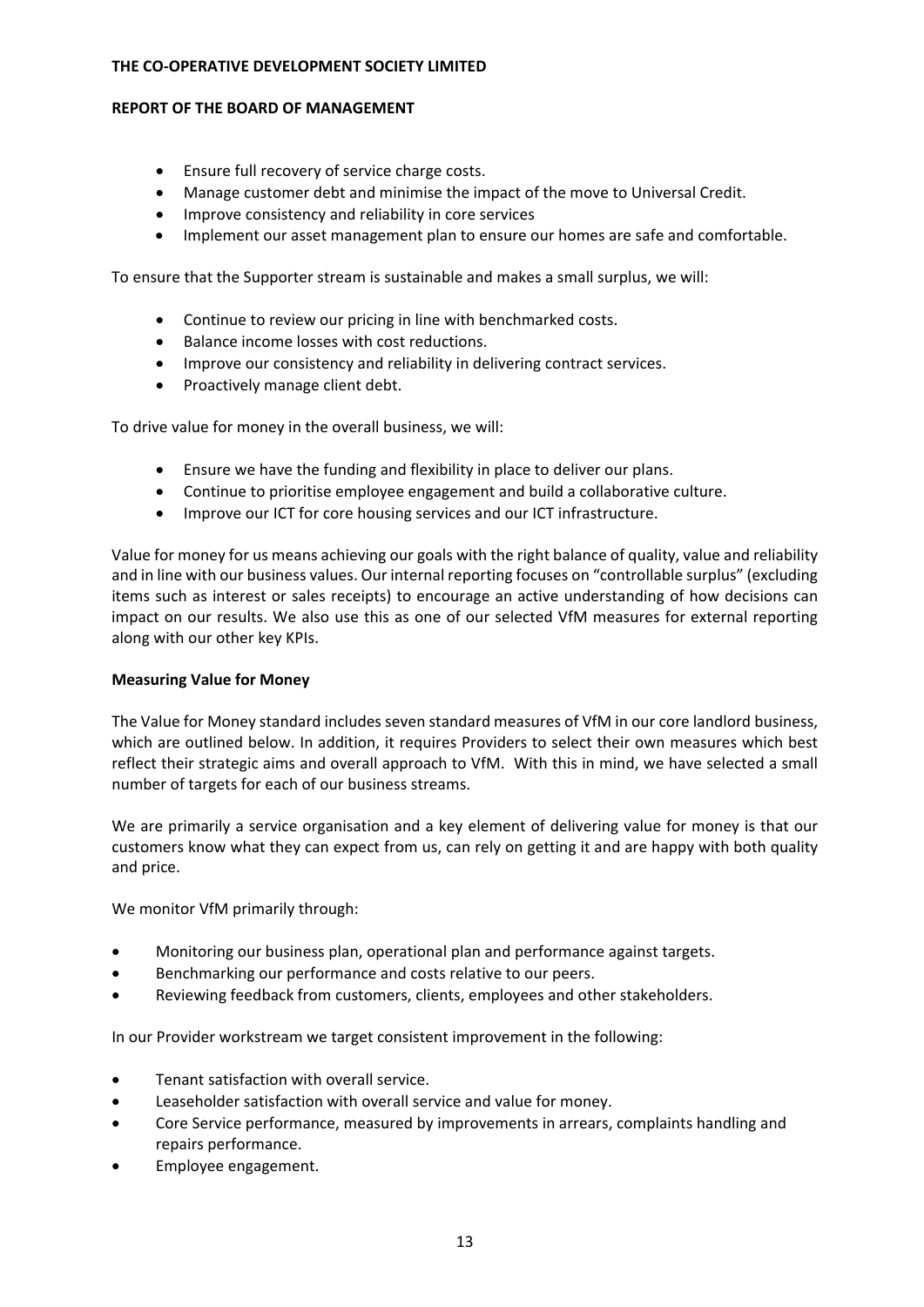#### **REPORT OF THE BOARD OF MANAGEMENT**

- Controllable surplus against budget and improvement from year to year, based on agreed budget.
- Improving our safety compliance and culture.

Our targets for each metric and our performance against them in the current and prior year are shown in the table below.

In our **Supporter** stream we measure progress towards profitability, with the goal of generating a 5% surplus by 2020/21.

In our **Promoter** stream we will measure value for money by the extent to which we are able to deliver agreed outcomes using the promoter fund and the funds we administer on behalf of the GLA.

# **Value for Money Self‐Assessment 2020/21**

# **Measured against the standard metrics**

Our performance for the year against the standard metrics is as follows. We have given comparatives from the 2019/20 Global account data for smaller providers (under 2,500 homes) and the sector scorecard values from 2020.

|                                                                                                                                  |               |               | Global<br><b>Accounts</b> |               |
|----------------------------------------------------------------------------------------------------------------------------------|---------------|---------------|---------------------------|---------------|
|                                                                                                                                  |               |               | (smaller                  | <b>Sector</b> |
|                                                                                                                                  | <b>Actual</b> | <b>Actual</b> | providers)                | scorecard     |
| <b>Value for Money Metrics</b>                                                                                                   | 20/21         | 19/20         | 19/20                     | 2020          |
| Metric 1 - Reinvestment %                                                                                                        | 1.7%          | 2.2%          | 5.6%                      | 6.1%          |
| Metric 2 - New supply delivered %                                                                                                | 0%            | 0%            | 0.7%                      | 1.3%          |
| Metric $3 -$ Gearing %                                                                                                           | $-12.5%$      | $-8.0\%$      | 34.5%                     | 33.8%         |
| Metric 4 - Earnings Before Interest, Tax,<br>Depreciation, Amortisation, Major Repairs<br>Included (EBITDA MRI) Interest Cover % | 333%          | 350%          | 199%                      | 196%          |
| Metric 5 – Headline social housing cost per<br>unit                                                                              | 4,595         | 4,544         | 4,600                     | 4,023         |
| Metric 6 – Operating Margin %                                                                                                    |               |               |                           |               |
| Social housing lettings only                                                                                                     | 15.4%         | 18.9%         | 23.9%                     | 23.6%         |
| Overall (including Promotor)                                                                                                     | 7.6%          | 13.2%         | 20.3%                     | 21.5%         |
| Metric $7$ – Return on capital employed<br>(ROCE) %                                                                              | 3.7%          | 2.5%          | 3.0%                      | 2.8%          |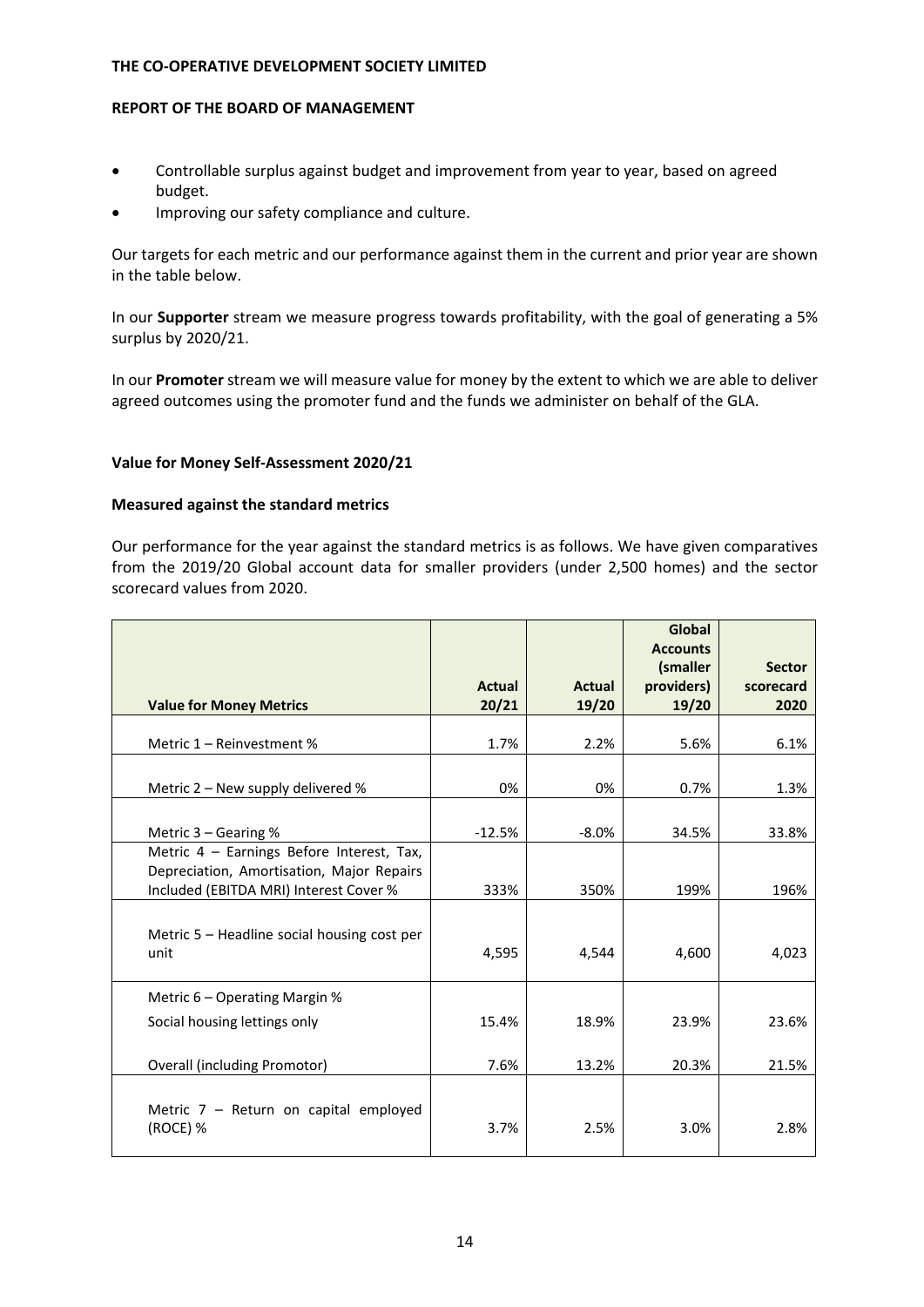#### **REPORT OF THE BOARD OF MANAGEMENT**

The Sector scorecard comparisons are from the Housemark report which covers over 300 associations nationally. The Global Accounts analysis produced by the Regulator for Social Housing captures the data for all housing associations nationally. It also offers data for those housing associations which are over 1,000 homes but less than 2,500 homes nationally, which is the source of the comparison above. The average headline social housing cost per home is £3,690 for all providers and £4,600 for smaller landlords.

Our overall costs have risen, due to the increase in property spend, particularly reactive maintenance and additional unplanned safety costs which emerged during the year.

### **Reinvestment**

Our business plan forecasts and allows for the projected investment needed to keep our homes in good repair. As part of our annual budget we allocate funds to spend on specific projects and on 'at fail' requirements, recognising that homes respond to use and environment as well as age and that our geography offers limited opportunities for economies of scale through procurement. The amount that we spend varies year to year depending both on what projects are planned and the "at fail" needs.

In the current year we saw lower investment as the pandemic caused delay to the implementation of our asset management plans, although we continued to have the requirement to replace components at fail. We also saw an increase in the estimated cost of the works to improve fire safety at our Lithos Road estate.

In the coming year we will start to implement our asset management plans and over the next few years this will see us increase our reinvestment spend. We will continue to balance investment to ensure we meet safety and decency requirements and then work with customers to ensure we prioritise those things that customers most value. We also want to make sure that investment is used across our stock so that all customers feel the benefit of greater investment in some way. This will mean continuing to carry out targeted rather than blanket works on estates.

# **New Supply Delivered**

The Board has considered how CDS can best use its assets to meet the challenge of providing more homes, taking account of our capacity and our specific purpose. We believe we can best achieve this by enabling the design and delivery of mainstream co-op and community housing solutions, in collaboration with others, measuring our success by the number of homes built overall, rather than simply additions to our own stock.

The Board recognises that we will sometimes be the developer of choice, particularly where sites are adjacent to our own, where existing relationships offer advantageous deals or where there is the opportunity to pilot a new CLH approach. In these cases, we will consider each scheme on its merits, seeking to use our borrowing capacity to deliver more affordable and community led homes in line with our overall vision. For the year 2020/21 we invested £41k in promoter activities from our surplus and we allocated £910k of the funds that we administer on behalf of the GLA, to providing support and direct grants to community led housing groups and projects.

# **Gearing**

CDS has relatively low gearing even compared to other non‐developing providers (2019 sector scorecard benchmark was 20% for this category) reflecting the age of the stock and low calls on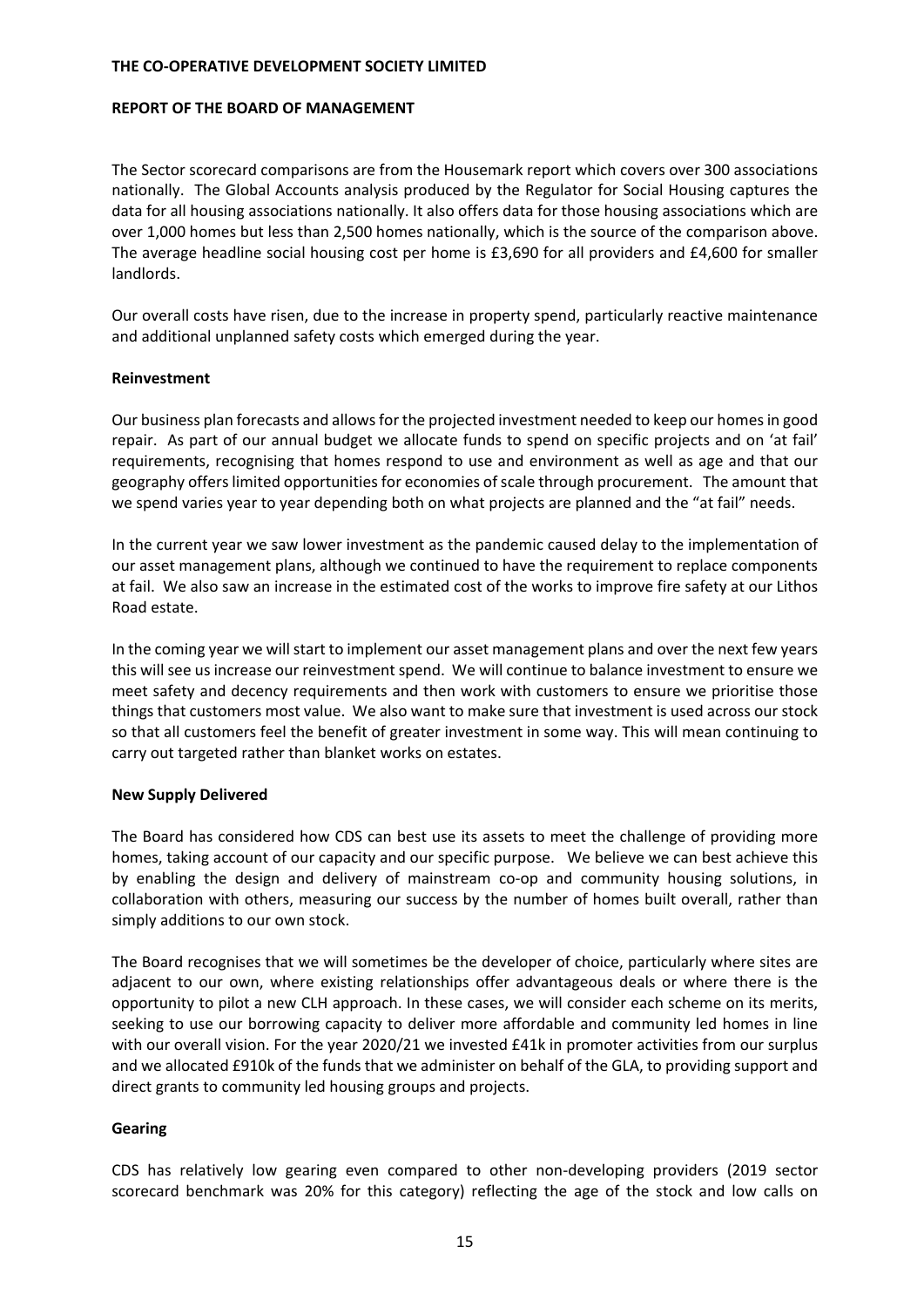#### **REPORT OF THE BOARD OF MANAGEMENT**

borrowing for further investment. The standard measure also includes cash, so our ratio is negative and hasreduced since last year, reflecting both the fact that we continue to repay debt and the amount of cash held at the year end. The ratio indicateslower risk but also potential unused borrowing capacity for the future.

# **Earnings Before Interest, Tax, Depreciation, Amortisation, Major Repairs Included (EBITDA MRI) Interest Cover %**

This measure is also an indication of risk and of borrowing capacity. We expect this to increase over time as we repay debt, improve Provider surpluses and reduce deficit on our Supporter workstream. The decrease in the current year is because we have spent more on property costs and one off costs relating to our Lithos estate. Despite the decrease in the current year and our lower than average profitability, this measure is high compared to the benchmark. This is a reflection of our very low gearing compared to the benchmark and our lower than average spend on major repairs (as indicated by the reinvestment metric).

### **Headline social housing cost per unit**

This is the cost measured across our rented (738) and shared ownership (83) homes. Compared to the prior year, Social Housing costs have increased by 12%, excluding major repairs. We have spent more on property costs this year, particularly reactive maintenance this year and also faced some one off costs. Based on the underlying figures, however, we still believe our costs are comparable value to those of organisations with similar size and geography.

# **Operating Margin**

Our operating margin on Social Housing lettings is below the sector average. Our cost per unit is higher than average due to the higher maintenance and additional one‐off costs in the year.

Our overall margin islower than that on Social Housing alone, due to the inclusion of our Client Services (Supporter) business which is just in surplus. We missed our target of improving this to a small margin for risk (about 5%) in the year due to challenges with staffing, including having to recruit temporary staff, but it remains our target to do so. This more sustainable business will be the basis for growth in support of the emerging community led housing market and other smaller landlords. Total margin also includes the promoter stream which shows a small deficit and so reduces overall margin.

# **Return on Capital Employed**

This measure has increased year on year due to a higher operating surplus, mainly due to much higher sales of properties.

#### **Measured against our chosen metrics**

In addition to the standard metrics we also measure performance against our specific metrics which we have chosen to align with our strategic goals.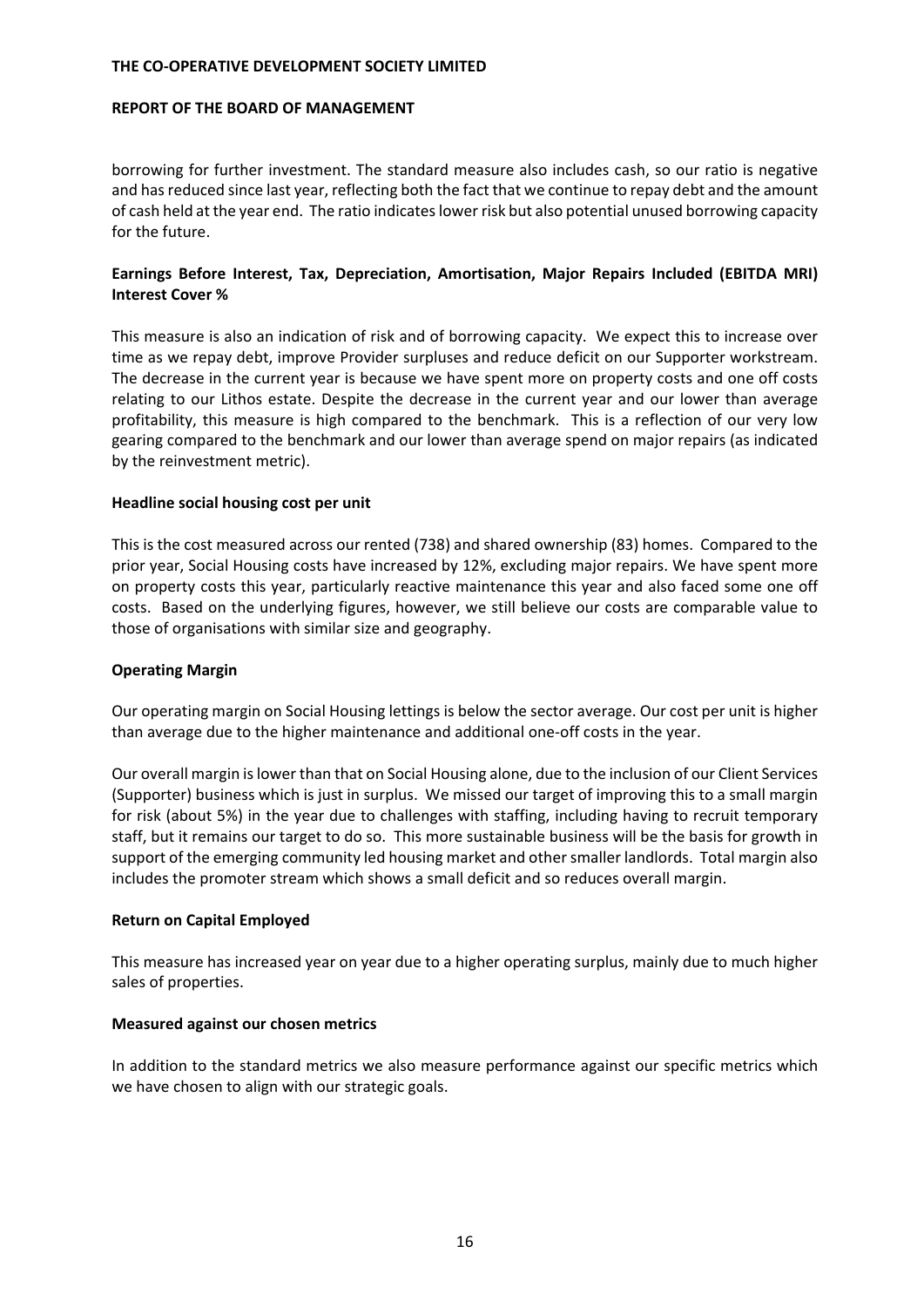#### **REPORT OF THE BOARD OF MANAGEMENT**

| <b>CDS Specific Value for Money</b><br><b>Metrics</b> | <b>Target</b>    | Met or not<br>met | <b>Actual</b><br>20/21 | <b>Actual</b><br>19/20 |
|-------------------------------------------------------|------------------|-------------------|------------------------|------------------------|
|                                                       |                  |                   |                        |                        |
| <b>Provider Stream</b>                                |                  |                   |                        |                        |
| Tenant satisfaction with overall service              |                  | Met,              |                        |                        |
| (ytd April 21 vs April 20)                            | Improving        | improved          | 75%                    | 72%                    |
| Homeowner satisfaction with<br>overall                |                  |                   |                        |                        |
| service (ytd April 21 vs April 20)                    | Improving        | Not Met           | 48%                    | 59%                    |
|                                                       |                  |                   |                        |                        |
| Core Service Performance:                             |                  |                   |                        |                        |
| <b>Complaints Resolved in Target</b>                  | 95.0%            | Not Met           | 93%                    | 100%                   |
|                                                       | Less than<br>7.5 | Not Met           | 7.91                   | 6.7                    |
| Average days to complete a repair                     | Less than        | Met,              |                        |                        |
| Current tenant arrears as % rent debit                | 3.0%             | improved          | 1.6%                   | 2.3%                   |
|                                                       |                  |                   |                        |                        |
| Employee engagement                                   | Improving        | Not Met           | 71%                    | 71%                    |
|                                                       |                  |                   |                        |                        |
| Controllable Surplus (excluding disposal of           |                  |                   |                        |                        |
| fixed assets and promotor activities)                 | Improving        | Not met           | £513k                  | £961k                  |
|                                                       |                  |                   |                        |                        |
| Legal Compliance / Outstanding safety                 |                  |                   |                        |                        |
| actions - % gas safety certs and FRAs in<br>date      | 100%             | Met               | 100%                   | 100%                   |
|                                                       |                  |                   |                        |                        |
|                                                       | Improving        |                   |                        |                        |
|                                                       | to 5% by         |                   |                        |                        |
|                                                       | March            | Not Met,          |                        |                        |
| Operating surplus on Client business                  | 2021             | improved          | 0.7%                   | 0.2%                   |

# **Customer Satisfaction – Tenants and Leaseholders**

Overall tenant satisfaction for the full year has increased from 72% to 75%. Results have varied from quarter to quarter but the overall trend over the last two years remains upwards. On individual measures we have seen increases in all areas other than satisfaction with quality of home which has fallen from 77% to 74%. Our lowest scores remain reliability and satisfaction with the repairs service. We believe that the improvements we have made and are planning to our repairs service and the start of implementing the asset management program will address these issues.

Homeowner satisfaction has reduced however from 59% last year (and 54% in the year before) to an overall score of 48%, with reductions in satisfaction with quality of home and the repairs service.

A key part of our value for money strategy is to increase satisfaction with services whilst keeping costs below average compared to our peers. As in previous years our lowest scores are around communication and reliability as well as satisfaction with the repairs service. During the year we trialled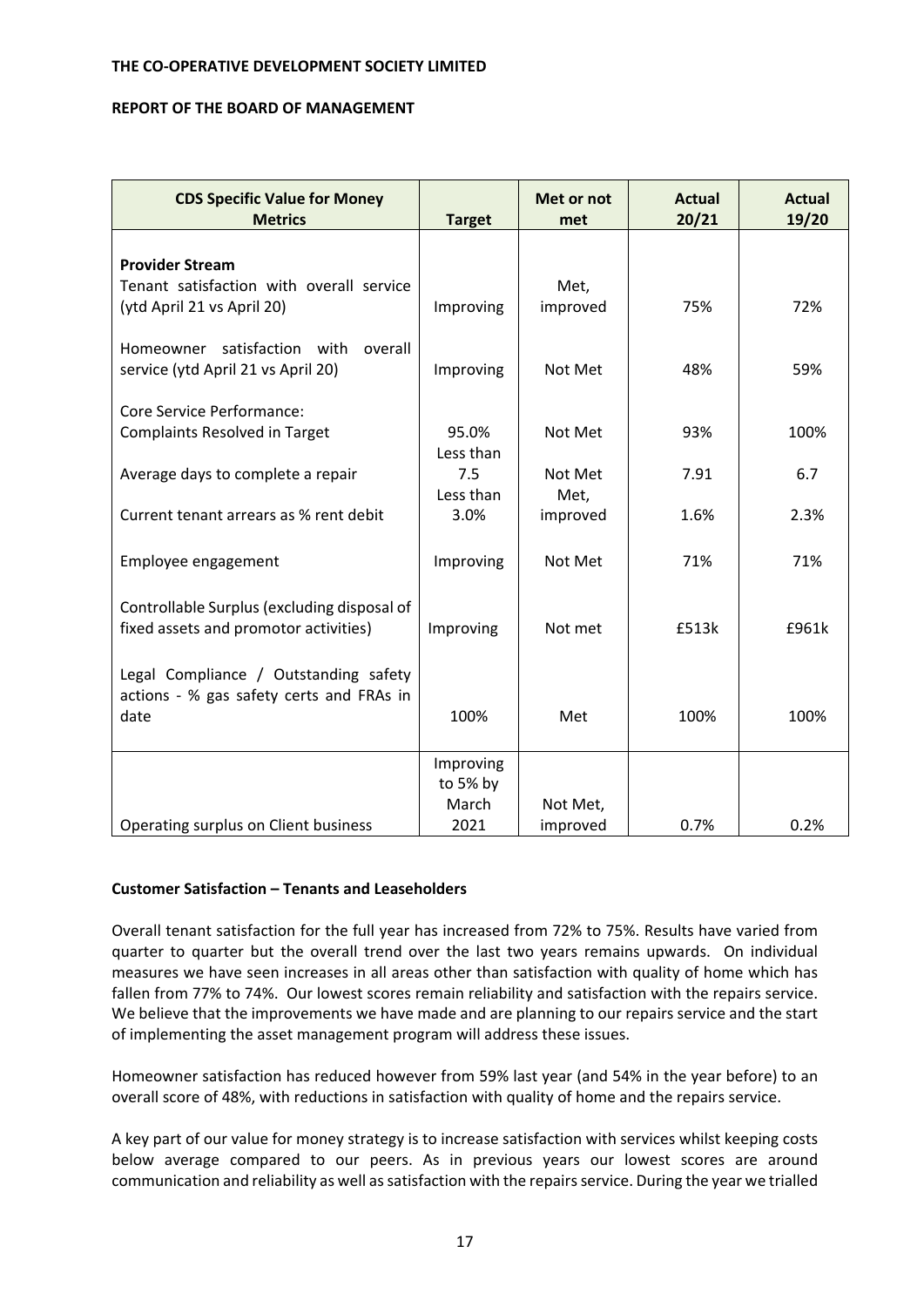#### **REPORT OF THE BOARD OF MANAGEMENT**

a new platform for repairs which has shown positive results in satisfaction and time to complete repairs and so, since the year end, this has been rolled out throughout our stock. We are also trialling a patch based approach for the repairs team with a view to determining what structure will enable us to provide the best service for our customers going forward.

### **Controllable Surplus – Provider Stream**

We measure controllable surplus before gains or losses on the disposal of fixed assets and excluding our Promoter activities.

Excluding disposals, our surplus has decreased by £448k on the previous year (from £961k to £513k). In the current year we have spent more on all areas of maintenance, partly as a result of the increased cost of fire safety works at our Lithos Road estate, of which £172k expenditure is included in the SOCI and seen some additional one-off costs such as the cost of a waking watch at the same estate which was required while we upgraded the fire alarm. Income is similar to last year as the increase in rents has been offset by lower service charge income and lower amortisation, due to property sales.

Our strategic aim is for this measure to increase year on year and for us to meet our controllable surplus. In 2020/21 we did not meet this goal due to spending more than planned on maintenance and to costs relating to Lithos Road which were not included in the Plan for the year.

### **Legal Compliance and Safety actions**

We me our target for 100% compliance for completed Fire Risk Assessments (FRAs) and gas safety certificates.

# **Operating Surplus – Supporter Stream**

Our strategic aim was for the Client Services business to break even and generate a small (5%) margin to cover risk by March 2021. We missed this target in 2020/21 mainly as a result of additional temporary staffing costs.

# **How Will We Improve Value for Money?**

For 2021/22 we will continue to improve value for money and to address weakness. We have targeted the following specific projects, including projects which have been delayed since last year.

- Prioritise investment in safety, decency and customer preference so that we make the most impact with our resources.
- Continue the roll out of the Plentific system for repairs to offer a wider range of contractors and increased competition. This will also improve the customer experience and allow us to process orders and invoices more efficiently, reducing double handling.
- Implement an upgraded finance system which will enable us to work more efficiently and if required, more flexibly, including away from the office. We will also use the improved functionality to modernise and streamline our processes whilst ensuring that we retain strong controls. This will enable us to work more efficiently and to make it easier for our suppliers to get paid for their work.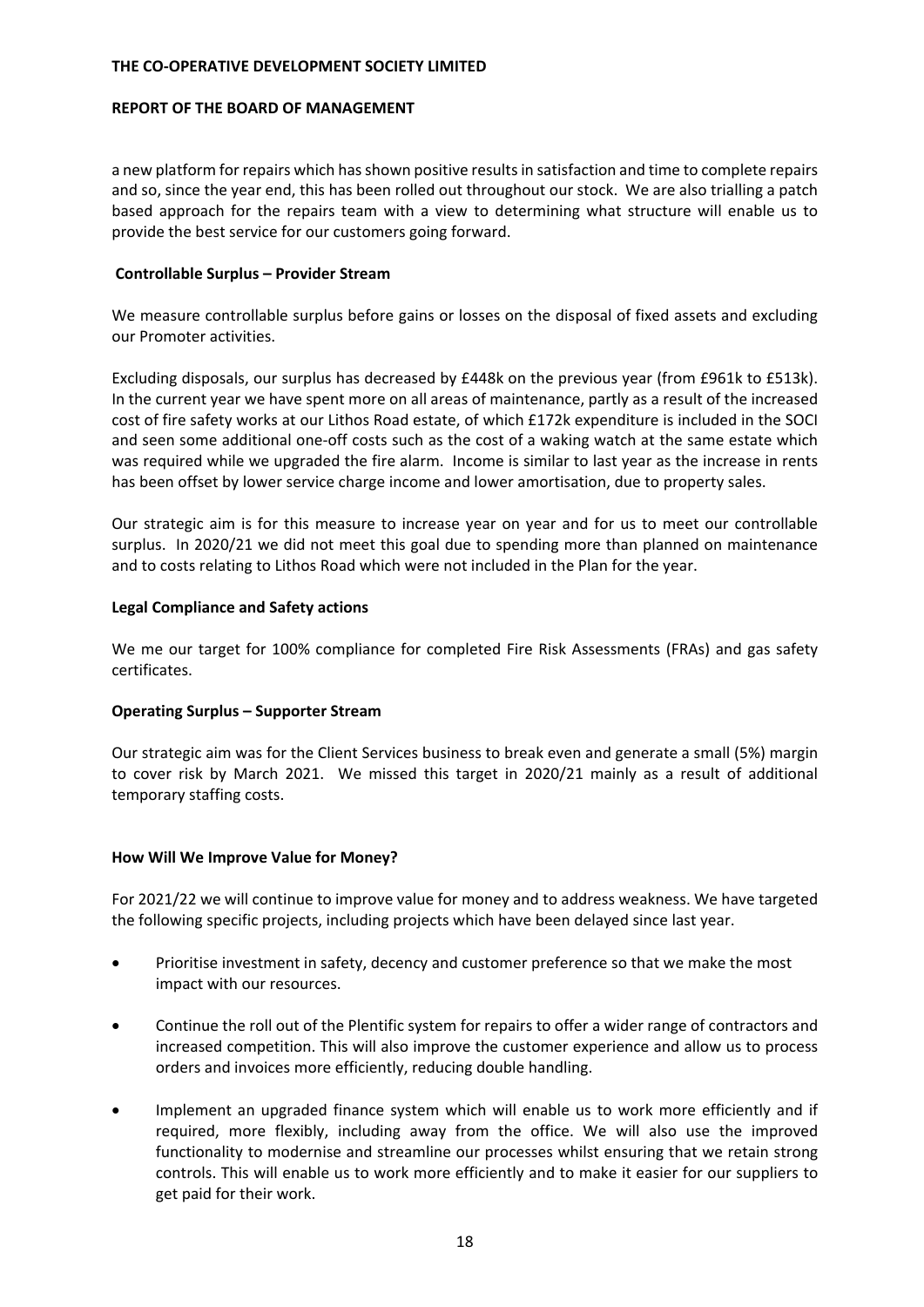### **REPORT OF THE BOARD OF MANAGEMENT**

- Use of procurement frameworks to improve our commissioning of consultants and works.
- Ensure we deliver 5% profitability for client services, reviewing our service offering and pricing to check that we remain competitive whilst recovering all costs.
- Organise our teams to provide the best and most efficient service to our residents and clients.
- Review the ways that we interact with our customers, clients and suppliers to make sure we are efficient whilst giving a great service and being easy to deal with.
- Continue to focus on our rent collection and arrears performance and support customers to pay their rent.
- Ensure we have the funding and flexibility in place to deliver our investment plans.
- Use benchmarking more effectively to compare our costs and performance to our peers.

# **COMPLIANCE**

# **HCA Governance and Financial Viability Standard**

The Board annually reviews and confirms compliance with the HCA Regulatory Code, particularly the Governance and Financial Viability standard. The report as at 30 June 2021, which confirmed that CDS is able to demonstrate full compliance with this standard, was approved by the Board in July.

# **NHF Code of Governance**

We have adopted the National Housing Federation Code of Governance. The NHF Code was updated in early 2015 and the Board conducts regular reviews of compliance with the updated code, with the latest taking place in Autumn 2020. We have agreed to adopt the new code and will be complaint by March 2021.

There is one area of the current code where the Board specifically decided not to comply.

 The CDS governance structure includes a governance and remuneration committee that is Chaired by the Board Chair, which conflicts with the Code of Governance which states that the Board Chair should not Chair a remuneration committee. This will be resolved by the end of the 2021/22 financial year with the responsibilities of the Governance & Remuneration Committee split and the meetings separately chaired.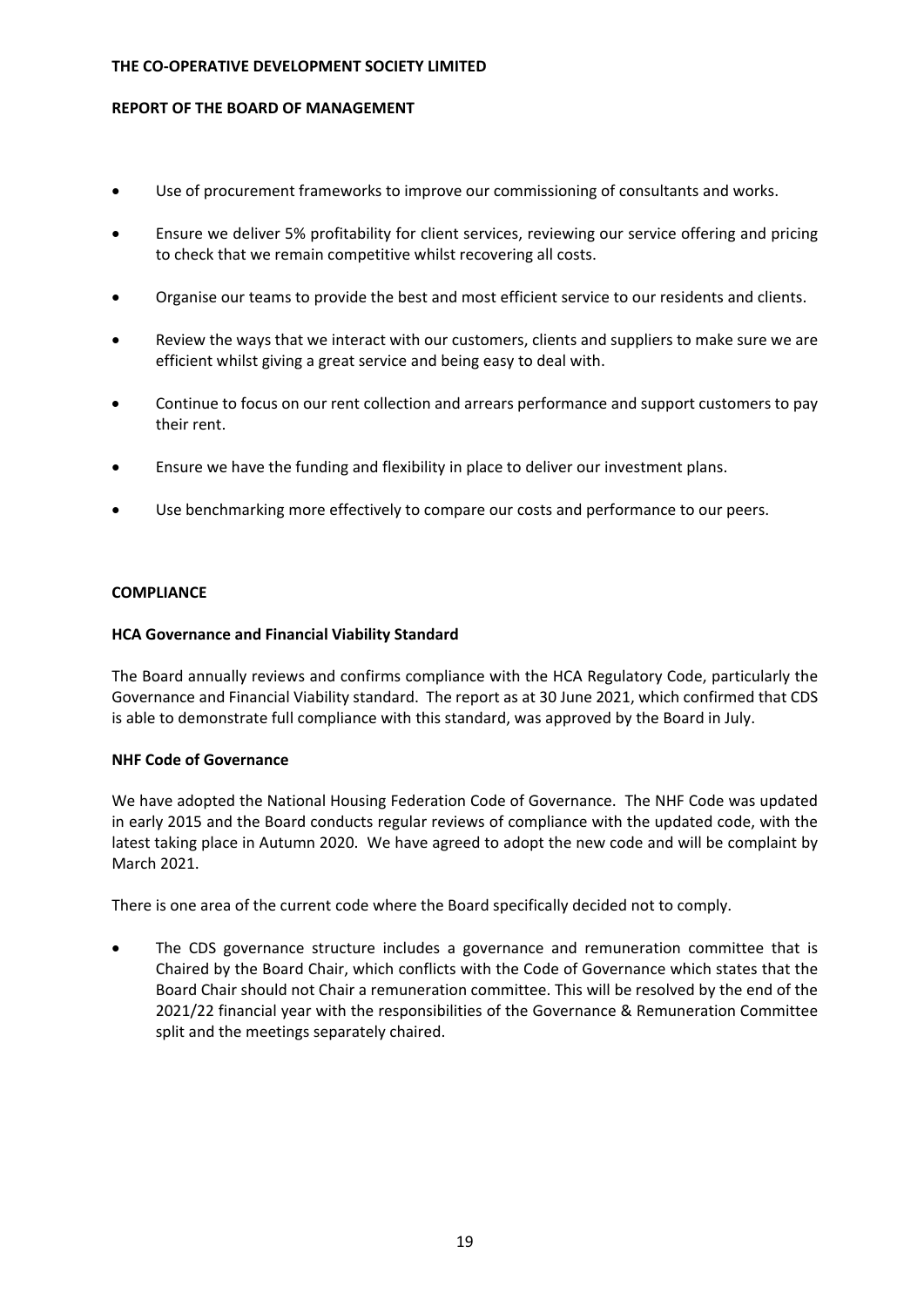#### **REPORT OF THE BOARD OF MANAGEMENT**

### **NHF Voluntary Code on Mergers, Group Structures and Partnerships**

In January 2016, the Board agreed to adopt the above code.

The Board has agreed that there is no immediate need or benefit to be obtained from pursuing a merger. Partnerships to share services or central costs are of interest and any approach would receive appropriate consideration as to its value in increasing the pace or scale of movement towards the business mission.

No proposals for merger were made in the year and no representations were received from any third party with any proposals for merger.

# **STATEMENT OF BOARD'S RESPONSIBILITIES**

As a Registered Provider of Social Housing, the Board is responsible for preparing the report and financial statements for each financial year in accordance with applicable law and regulations, Cooperative and Community Benefit Societies Act 2014 and registered social landlord legislation. Under that law the directors have elected to prepare the financial statements in accordance with United Kingdom Generally Accepted Accounting Practice (United Kingdom Accounting Standards and applicable laws). Under the Co-operative and Community Benefit Societies Act 2014, the directors must not approve the financial statements unless they are satisfied that they give a true and fair view of the state of affairs and surplus or deficit of the Society for that period. In preparing these financial statements, the directors are required to:

- Select suitable accounting policies and apply them consistently;
- Make judgements and estimates that are reasonable and prudent;
- State whether applicable accounting standards have been followed, subject to any material departures disclosed and explained in the financial statements;
- Prepare the financial statements on the going concern basis unless it is inappropriate to presume that CDS will continue in business.

The Board is responsible for keeping proper accounting records which disclose with reasonable accuracy at any time the financial position of CDS and enable it to ensure that the financial statements comply with the Co-operative and Community Benefit Societies Act 2014, Housing and Regeneration Act 2008 and the Accounting Requirements for Registered Social Landlords General Determination 2019 and the Statement of Recommended Practice: Accounting by Registered Social Housing Providers 2018.

The Board has general responsibility for safeguarding the assets of CDS and hence for the prevention and detection of fraud and other irregularities.

The Board is responsible for the maintenance and integrity of the corporate and financial information on CDS's website. Legislation in the United Kingdom governing the preparation and dissemination of the financial statements and other information included in annual reports may differ from legislation in other jurisdictions.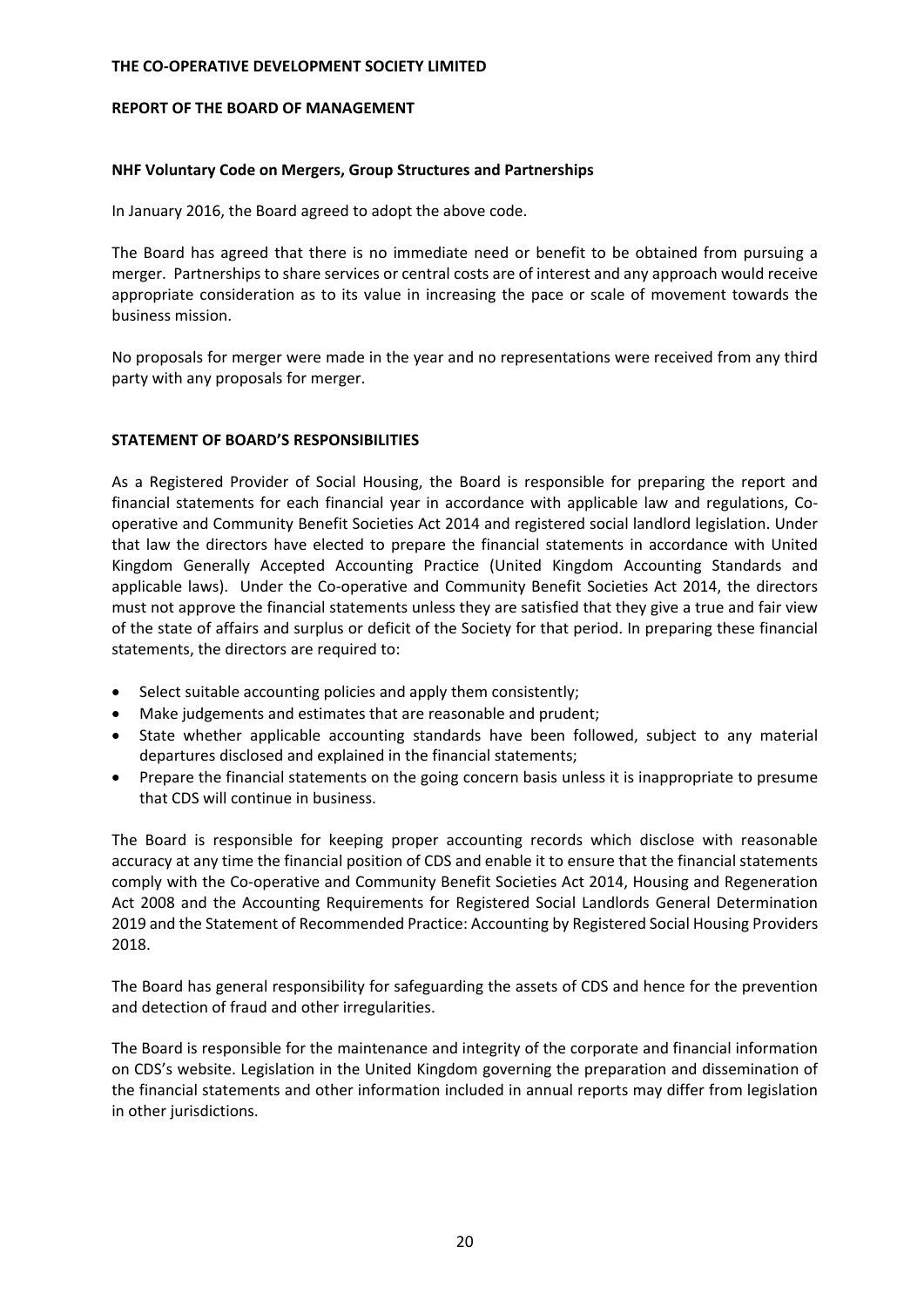#### **REPORT OF THE BOARD OF MANAGEMENT**

### **STATEMENT ON INTERNAL CONTROLS**

The Board has overall responsibility for establishing and maintaining the whole system of internal control and reviewing its effectiveness.

The Board recognises that no system of internal control can provide absolute assurance or eliminate all risk and that the system of internal control is designed to manage risk and to provide reasonable assurance that key business objectives and expected outcomes will be achieved. It also exists to give reasonable assurance about the preparation and reliability of financial and operational information and the safeguarding of the Society's assets and interests.

In meeting its responsibilities, the Board has adopted a risk‐based approach to internal controls which is embedded within the normal management and governance process. This approach includes the regular evaluation of the nature and extent of risks to which the Society is exposed. The Board ensures that there is a long‐term business plan setting out both the goals of the Society and our financial capacity and this plan is robustly tested. Our risk assessment framework is directly related to ensuring that we manage and mitigate those risks that might undermine our ability to meet our business plan goals.

The process adopted by the Board in reviewing the effectiveness of the system of internal controls, together with some of the key elements of the control framework includes:

Identification and evaluation of key risks

Management responsibility has been clearly defined for the identification, evaluation and control of significant risks. There is a formal and ongoing process of management review in each area of the Society's activities. This process is co-ordinated through a regular reporting framework by the senior management team which regularly considers reports on significant risks facing the Society and the team is responsible for reporting to the Board any significant changes affecting key risks.

Monitoring and corrective action

A process of control self‐assessment and regular management reporting on control issues provides hierarchical assurance to management and to the Board. This includes an agreed programme of internal audit reviews designed to provide regular and objective assurance on key internal controls. There is in place a rigorous procedure for ensuring that corrective action is identified in relation to any significant control issues, particularly those with a material impact on the financial statements.

Control environment and control procedures

The Board retains responsibility for a defined range of issues covering strategic, operational, and financial and compliance issues including new investment projects. The Board has adopted and disseminated to all employees a code of conduct for board members and staff based upon the NHF code of governance. This sets out the Society's requirements with regard to the quality, integrity and ethics of its employees. It is supported by a framework of policies and procedures with which employees must comply. These cover issues such as delegated authority, segregation of duties, accounting, treasury management, health and safety, asset protection and fraud prevention and protection.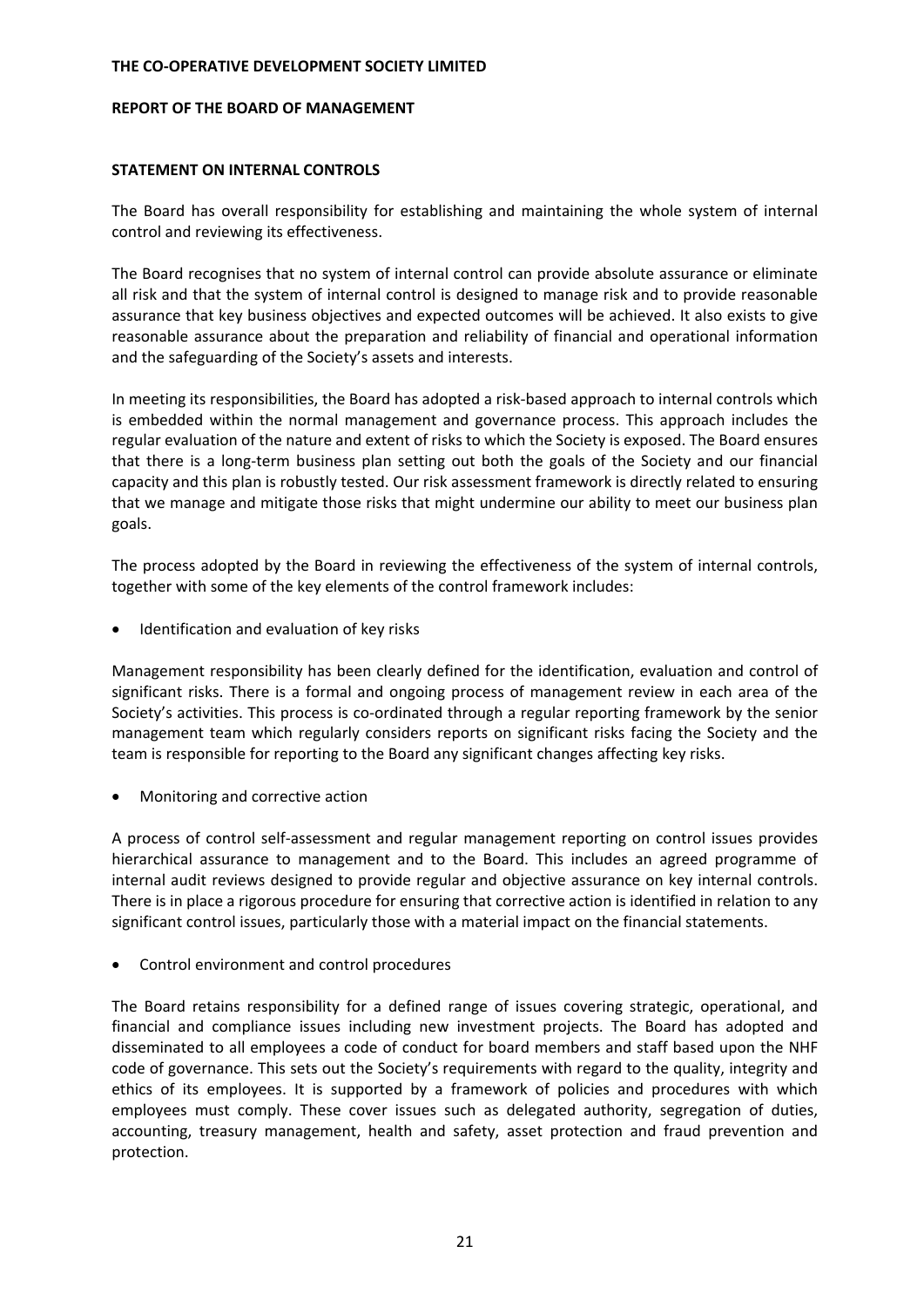#### **REPORT OF THE BOARD OF MANAGEMENT**

• Information and financial reporting systems

Financial reporting procedures include detailed budgets for the year ahead and forecasts for the subsequent four years, as well as detailed cash flow forecasts for the same period. These are reviewed and approved by the Board. The Board also regularly reviews key performance indicators to assess progress towards the achievement of key business objectives, targets and outcomes.

Arrangements for managing the risk of fraud

The Board has an anti-fraud policy which sets out the arrangements for preventing, detection and reporting of fraud. As part of the internal fraud review, the board has reviewed the fraud register. There have been no significant frauds or attempted frauds during the year under review.

Key Risks

The Board considers that the key risks that are most likely to influence future performance and our ability to deliver our business objectives are economic and political, staff turnover, information and communications technology, internal controls and health and safety. More detail on the key risks and the action taken to mitigate these risks is included in the Risk and Uncertainty section above.

Internal audit

The internal control framework and risk management process are subject to regular review by the Internal Auditors who are responsible for providing independent assurance to the Board via its Finance & Audit Committee. The Finance & Audit Committee considers internal controls and risk at each of its meetings.

Annual review of the effectiveness of internal controls

The Board confirms that it has received the annual report of the senior management team on the effectiveness of internal controls and has conducted its annual review of the effectiveness of the system of internal control and has taken account of any changes needed to maintain the effectiveness of the risk management and control process.

The Board confirms that there is an on-going process for identifying, evaluating and managing significant risks faced by the Society. This process has been in place throughout the year under review and up to the date of the approval of these statements and is regularly reviewed by the Board. The Board confirms that no weaknesses in internal controls have resulted in any material losses, contingencies or uncertainties which would require disclosure in the financial statements.

# **EQUALITY AND DIVERSITY**

CDS is committed to operating fairly and openly and without discrimination. All decisions relating to employment practices will be objective, free from bias and based solely on work criteria and individual merit. We are responsive to the needs of our employees, residents and the community at large.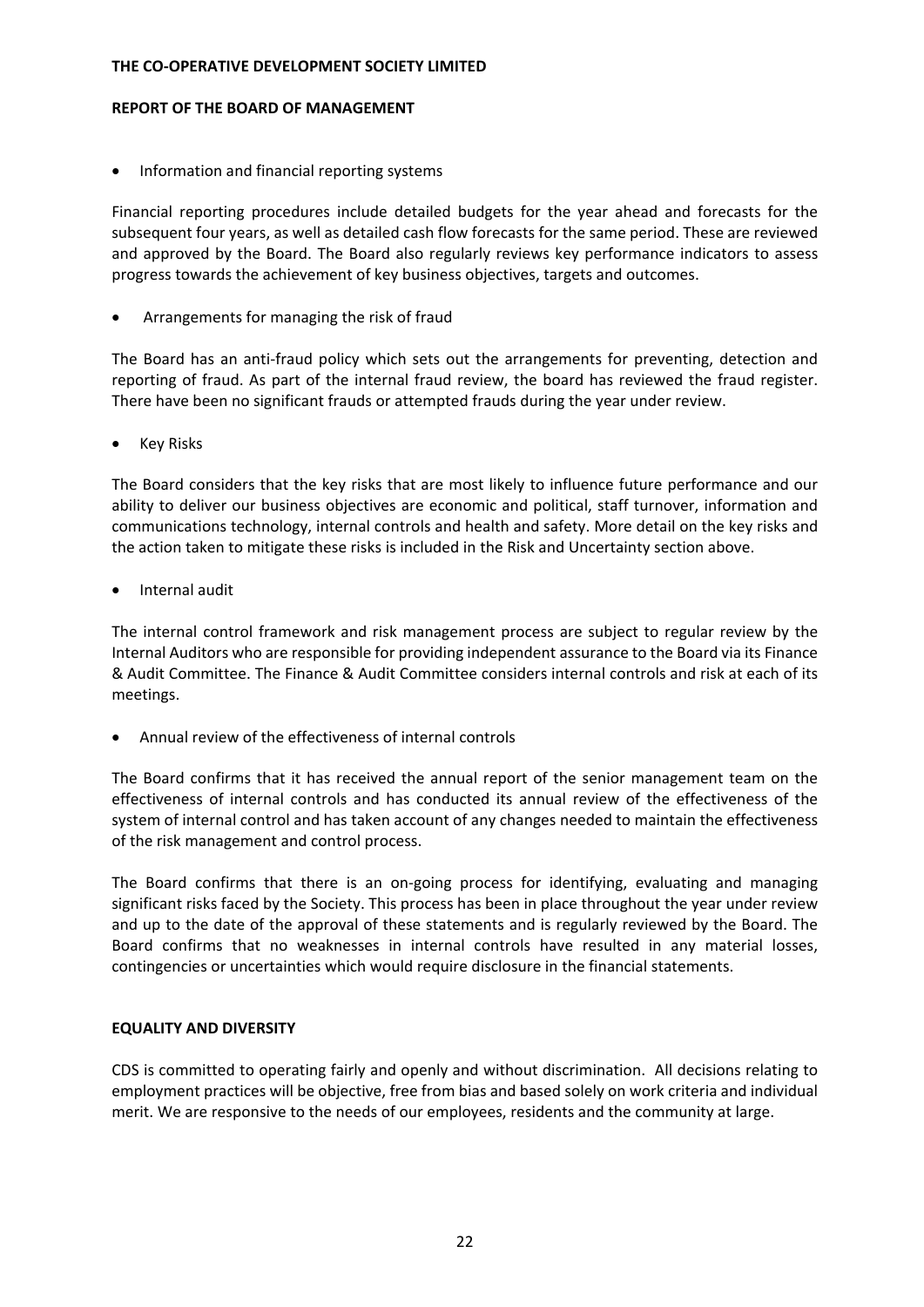#### **REPORT OF THE BOARD OF MANAGEMENT**

### **HEALTH AND SAFETY**

The Board receives an annual health and safety report with regular updates on safety for employees, residents, partners and other parties. The health and safety of CDS's employees, residents and partners is paramount to the Board and we are constantly seeking to develop a safety aware and safety confident culture.

We strive for safe and healthy working conditions, housing, equipment and systems of work for all those connected with the Society and to provide such information, training and supervision as is needed for this purpose. We have also taken steps to improve assurance in respect of contractor safety performance providing additional training to partners on key risks. During the year we strengthened our external competent person support for employees and for independent support and assurance to the Board.

There have been no material health and safety breaches in the year.

# **DISCLOSURE OF INFORMATION TO AUDITORS**

At the date of making this report each of CDS's Board Members, as set out on page 2, confirm the following:

 so far as each Board Member is aware there is no relevant information needed by CDS's auditors in connection with preparing their report of which CDS's auditors are unaware; and

each Board Member has taken all the steps that they ought to have taken as a Board member to make themselves aware of any relevant information needed by CDS's auditors in connection with preparing their report and to establish that CDS's auditors are aware of that information

# **GOING CONCERN**

CDS has a significant property asset base of £34.0m at depreciated cost and reserves of £13.7m at the year end. Loans outstanding were £4.2m and although CDS has no overdraft facility we had total cash holdings of £8.4m.

CDS complies with the Governance and Financial Viability Standard, which means that we need both to have access to sufficient liquidity (for us this is met by cash reserves) to meet our obligations and to comply with our loan covenants. We monitor actual and expected compliance with loan covenants throughout the year.

Our operating budget for 2021/22 shows a good surplus and that we had sufficient headroom on our loan covenants. Our Asset Management plans were delayed from last year due to the pandemic, but we are now keen to implement them and to bring delayed work up to date. We are in active discussions with our lenders about short and longer term financing to support this work.

We performed a range of stress tests on the business plan and identified arrears and large unexpected costs, most likely safety related, as the two most significant risks to the plan. We have assessed the likely impact and consider that we have appropriate mitigation in place.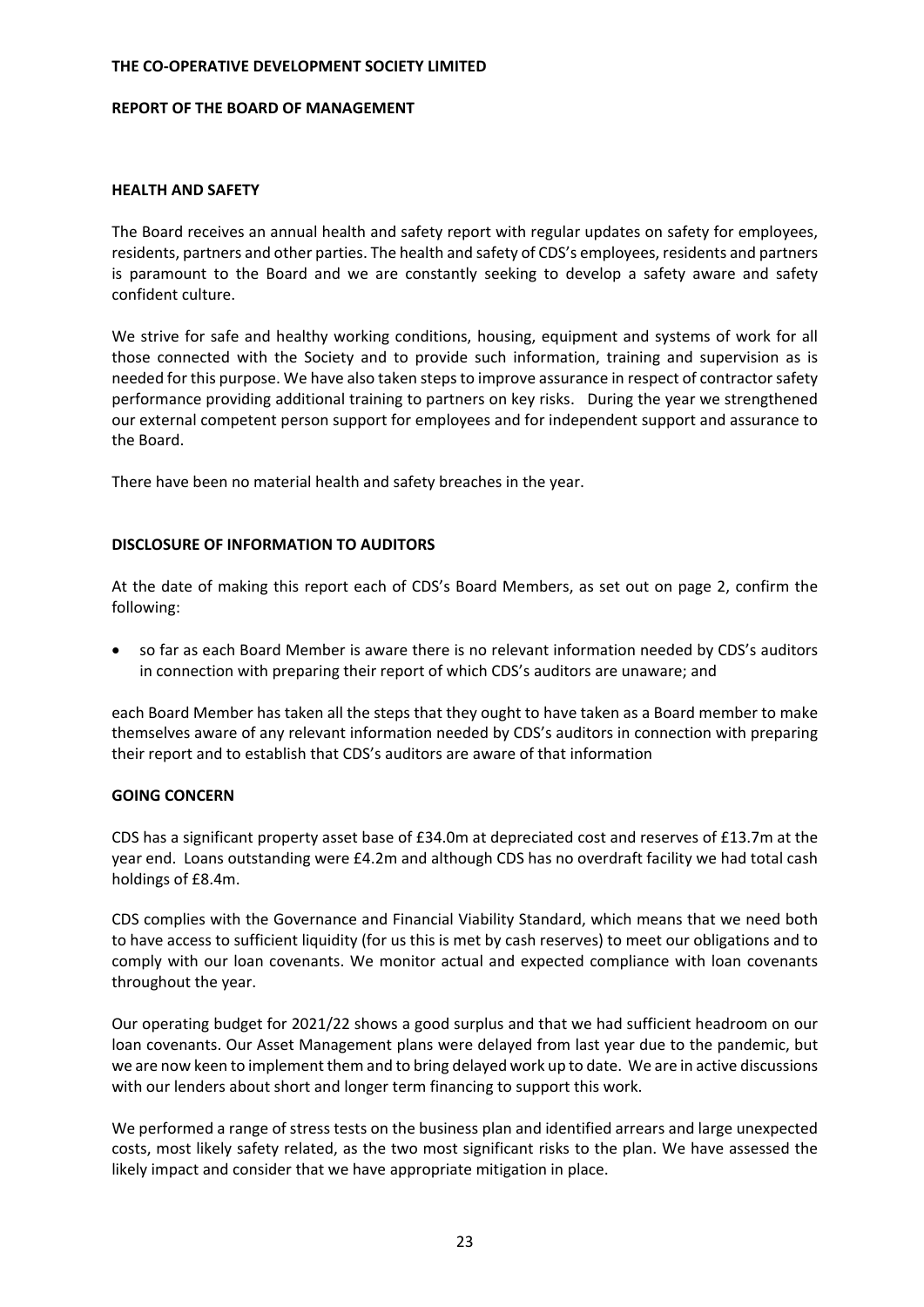#### **REPORT OF THE BOARD OF MANAGEMENT**

Our treasury strategy also provides that we consider CDS' cash requirements over the medium term (at least the next 24 months) and that an updated cash flow is prepared on at least a quarterly basis. The cash flow shows that we have sufficient cash to meet our needs over this period.

Based on the Board's projections, including the long-term business plan and the 24-month cash forecast, The Board has a reasonable expectation that CDS will continue to deliver adequate surpluses and meet its financial covenants and that CDS has adequate resources to continue in operational existence for the foreseeable future. For this reason, the Board has concluded that a material uncertainty does not exist and as a result continues to adopt the going concern basis in preparing the financial statements.

By order of the Board of Management

**A Sofekun**

Secretary Date: 20 September 2021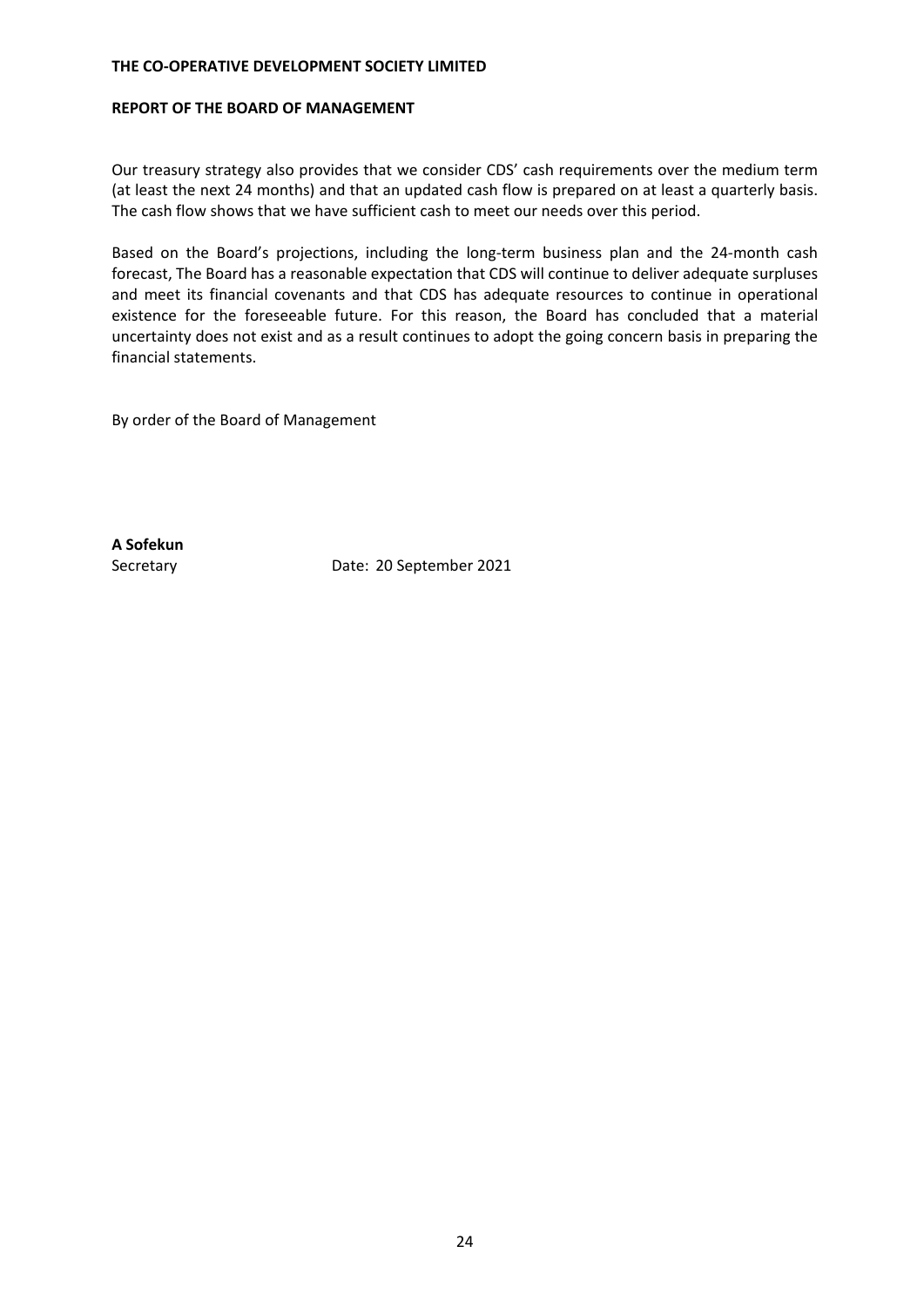## **INDEPENDENT AUDITORS' REPORT ON THE FINANCIAL STATEMENTS**

### **Independent Auditor's Report to the Members of The Co‐operative Development Society Limited**

### **Opinion on the financial statements**

In our opinion, the financial statements:

- give a true and fair view of the state of the Society's affairs as at 31 March 2021 and of the Society's income and expenditure for the year then ended;
- have been properly prepared in accordance with United Kingdom Generally Accepted Accounting Practice; and
- have been properly prepared in accordance with the Co‐operative and Community Benefit Societies Act 2014.

We have audited the financial statements of The Co-operative Development Society Limited ("the Society") for the year ended 31 March 2021 which comprise the Society statement of comprehensive income, the Society statement of financial position, the Society statement of changes in equity, the cash flow statement and notes to the financial statements, including a summary of significant accounting policies. The financial reporting framework that has been applied in their preparation is applicable law and United Kingdom Accounting Standards, including Financial Reporting Standard 102 *The Financial Reporting Standard applicable in the UK and Republic of Ireland* (United Kingdom Generally Accepted Accounting Practice).

### **Basis for opinion**

We conducted our audit in accordance with International Standards on Auditing (UK) (ISAs (UK)) and applicable law. Our responsibilities under those standards are further described in the Auditor's responsibilities for the audit of the financial statements section of our report. We believe that the audit evidence we have obtained is sufficient and appropriate to provide a basis for our opinion.

# *Independence*

We remain independent of the Society in accordance with the ethical requirements that are relevant to our audit of the financial statements in the UK, including the FRC's Ethical Standard, and we have fulfilled our other ethical responsibilities in accordance with these requirements.

# **Conclusions relating to going concern**

In auditing the financial statements, we have concluded that the board members' use of the going concern basis of accounting in the preparation of the financial statements is appropriate.

Based on the work we have performed, we have not identified any material uncertainties relating to events or conditions that, individually or collectively, may cast significant doubt on the Society's ability to continue as a going concern for a period of at least twelve months from when the financial statements are authorised for issue.

Our responsibilities and the responsibilities of the board members with respect to going concern are described in the relevant sections of this report.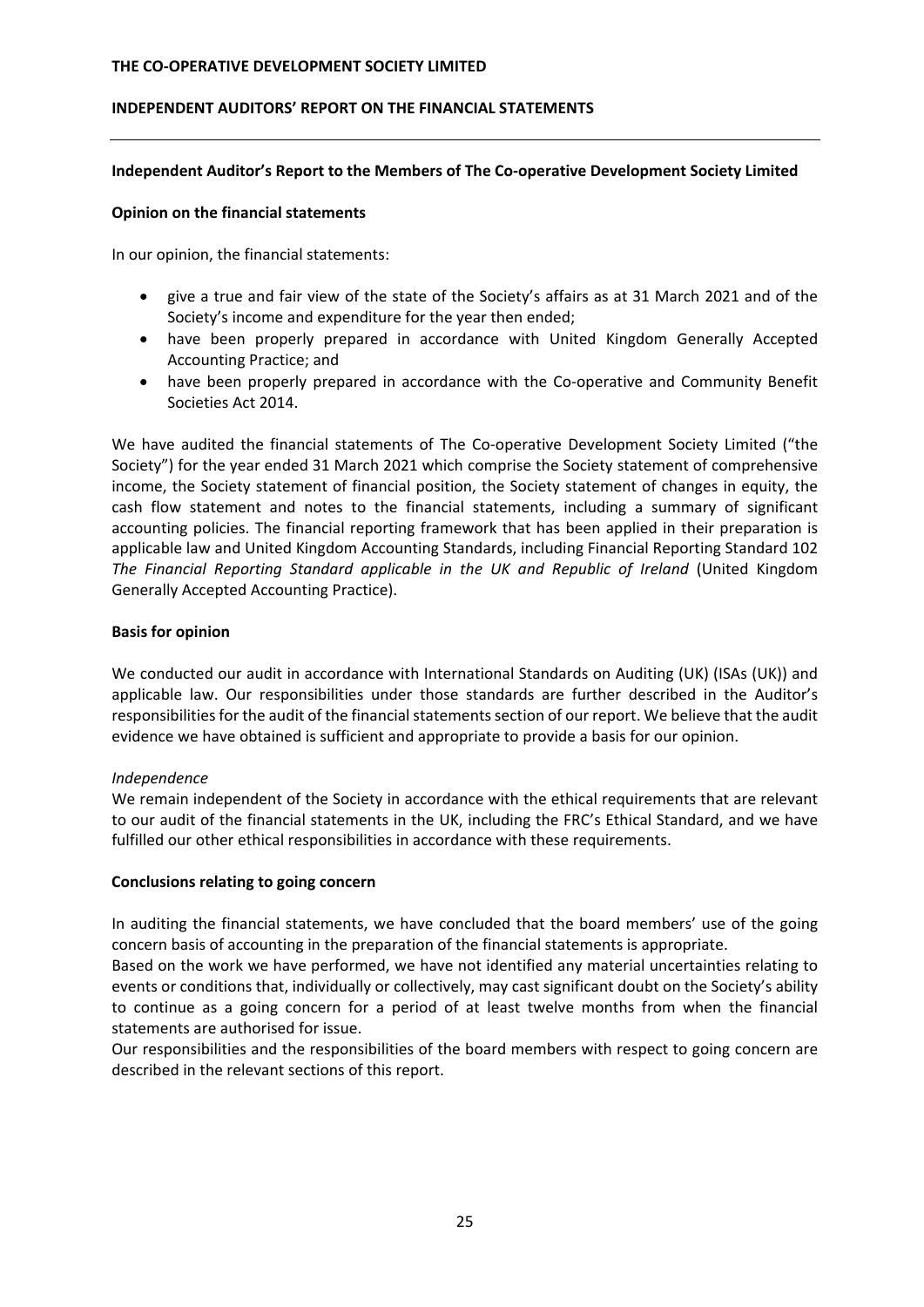#### **INDEPENDENT AUDITORS' REPORT ON THE FINANCIAL STATEMENTS**

#### **Other information**

The board are responsible for the other information. The other information comprises the information included in the annual report*,* other than the financial statements and our auditor's report thereon. Our opinion on the financial statements does not cover the other information we do not express any form of assurance conclusion thereon. Our responsibility is to read the other information including the Strategic Report, Statement of Corporate Governance and Internal Controls and, in doing so, consider whether the other information is materially inconsistent with the financial statements or our knowledge obtained in the audit or otherwise appears to be materially misstated. If we identify such material inconsistencies or apparent material misstatements, we are required to determine whether there is a material misstatement in the financial statements or a material misstatement of the other information. If, based on the work we have performed, we conclude that there is a material misstatement of this other information we are required to report that fact.

We have nothing to report in this regard.

### **Matters on which we are required to report by exception**

We have nothing to report in respect of the following matters where we are required by the Cooperative or Community Benefit Societies Act 2014 to report to you if, in our opinion:

- the information given in the Report of the Board for the financial year for which the financial statements are prepared is not consistent with the financial statements;
- adequate accounting records have not been kept by the Society; or
- a satisfactory system of control has not been maintained over transactions; or
- the Society financial statements are not in agreement with the accounting records and returns; or
- we have not received all the information and explanations we require for our audit.

#### **Responsibilities of the board**

As explained more fully in the board members responsibilities statement set out on page 20, the board is responsible for the preparation of the financial statements and for being satisfied that they give a true and fair view, and for such internal control as the board members determine is necessary to enable the preparation of financial statements that are free from material misstatement, whether due to fraud or error.

In preparing the financial statements, the board are responsible for assessing the Society's ability to continue as a going concern, disclosing, as applicable, matters related to going concern and using the going concern basis of accounting unless the board either intend to liquidate the Society or to cease operations, or have no realistic alternative but to do so.

#### **Auditor's responsibilities for the audit of the financial statements**

Our objectives are to obtain reasonable assurance about whether the financial statements as a whole are free from material misstatement, whether due to fraud or error, and to issue an auditor's report that includes our opinion. Reasonable assurance is a high level of assurance but is not a guarantee that an audit conducted in accordance with ISAs (UK) will always detect a material misstatement when it exists. Misstatements can arise from fraud or error and are considered material if, individually or in the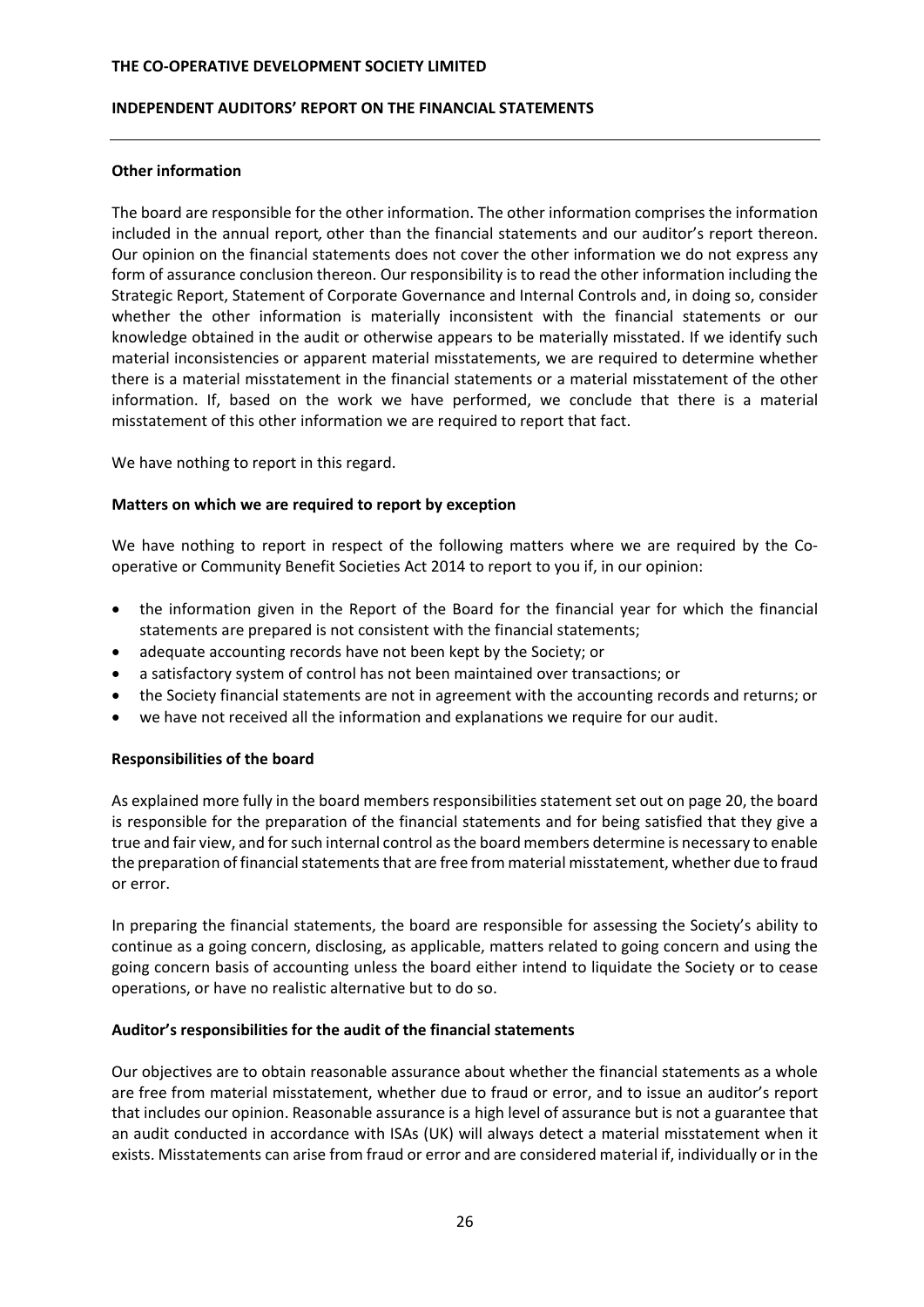### **INDEPENDENT AUDITORS' REPORT ON THE FINANCIAL STATEMENTS**

aggregate, they could reasonably be expected to influence the economic decisions of users taken on the basis of these financial statements.

### **Extent to which the audit was capable of detecting irregularities, including fraud**

Irregularities, including fraud, are instances of non‐compliance with laws and regulations. We design procedures in line with our responsibilities, outlined above, to detect material misstatements in respect of irregularities, including fraud. The extent to which our procedures are capable of detecting irregularities, including fraud is detailed below.

Based on our understanding of the Society and the industry in which it operates, we identified that the principal laws and regulations that directly affect the financial statements to be the Housing and Regeneration Act 2008, the Co‐operative and Community Benefit Societies Act 2014 and relevant Tax Legislation. We assessed the extent of compliance with these laws and regulations as part of our procedures on the related financial statement items.

In addition, the Society is subject to many other laws and regulations where the consequences of non‐ compliance could have a material effect on amounts or disclosures in the financial statements, for instance through the imposition of fines or litigation. We identified the following areas as those most likely to have such an effect: Employment Law, Data Protection and Health and Safety Legislation. Auditing standards limit the required audit procedures to identify non‐compliance with these laws and regulations to enquiry of the Board and other management and inspection of regulatory and legal correspondence if any.

Audit procedures capable of detecting irregularities including fraud performed by the engagement team included:

- Performing analytical procedures to identify unusual or unexpected relationships that may indicate risks of material misstatement due to fraud. Areas of identified risk are then tested substantively;
- Discussions with management, including consideration of known or suspected instances of non‐compliance with laws and regulations and fraud;
- Reading minutes of meetings of those charged with governance, reviewing internal audit reports and reviewing correspondence with HMRC and the Regulator to identify any actual or potential frauds or any potential weaknesses in internal control which could result in fraud susceptibility;
- Reviewing financial statement disclosures and testing to supporting documentation to assess compliance with applicable laws and regulations;
- Reviewing items included in the group fraud register as well as the results of internal audit's investigation into these matters;
- Challenging assumptions made by management in their significant accounting estimates in particular in relation to the recoverable amount of assets and the provisions against bad debt;
- Carrying out detailed testing, on a sample basis, of transactions and balances agreeing to appropriate documentary evidence to verify the completeness, existence and accuracy of the reported financial statements; and
- In addressing the risk of fraud through management override of controls, testing the appropriateness of journal entries and other adjustments.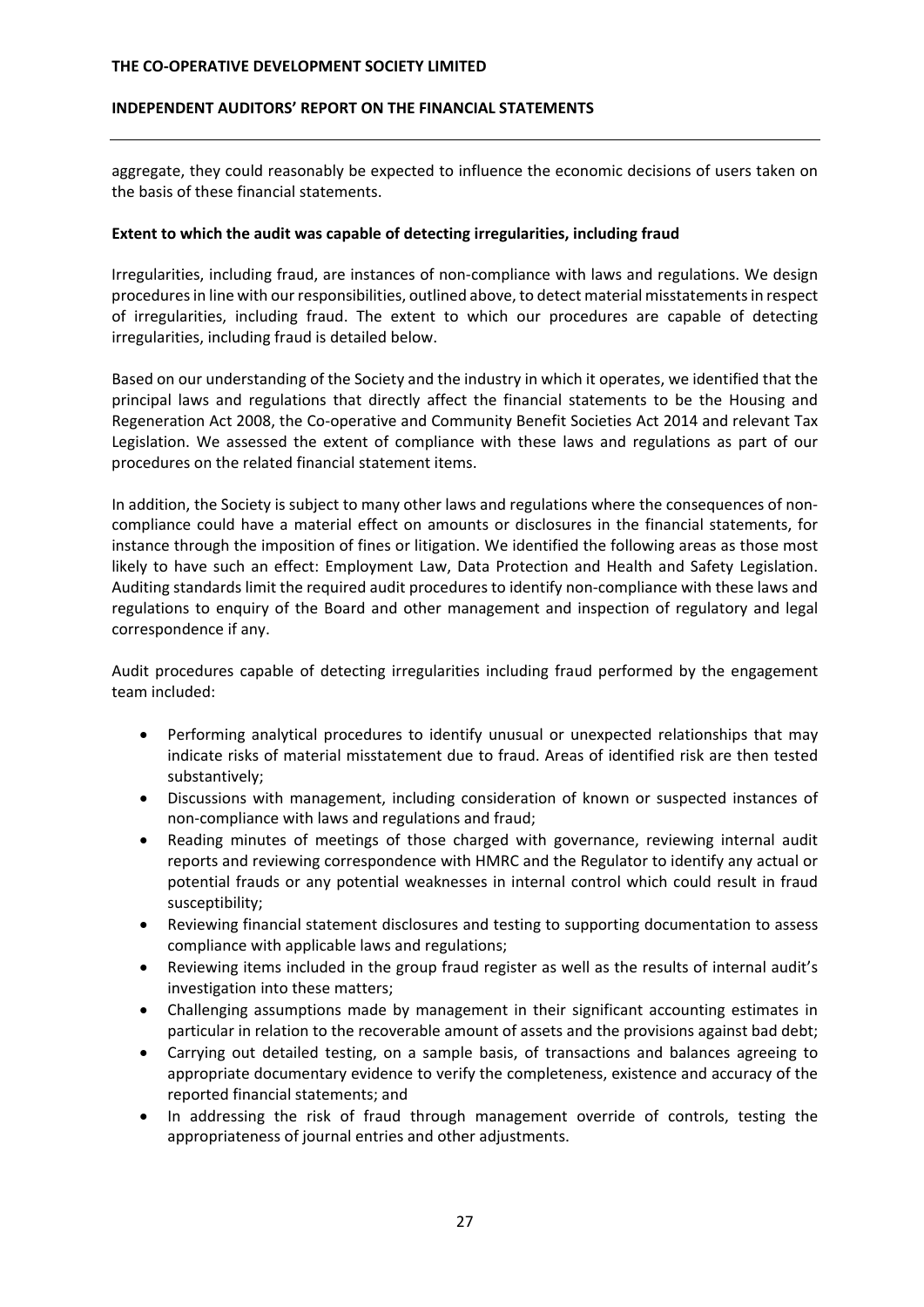#### **INDEPENDENT AUDITORS' REPORT ON THE FINANCIAL STATEMENTS**

There are inherent limitations in the audit procedures performed and the further removed noncompliance with laws and regulations is from the events and transactions reflected in the financial statements, the less likely we are to become aware of it.

Our audit procedures were designed to respond to risks of material misstatement in the financial statements, recognising that the risk of not detecting a material misstatement due to fraud is higher than the risk of not detecting one resulting from error, as fraud may involve deliberate concealment by, for example, forgery, misrepresentations or through collusion. There are inherent limitations in the audit procedures performed and the further removed non-compliance with laws and regulations is from the events and transactions reflected in the financial statements, the less likely we are to become aware of it.

A further description of our responsibilities for the audit of the financial statements is located on the Financial Reporting Council's website at: www.frc.org.uk/auditorsresponsibilities. This description forms part of our auditor's report.

#### **Use of our report**

This report is made solely to the members of the Society, as a body, in accordance with the Co‐ operative and Community Benefit Societies Act 2014. Our audit work has been undertaken so that we might state to the Society's members those matters we are required to state to them in an auditor's report and for no other purpose. To the fullest extent permitted by law, we do not accept or assume responsibility to anyone other than the Society for our audit work, for this report, or for the opinions we have formed.

**BDO LLP Statutory Auditor Gatwick**

#### **September 2021**

BDO LLP is a limited liability partnership registered in England and Wales (with registered number OC305127).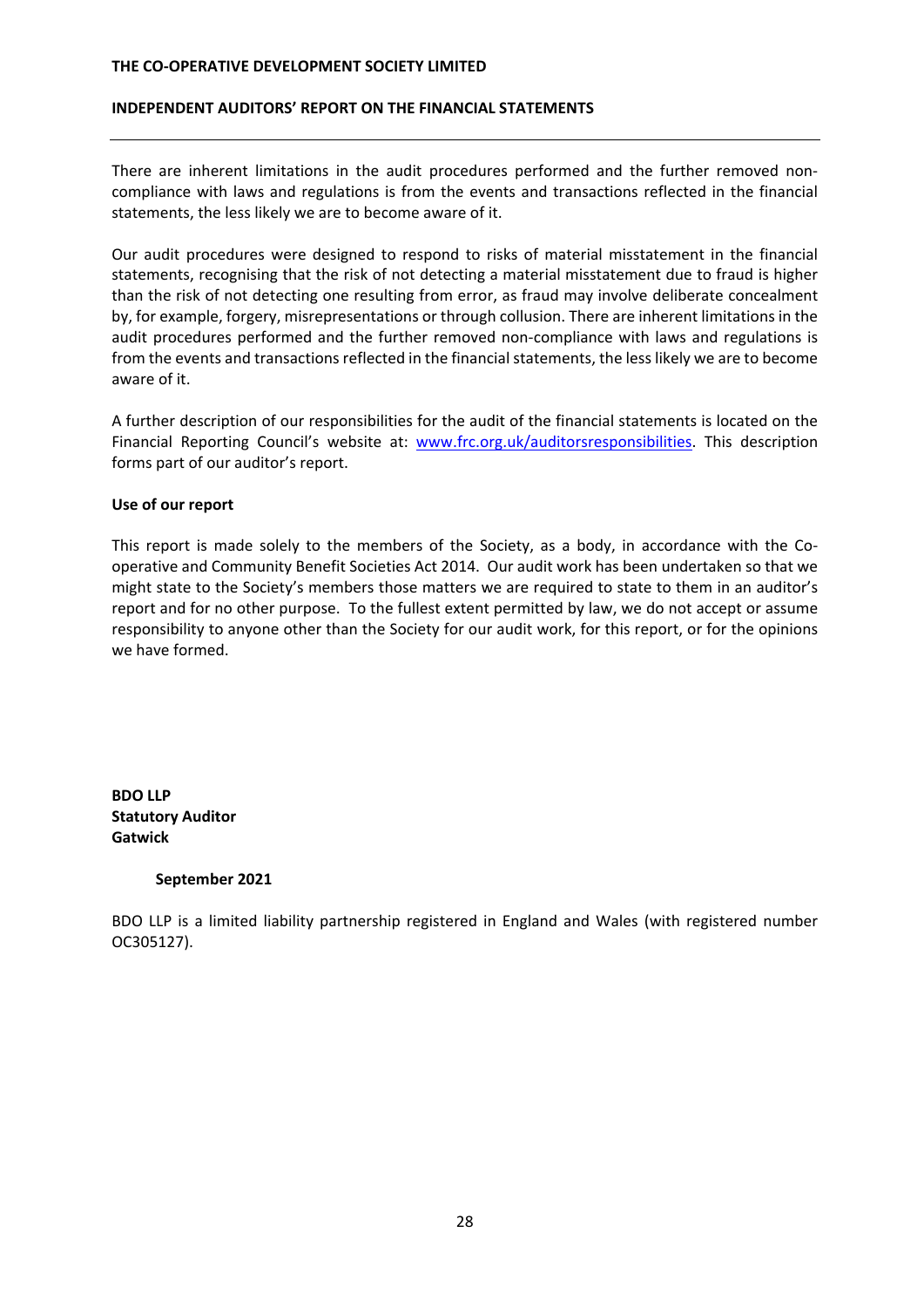# **STATEMENT OF COMPREHENSIVE INCOME For the year ended 31 March 2021**

|                                                        | 2021               | 2020          |
|--------------------------------------------------------|--------------------|---------------|
| <b>Note</b>                                            | $\pmb{\mathsf{f}}$ | £             |
| <b>Turnover</b>                                        |                    |               |
| 3                                                      | 7,137,710          | 6,736,506     |
| Operating costs<br>3                                   | (6,686,996)        | (6, 253, 746) |
| Surplus on sale of housing properties<br>5             | 954,089            | 329,483       |
| Other Income                                           |                    | 125,000       |
| <b>Operating surplus</b><br>3                          | 1,404,803          | 937,243       |
| Investment and other income<br>6                       | 4,393              | 15,124        |
| $\overline{7}$<br>Interest payable and similar charges | (145, 265)         | (200, 795)    |
| <b>Surplus before taxation</b>                         | 1,263,931          | 751,572       |
| Tax on surplus on ordinary activities<br>11            | 19,677             | (139, 145)    |
| Surplus for the financial year                         | 1,283,608          | 612,427       |
| 21<br>Actuarial loss in respect of pension schemes     |                    |               |
| 21                                                     | (1,268,000)        | 1,409,000     |
| Re-measurement of pension obligation                   |                    |               |
| Total comprehensive income for the year                | 15,608             | 2,021,427     |

All amounts relate to continuing activities.

These financial statements were approved by the Board of Management and signed on its behalf by:

**B. SUTCLIFFE N. WHITAKER A. SOFEKUN**  Chair **Chair** Chair **Treasurer Secretary** 

Date of approval: 20 September 2021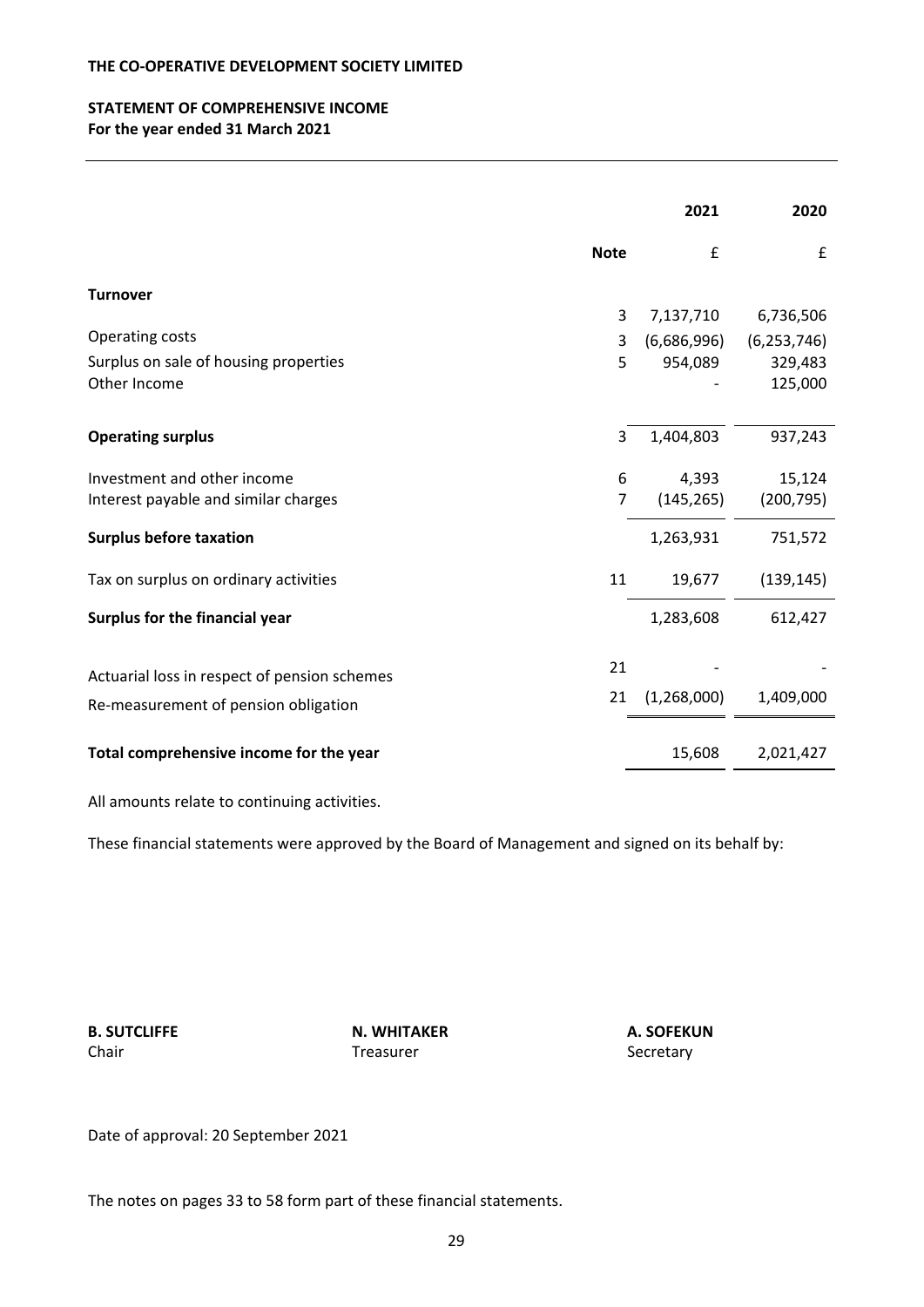# **STATEMENT OF CHANGES IN RESERVES At 31 March 2021**

|                                         | Revenue<br><b>Reserve</b><br>£ |
|-----------------------------------------|--------------------------------|
| At 1 April 2019<br>Deficit for the year | 11,631,263<br>2,021,427        |
| At 31 March 2020                        | 13,652,690                     |
| Surplus for the year                    | 15,608                         |
| At 31 March 2021                        | 13,668,298                     |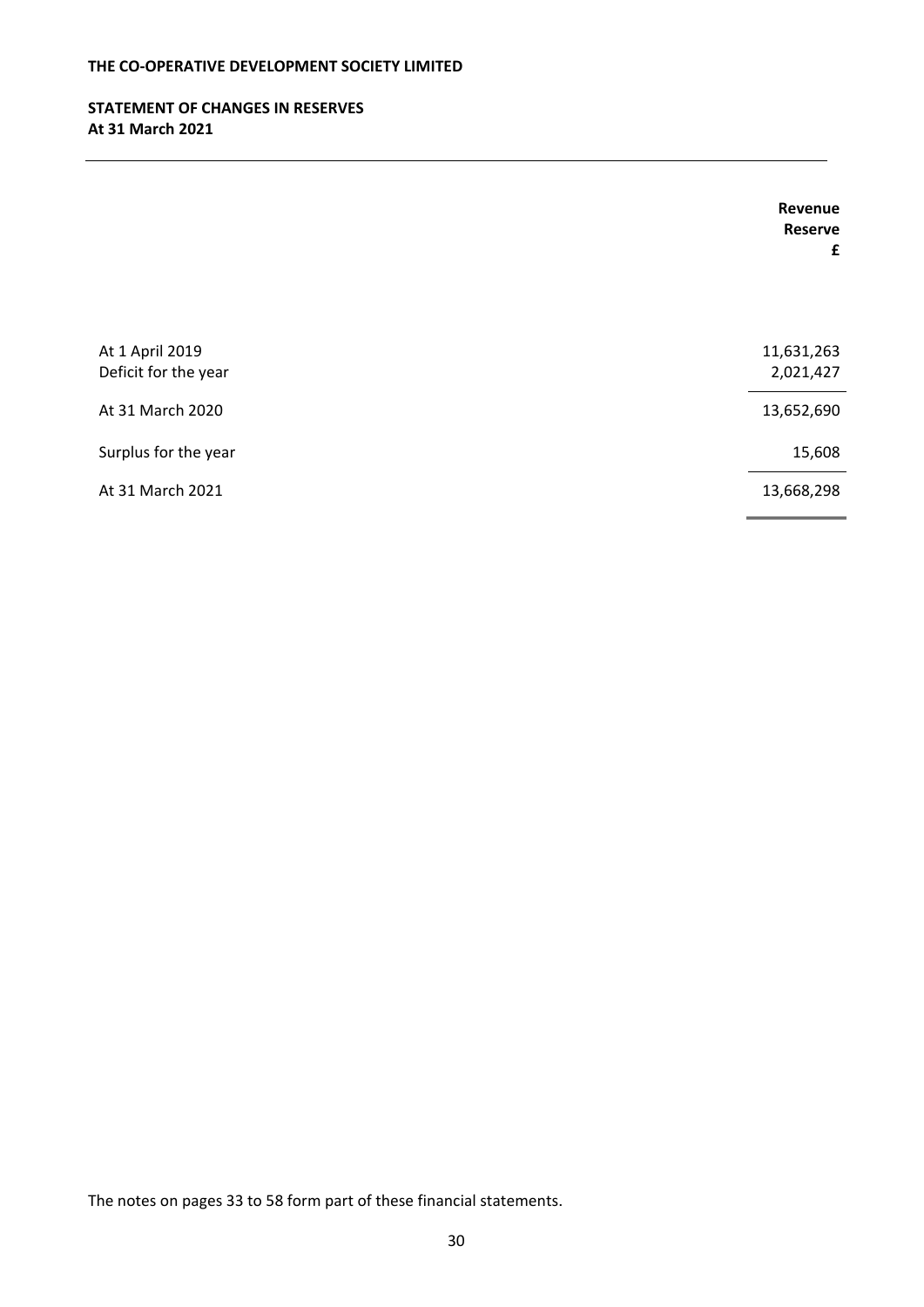# **STATEMENT OF FINANCIAL POSITION At 31 March 2021**

|                                                |             | 2021           | 2020           |
|------------------------------------------------|-------------|----------------|----------------|
|                                                | <b>Note</b> | £              | £              |
| <b>Tangible fixed assets</b>                   |             |                |                |
| Housing properties                             | 12          | 33,992,511     | 34,333,533     |
| Other fixed assets                             | 13          | 359,654        | 373,465        |
| <b>Fixed asset investment</b>                  | 14          | 21,364         | 20,742         |
|                                                |             | 34,373,529     | 34,727,740     |
| <b>Current assets</b>                          |             |                |                |
| <b>Debtors</b>                                 | 15          | 262,858        | 350,081        |
| Cash at bank and in hand                       |             | 8,424,651      | 7,079,668      |
|                                                |             | 8,687,509      | 7,429,749      |
| Creditors: amounts falling due within one year | 16          | (5, 240, 859)  | (4,877,957)    |
| <b>Net current assets</b>                      |             | 3,446,650      | 2,551,792      |
| <b>Total assets less current liabilities</b>   |             | 37,820,179     | 37,279,532     |
| Creditors: amounts falling due after one year  | 17          | (22, 195, 943) | (22, 719, 517) |
| Defined benefit pension liability              | 21          | (1,955,927)    | (907, 315)     |
| <b>Total net assets</b>                        |             | 13,668,309     | 13,652,700     |
| <b>Capital and reserves</b>                    |             |                |                |
| Share capital                                  | 22          | 11             | 10             |
| Revenue reserve                                |             | 13,668,298     | 13,652,690     |
| <b>Total capital and reserves</b>              |             | 13,668,309     | 13,652,700     |

All shareholdings relate to non-equity interests, as disclosed in note 22.

These financial statements were approved by the Board of Management and signed on its behalf by:

**B. SUTCLIFFE N. WHITAKER A. SOFEKUN** 

Treasurer **Chair Treasurer** Secretary

Date of approval: 20 September 2021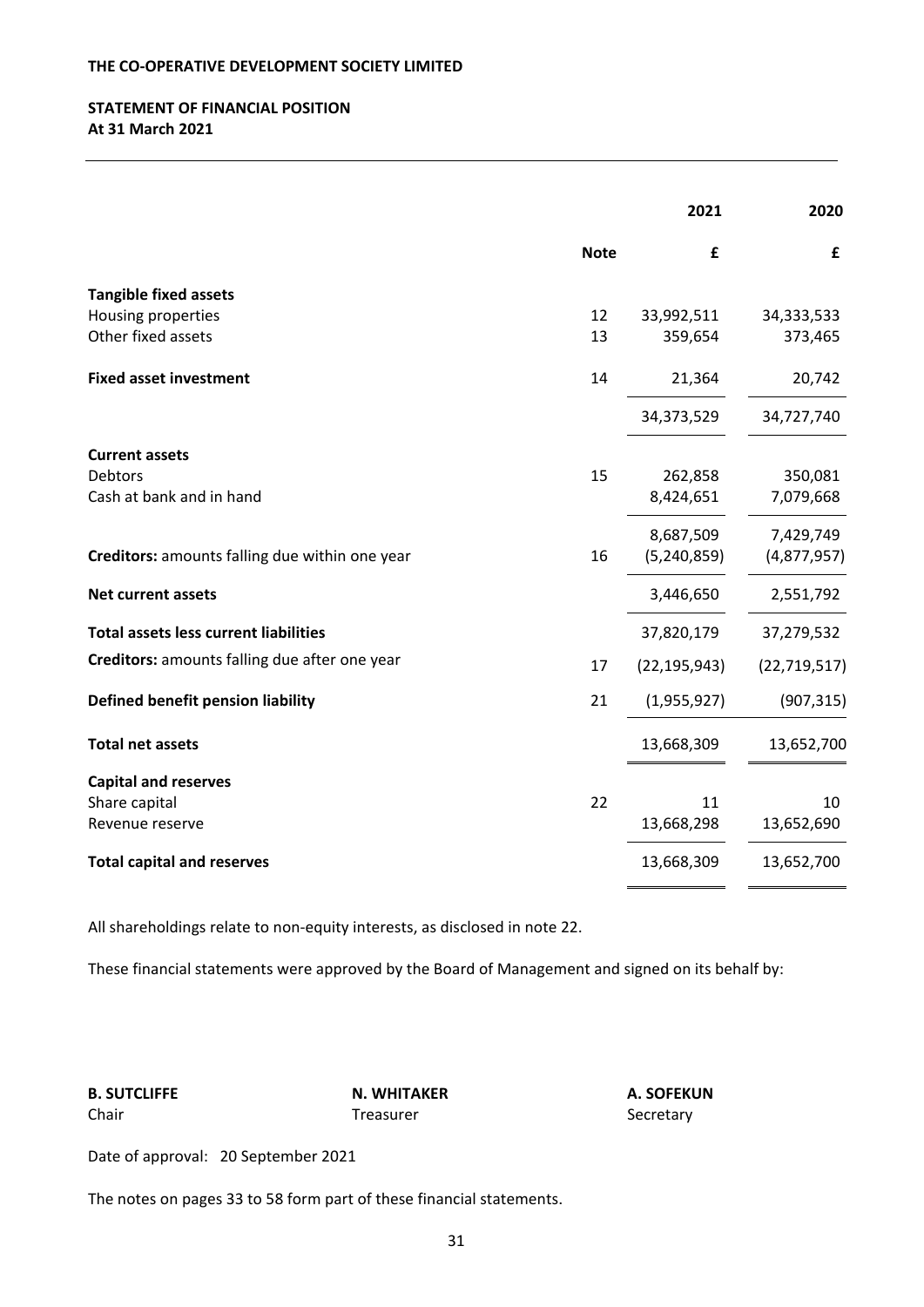# **STATEMENT OF CASHFLOWS For the year ended 31 March 2021**

|                                                                                 |             | 2021       | 2020       |
|---------------------------------------------------------------------------------|-------------|------------|------------|
|                                                                                 | <b>Note</b> |            | £          |
| <b>Cash from operations</b>                                                     | 23          | 1,364,476  | 2,616,334  |
| Corporation tax paid                                                            |             | (117, 490) | (247, 179) |
| Net cash inflow from operating activities                                       |             | 1,233,899  | 2,369,155  |
| Cash flow from investing activities                                             |             |            |            |
| Purchase of fixed assets - housing properties                                   |             | (565, 323) | (769, 173) |
| Purchase of fixed assets - other                                                |             | (85, 885)  | (82, 466)  |
| Net proceeds from sales of housing properties                                   |             | 1,102,263  | 421,829    |
| Social Housing Grant repaid                                                     |             | (51, 786)  | (115, 576) |
| Interest received                                                               |             | 4,513      | 14,520     |
| Net cash used in investing activities                                           |             | (403, 782) | (530, 866) |
| <b>Cash flow from financing activities</b>                                      |             |            |            |
| Repayment of borrowings                                                         |             | (184, 522) | (170,097)  |
| Interest paid                                                                   |             | (121, 265) | (145, 795) |
| Share issued                                                                    |             | 2          |            |
| Shares redeemed                                                                 |             | (1)        | (270)      |
| Net cash used in financing activities                                           |             | (305, 786) | (316, 162) |
| Net increase in cash and cash equivalents                                       |             | 1,344,983  | 1,522,127  |
| Cash and cash equivalents at the beginning of the year                          |             | 7,079,668  | 5,557,541  |
| Cash and cash equivalents at the end of the year                                |             | 8,424,651  | 7,079,668  |
|                                                                                 |             |            |            |
| Cash and cash equivalents consist of:<br>Cash at bank in hand<br>Bank overdraft |             | 8,424,651  | 7,079,668  |
| <b>Cash and cash equivalents</b>                                                |             | 8,424,651  | 7,079,668  |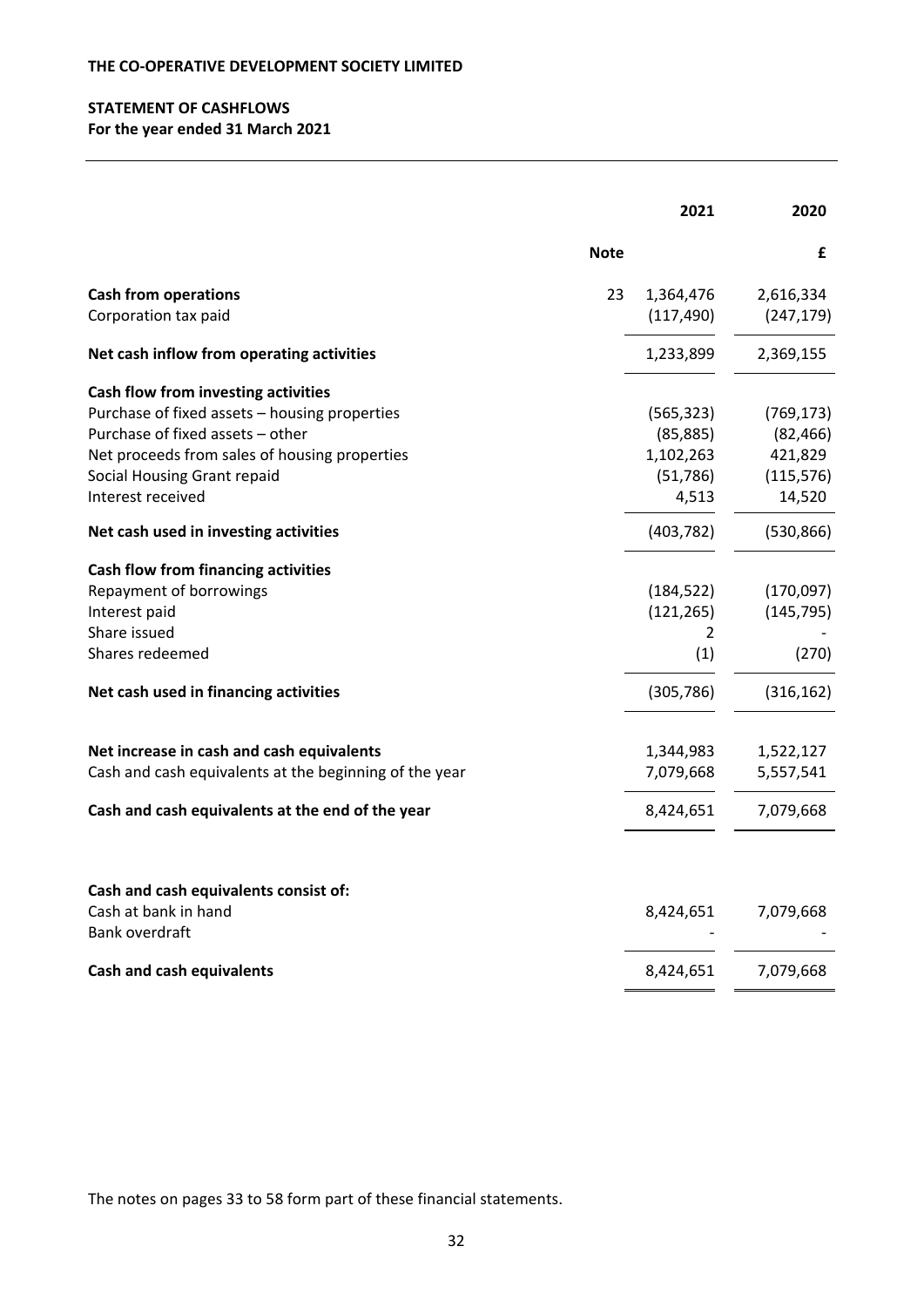# **NOTES TO THE FINANCIAL STATEMENTS 31 March 2021**

# **1. PRINCIPAL ACCOUNTING POLICIES**

The following accounting policies have been applied consistently from one financial year to another and in dealing with items which are considered to be material in relation to the financial statements of The Co-operative Development Society Limited (The Society).

# **Basis of preparation**

The Society is registered under the Co-operative and Community Benefit Societies Act 2014 and is a registered provider of social housing.

The financial statements have been prepared under the historical cost convention and in accordance with FRS 102 The Financial Reporting Standard applicable in the UK and Republic of Ireland (FRS 102), and the Housing SORP 2018 Statement of Recommended Practice for registered social housing providers(Housing SORP 2018) and comply with the Accounting Requirements for Private Registered Providers of Social Housing 2019 (the Accounting Direction).

The functional currency is GBP sterling. The preparation of the financial statements in compliance with FRS 102 requires the use of certain critical accounting estimates. It also requires the Society's management to exercise judgement in applying its accounting policies. The areas involving a higher degree of judgement or complexity, or areas where assumptions and estimates are significant to the financial statements are disclosed in note 2.

# **Going concern**

The Society's activities, its current financial position and factors likely to affect its future development are set out within the Report of the Board.

The Society has in place long term debt facilities as well as considerable cash reserves which provide adequate resources to finance committed reinvestment programmes along with day to day operations.

The Society also has a long-term business plan which shows that it is able to service these debt facilities whilst continuing to comply with lenders' covenants. This plan has been stress tested, key risks, their likely impact and appropriate mitigation have been identified. The budget for the current year also shows a good surplus.

The Society's treasury strategy also provides that cash requirements over the medium term (at least the next 24 months) are considered and that an updated cash flow is prepared on at least a quarterly basis. The cash flow shows that sufficient cash is available to meet expected needs over this period.

On this basis, the Board has a reasonable expectation that the Society has adequate resources to continue in operational existence for the foreseeable future, being a period of at least twelve months after the date on which the report and financial statements are signed. For this reason, in the opinion of the Board, a material uncertainty does not exist and as a result it continues to adopt the going concern basis of preparation in the financial statements.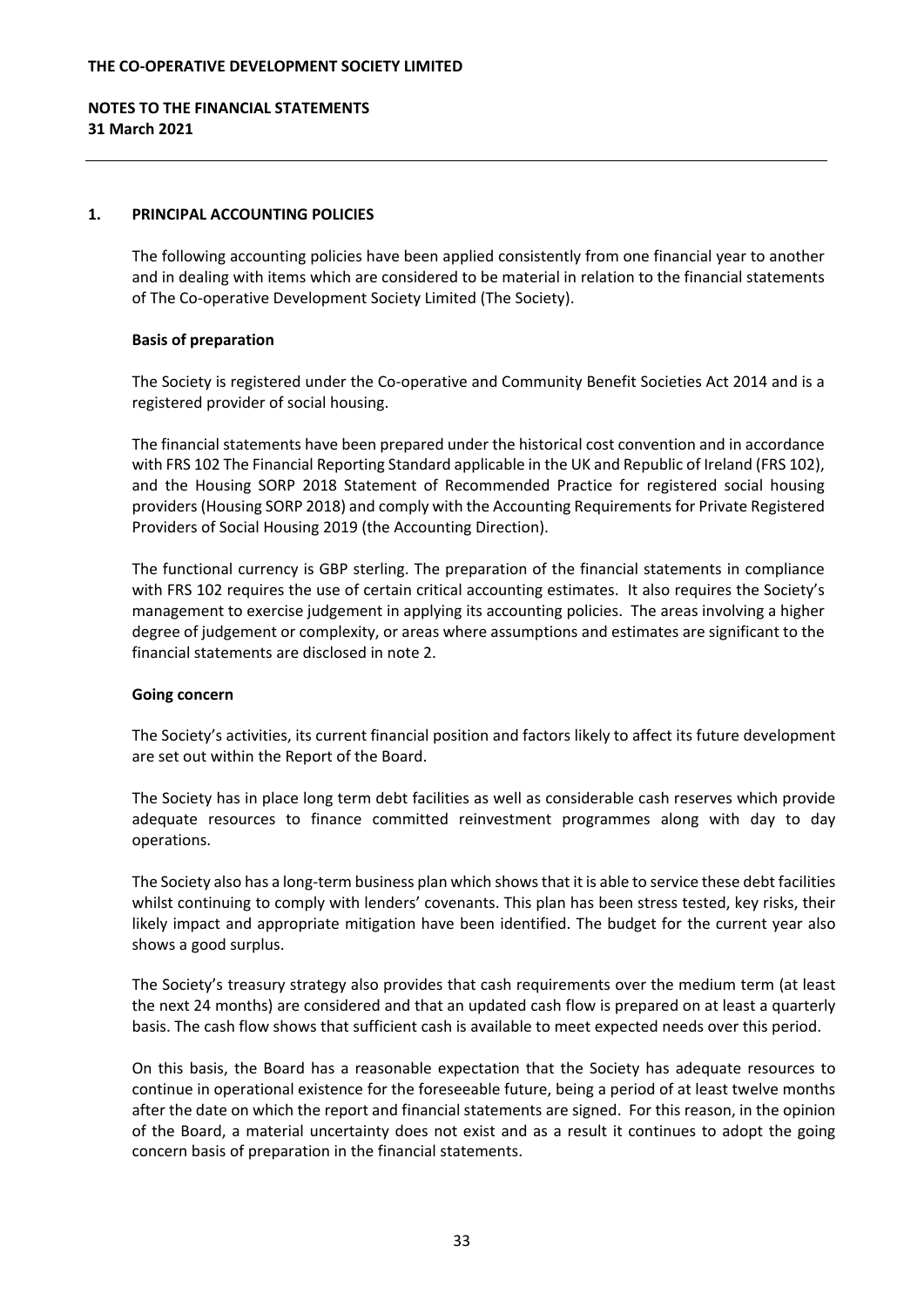# **NOTES TO THE FINANCIAL STATEMENTS (continued) 31 March 2021**

### **1. PRINCIPAL ACCOUNTING POLICIES (continued)**

#### **Turnover**

Turnover represents rental income (receivable net of rent losses from voids), leaseholder service charges, first tranche sales of shared ownership properties and proceeds from sale of housing properties developed for sale, other services included at the invoiced value (excluding VAT) of goods and services supplied in the year, revenue grants receivable in the year and amortisation of deferred capital grants.

### **Revenue recognition**

Rental income is recognised from the point when the properties under development reach practical completion or otherwise become available for letting. Revenue grants are recognised when the conditions for receipt of grant funding have been met. Income from deferred capital grants is recognised in turnover in a systematic basis over the useful economic life of the asset (usually the properties fabric) for which it was received. Income from services contracts is recognised in the period to which it relates.

# **Value Added Tax**

The Society is VAT registered but a large proportion of its income, comprising rents, is exempt for VAT purposes. Accordingly, expenditure relating to rental income is shown inclusive of VAT in these accounts. VAT on expenditure relating to taxable supplies is reclaimable in full and, accordingly, this expenditure is shown net of VAT in these accounts. For expenditure of a general nature (i.e. certain overheads) which cannot be directly attributed to exempt or taxable supplies the partial exemption provisions apply. This expenditure is accounted for net and irrecoverable VAT is charged to other expenditure.

# **Interest payable**

The arrangement fees and legal costsincurred in connection with loan facilities have been capitalised as part of loan issue costs and will be amortised over the term of the facilities or until there is a significant event that would require immediate expensing.

# **Housing properties**

Housing properties are properties available for Social rent and properties subject to shared ownership leases. Housing properties are stated at cost less depreciation. Cost includes the cost of acquiring land and buildings, development costs, interest charges incurred during the development period and expenditure incurred in respect of improvements which have resulted in an economic benefit to the Society as well as directly incremental overhead costs and staff time associated with new developments, improvements and component‐works.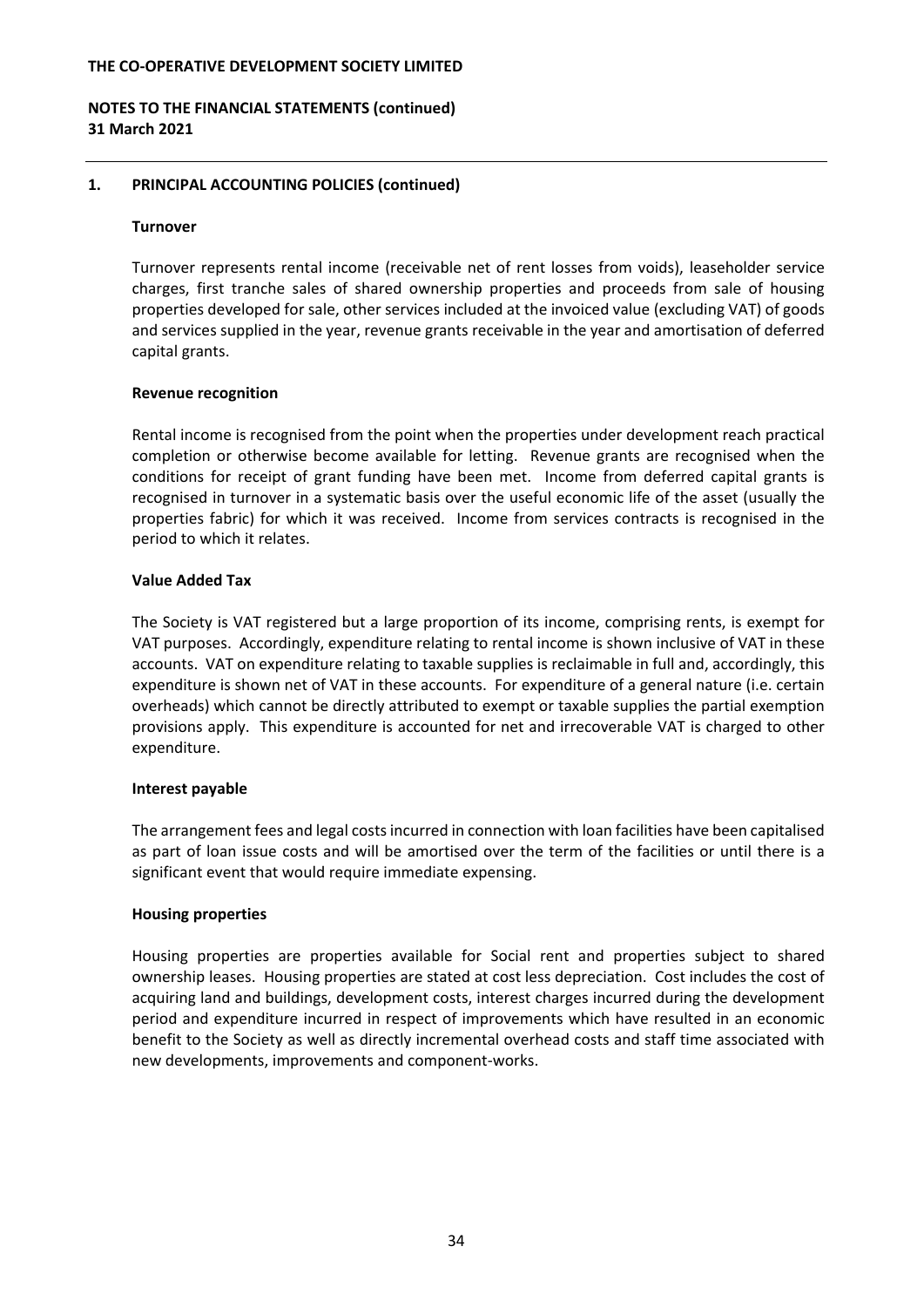# **NOTES TO THE FINANCIAL STATEMENTS (continued) 31 March 2021**

### **1. PRINCIPAL ACCOUNTING POLICIES (continued)**

#### **Depreciation of housing properties**

The Society accounts for its expenditure on housing properties using component accounting. A housing property is divided into those major components which are considered to have substantially different useful economic lives. These components are then depreciated over their individual useful economic lives.

The components identified by the Society and their respective useful economic lives are as follows:

| Component          | Useful Economic Life |
|--------------------|----------------------|
| Structure          | 100 Years            |
| Structure (Sylhet) | 59 Years             |
| <b>Kitchens</b>    | 20 Years             |
| <b>Boilers</b>     | 15 Years             |
| Wiring             | 25 Years             |
| <b>Bathrooms</b>   | 25 Years             |
| Heating            | 30 Years             |
| Roof               | 60 Years             |
| Windows            | 30 Years             |
| Lifts              | 30 Years             |

Where a separately identified and depreciated component of an existing property is replaced, the carrying value of the component is expensed and the cost of the replacement component capitalised.

Expenditure on items not separately identified as components are capitalised if they result in an increase in the net rental stream over the life of the property, over the standard originally assessed when the property was first acquired or constructed.

Freehold land is not depreciated. Properties held on leases are amortised over the life of the lease or their estimated useful economic lives in the business, if shorter.

#### **Other fixed assets and depreciation**

Other fixed assets are stated at cost less accumulated depreciation. Depreciation is charged for a full year in the year of acquisition on a straight line basis with no charge in the year of disposal. The principal annual rates used for other assets are:

| Improvements to leasehold offices |                          | over the term of the lease |
|-----------------------------------|--------------------------|----------------------------|
| Office furniture and equipment    | $\overline{\phantom{a}}$ | 20%                        |
| Computer equipment and software   |                          | 20%                        |
| Tenant service equipment          | $\overline{\phantom{a}}$ | 25%                        |
| Community buildings               | $\sim$                   | 2%                         |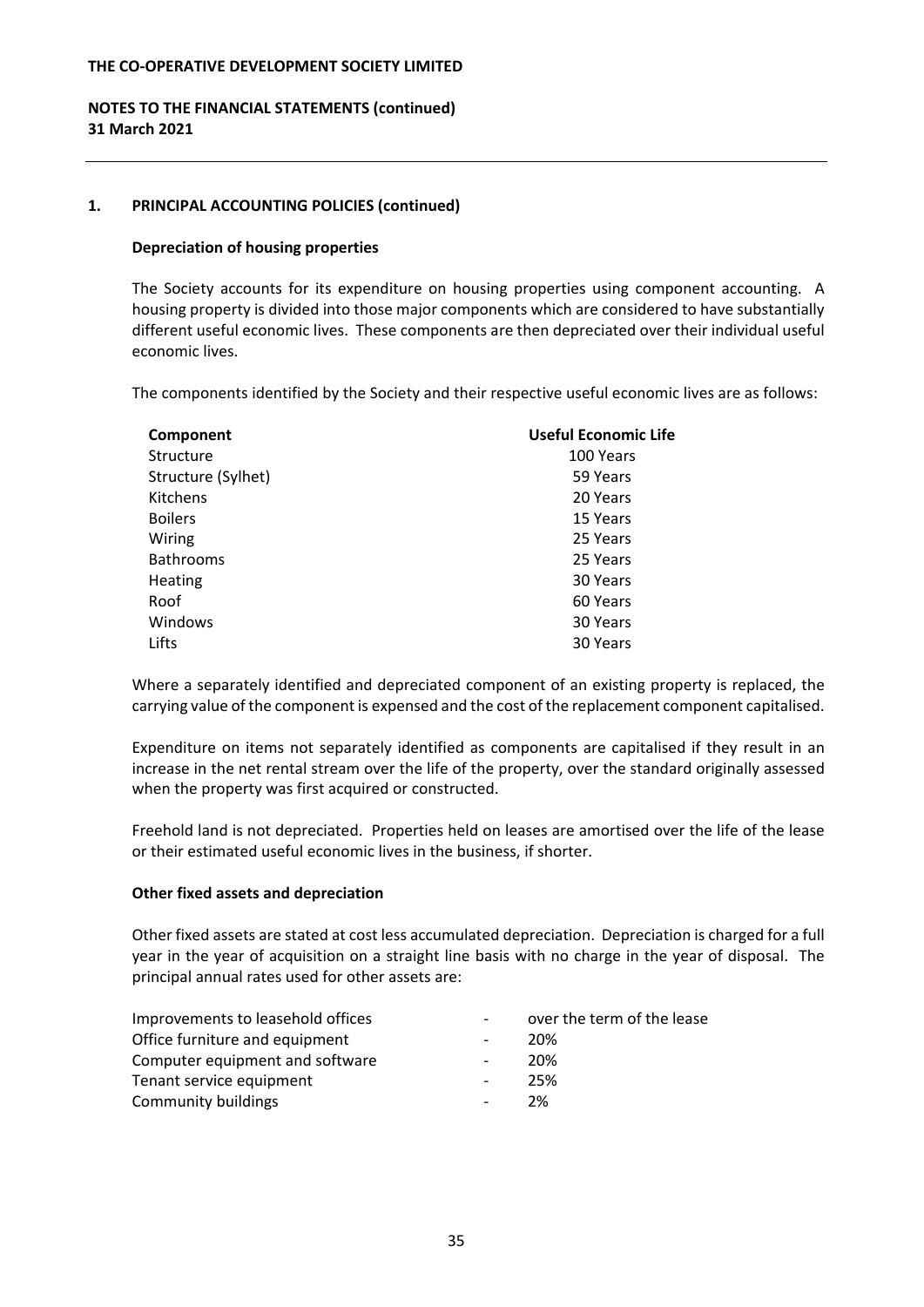# **NOTES TO THE FINANCIAL STATEMENTS (continued) 31 March 2021**

# **1. PRINCIPAL ACCOUNTING POLICIES (continued)**

### **Impairment of tangible fixed assets**

Tangible fixed assets (mainly housing properties) are assessed for indicators of impairment at each reporting date. Where indicators are identified a detailed assessment is then undertaken at estate or block level to determine the assets or cash generating units (CGUs) recoverable amount. The recoverable amount will be the higher of fair value less costs to sell, or Existing Use Valuation for Social Housing (EUV‐SH), or Value in Use (in respect of assets held for their service potential) (VIU‐ SP). As allowed by Housing SORP 2018 the Society uses Depreciated Replacement Cost (DRC) as a reasonable estimate of VIU‐SP.

Where the carrying amount of an asset or CGU is deemed to exceed its recoverable amount, the excess will be recognised in the Statement of Comprehensive Income.

#### **Financial assets**

Basic financial assets, including tenant debtors and other receivables, cash and bank balances, are initially recognised at transaction price, unless the arrangement constitutes a financing transaction, where the transaction is measured at the present value of the future receipts discounted at a market rate of interest. Such assets are subsequently carried at amortised cost using the effective interest method.

# **Social Housing Grant (SHG) and other capital grants**

SHG is receivable from the Homes and Communities Agency (HCA), and other capital grants are receivable from local authorities and other organisations.

Grant received is recognised as deferred income in the Balance Sheet and released to the Statement of Comprehensive Income on a systematic basis over the useful economic life of the asset for which it was received, usually a housing property's fabric.

When a Grant funded property is sold, any attributable Grant becomes recyclable and is transferred to a recycled capital grant fund (RCGF) or disposal proceeds fund (DPF for right to acquire units) until it is reinvested in a replacement property. The related Grant amortisation is charged to the Income and Expenditure Account.

CDS administers grant funding on behalf of the GLA as part of its London Hub activity to support "early stage" Community Led Housing projects. This funding is released to the Statement of comprehensive income to match the costs of providing this support, including direct grants awarded to projects. Unallocated grant is shown in other creditors and accruals falling due within one year.

# **Recycled capital grant fund**

The Grant element on the netsale receipts of Grant funded properties, typically right to buy orshared ownership staircasing but not right to acquire, are required to be credited to a recycled capital grant fund under the terms of the SHG originally paid on such properties. Within the terms defined by the Homes and Communities Agency (HCA) the fund is to be used to provide replacement properties for rent, land acquisition and works to existing stocks or if unused within three years, is repayable to the HCA.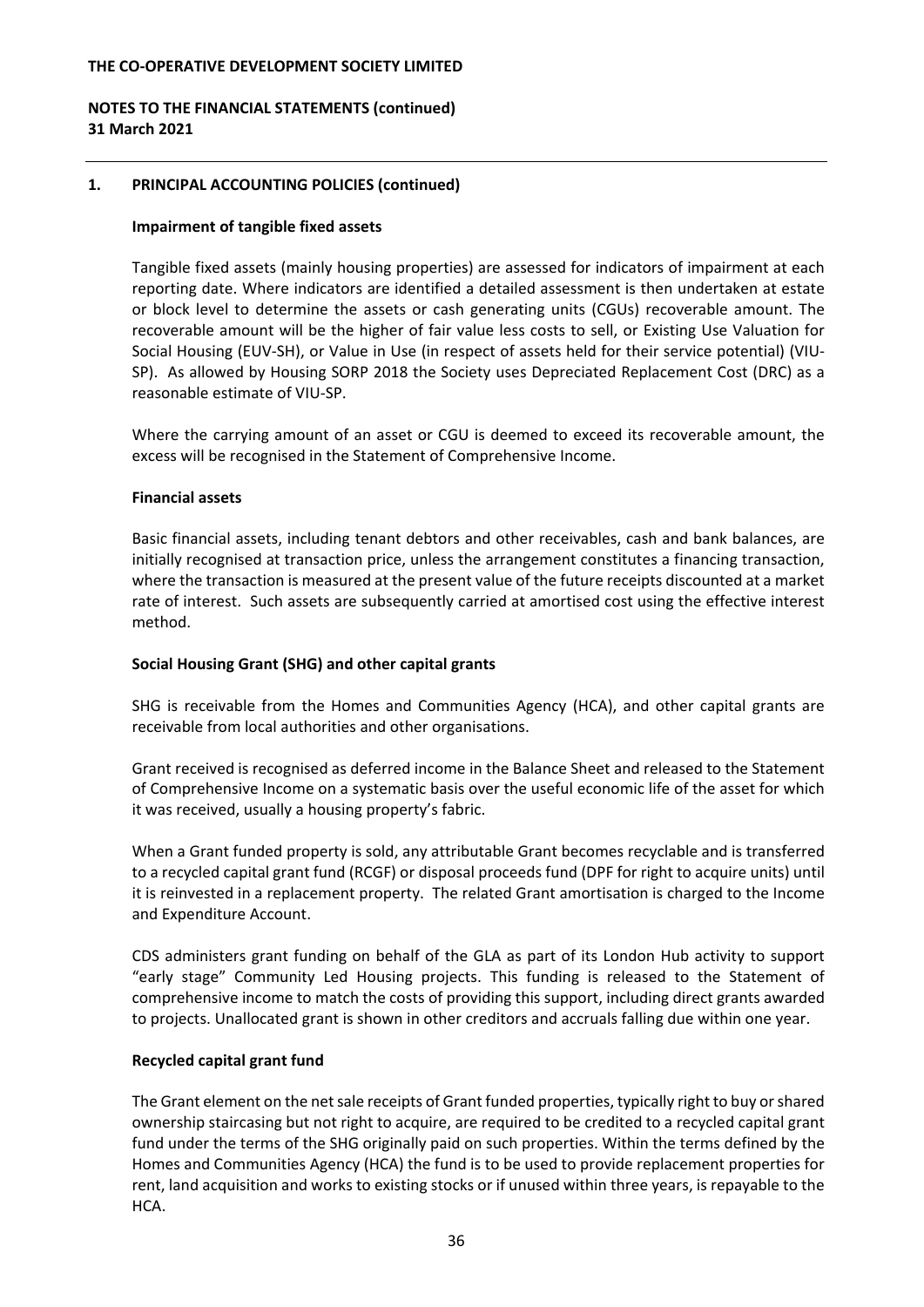# **NOTES TO THE FINANCIAL STATEMENTS (continued) 31 March 2021**

# **1. PRINCIPAL ACCOUNTING POLICIES (continued)**

### **Pension costs**

CDS participates in the Social Housing Pension Scheme (SHPS), which is a defined benefit scheme in relation to certain employees and past employees. The liability recognised in the balance sheet in respect of the defined benefit plan is the present value of the defined benefit obligation less the fair value of the plan assets at the reporting date.

The scheme assets are measured at fair value. Scheme liabilities are measured on an actuarial basis using the projected unit credit method and are discounted at appropriate high‐quality corporate bond rates.

The current service cost and costs from settlements and curtailments are charged against operating surplus. Past service costs are recognised in the current reporting period within the income and expenditure account. Interest is calculated on the net defined benefit liability. Actuarial gains and losses arising from experience adjustments and changes in actuarial assumptions are charged or credited to other comprehensive income. These amounts together with the return on plan assets, less amounts included in net interest, are disclosed as remeasurement of net defined benefit liability. Further details are shown in note 21.

# **Provisions**

CDS only makes provision for any contractual and constructive liabilities existing at the balance sheet date.

# **Leased assets**

Rentals payable under operating leases are charged to the Statement of Comprehensive Income on a straight‐line basis over the respective lease terms.

# **Taxation**

Since 8 August 2019, CDS has been a charitable Community Benefit Society. It also has exempt tax status, effective the same date and does not therefore pay Corporation Tax on surpluses generated from its Charitable activities. In the prior year the charge for taxation is based upon the surplus generated prior to conversion and includes current tax and deferred tax.

# **Deferred tax**

Deferred tax balances are recognised in respect of all timing differences that have originated but not reversed by the balance sheet date except that the recognition of deferred tax assets is limited to the extent that the Society anticipates making sufficient taxable profits in the future to absorb the reversal of the underlying timing differences. Any assets and liabilities recognised have not been discounted.

Deferred tax is measured at the tax rates expected to apply in the periods when the timing differences are expected to reverse, based on tax rate and law enacted or substantially enacted at the balance sheet date.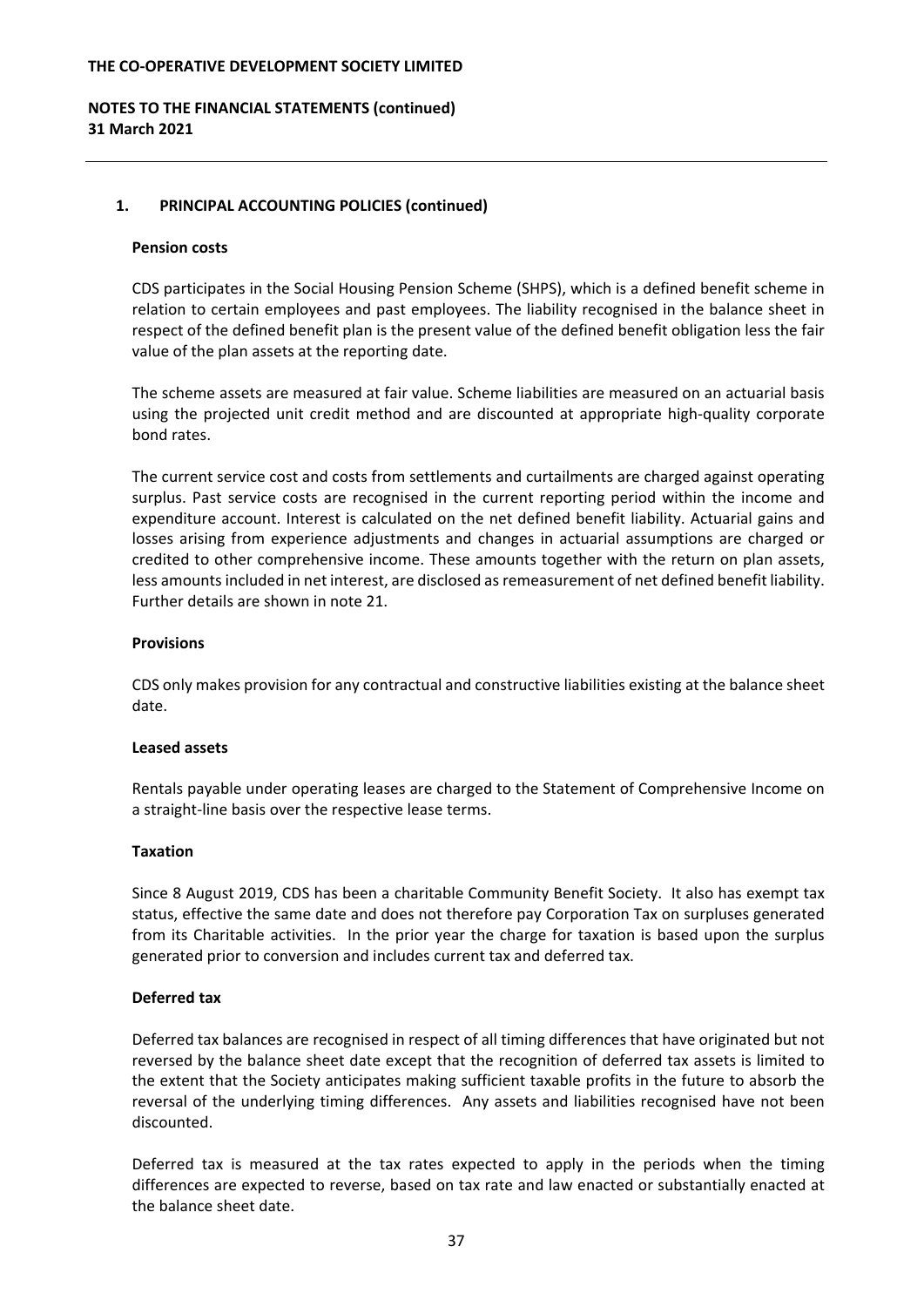# **NOTES TO THE FINANCIAL STATEMENTS (continued) 31 March 2021**

# **2. CRITICAL ACCOUNTING JUDGEMENTS AND ESTIMATION UNCERTAINTY**

The preparation of financial statements in conformity with FRS 102 requires that management exercise its judgement in the process of applying the Society's accounting policies. Estimates and judgements are continually evaluated and are based on historical experience and other factors, including expectations of future events that are believed to be reasonable under the circumstances.

# **(a) Determining whether an impairment review is required**

Annually housing properties are assessed for impairment indicators and, in particular, factors that could impact on ability to let the property. These include the condition of the properties, current experience of void periods, including short term effects such as letting delays caused by the Coronavirus epidemic and demand for properties in the local area. We also consider any property specific factors such as upcoming works that might indicate the need to impair or dispose existing components and any recent valuations obtained. No indicators were identified that required a full impairment review and no impairment losses have been recognised in the year.

### **(b) Key accounting estimates and assumptions**

Preparation of the financial statements requires management to make significant judgement and estimates. The areas in the financial statements where these have been made include impairment, capitalisation and any areas where there is estimation or uncertainty.

# **(i) Useful economic lives of tangible fixed assets**

Management reviewsits estimate of the useful lives of depreciable assets at each reporting date based on the expected utility of the assets including any components. Uncertainties in these estimates relate to technological obsolescence that may change the utility of certain software and IT equipment and changes to decent homes standards which may require more frequent replacement of key components.

# **(ii) Impairment of debtors**

The Society makes an estimate of the recoverable value of tenant and other debtors. When assessing impairment of tenant and other debtors, management considersfactorsincluding the ageing profile of debtors and historical experience. We make a provision of 35% against current tenant arrears and 100% against former tenant arrears. We have considered this level of provision in light of current experience of income collection during the current Coronavirus epidemic and consider it to be adequate. For other, non tenant debtors we consider the recoverability of balances on a case by case basis and make provision as required.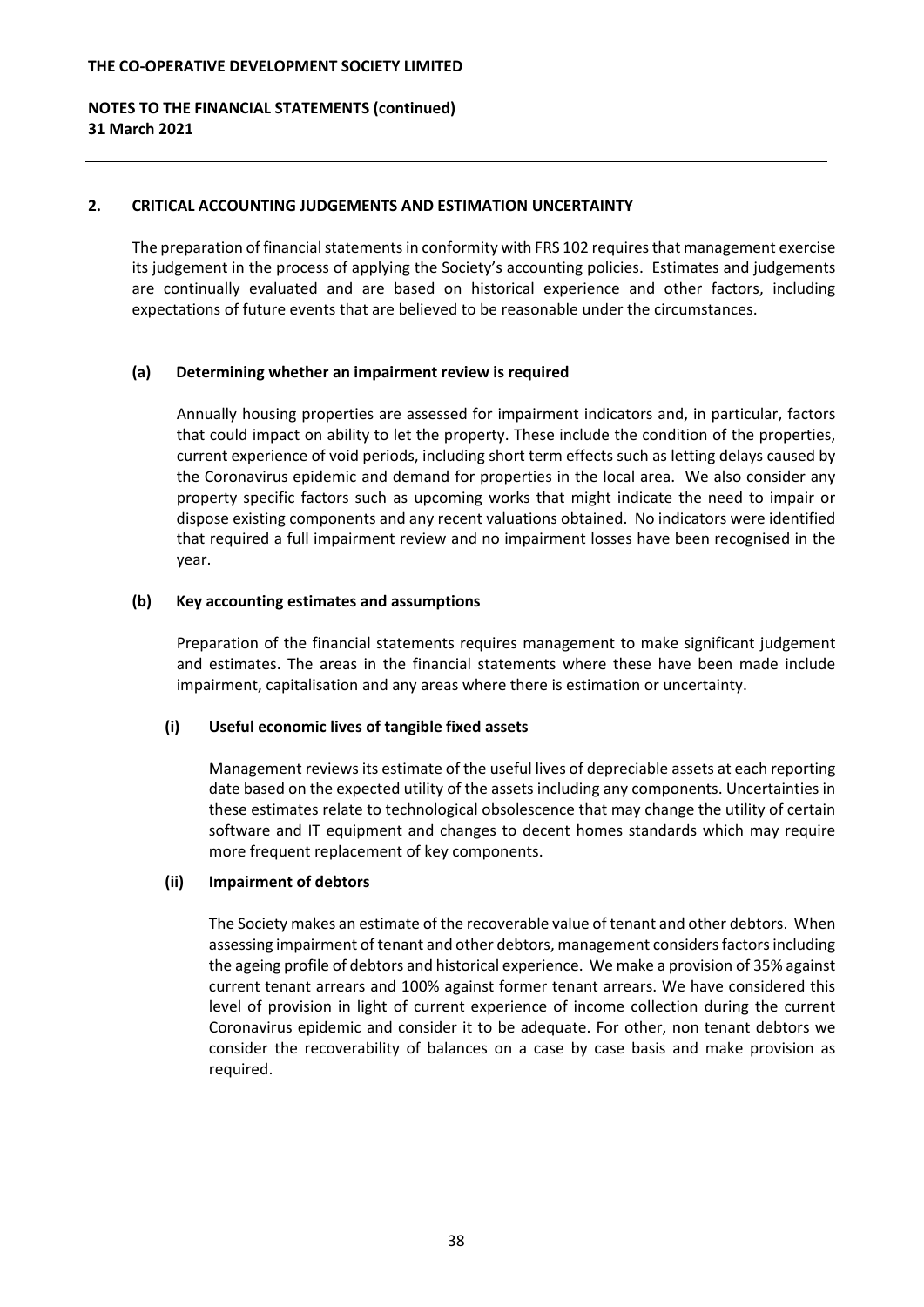# **NOTES TO THE FINANCIAL STATEMENTS (continued) 31 March 2021**

# **2. CRITICAL ACCOUNTING JUDGEMENTS AND ESTIMATION UNCERTAINTY (continued)**

# **(iii) Defined benefit obligation**

The estimate of the defined benefit obligation is based on a number of critical underlying assumptions such as standard rates of inflation, mortality, discount rate and anticipation of future salary increases. Management has adopted the assumptions proposed by the SHPs scheme actuaries. Variation in these assumptions may significantly impact the liability and the annual defined benefit expenses (as analysed in Note 21). The net defined benefit pension liability at 31 March 2021 was £1,956k.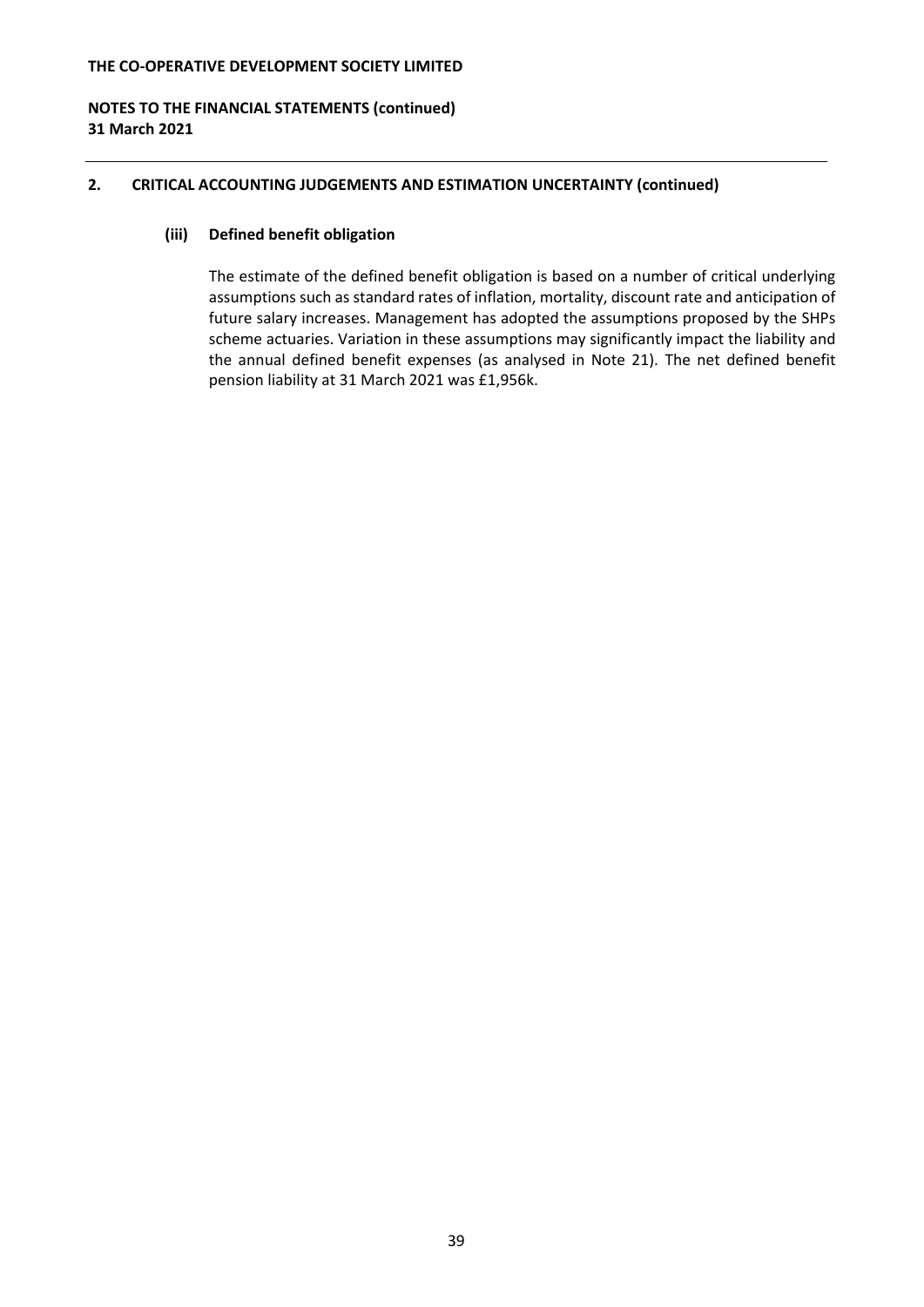| 3. TURNOVER, OPERATING COSTS<br>AND OPERATING SURPLUS BEFORE<br><b>TAX</b> |                 |              |                  | 2021                          |                 |              |                  | 2020                          |
|----------------------------------------------------------------------------|-----------------|--------------|------------------|-------------------------------|-----------------|--------------|------------------|-------------------------------|
|                                                                            |                 | <b>Other</b> | <b>Operating</b> | <b>Operating</b><br>surplus / |                 | <b>Other</b> | <b>Operating</b> | <b>Operating</b><br>surplus / |
|                                                                            | <b>Turnover</b> | Income       | costs            | (deficit)                     | <b>Turnover</b> | Income       | costs            | (deficit)                     |
|                                                                            | £               | £            | £                | £                             | £               | £            | £                | £                             |
| Income and expenditure from social<br>housing lettings (note 4)            |                 |              |                  |                               |                 |              |                  |                               |
| General needs accommodation                                                | 4,348,862       |              | (3,536,701)      | 812,161                       | 4,317,226       |              | (3,530,520)      | 786,706                       |
| Shared ownership accommodation                                             | 288,172         |              | (409, 818)       | (121, 646)                    | 321,237         |              | (509, 661)       | (188, 424)                    |
|                                                                            | 4,637,034       |              | (3,946,519)      | 690,515                       | 4,638,463       |              | (4,040,181)      | 598,282                       |
|                                                                            |                 |              |                  |                               |                 |              |                  |                               |
| Income and expenditure from other<br>social housing activities             |                 |              |                  |                               |                 |              |                  |                               |
| Tenant participation / training                                            |                 |              | (13,680)         | (13,680)                      |                 |              | (16, 422)        | (16, 422)                     |
| Leasehold services                                                         | 147,545         |              | (365, 455)       | (217, 910)                    | 152,132         |              | (205, 799)       | (53, 667)                     |
| Promoter activities                                                        | 910,451         |              | (951, 163)       | (40, 712)                     | 501,970         |              | (575, 326)       | (73, 356)                     |
| Gain on disposal of housing properties                                     |                 | 954,089      |                  | 954,089                       |                 | 329,483      |                  | 329,483                       |
|                                                                            | 1,057,996       | 954,089      | (1,330,298)      | 681,787                       | 654,102         | 329,483      | (797, 547)       | 186,038                       |
|                                                                            |                 |              |                  |                               |                 |              |                  |                               |
| <b>Non-social housing activities</b>                                       |                 |              |                  |                               |                 |              |                  |                               |
| Fees from managed associations                                             | 1,419,970       |              | (1,410,179)      | 9,791                         | 1,419,032       |              | (1,416,018)      | 3,014                         |
| <b>Commercial letting</b>                                                  | 22,710          |              |                  | 22,710                        | 24,909          |              |                  | 24,909                        |
| Other Income                                                               |                 |              |                  |                               |                 | 125,000      |                  | 125,000                       |
|                                                                            | 1,442,680       |              | (1,410,179)      | 32,501                        | 1,443,941       | 125,000      | (1,416,018)      | 152,923                       |
| <b>Total</b>                                                               | 7,137,710       | 954,089      | (6,686,996)      | 1,404,803                     | 6,736,506       | 454,483      | (6, 253, 746)    | 937,243                       |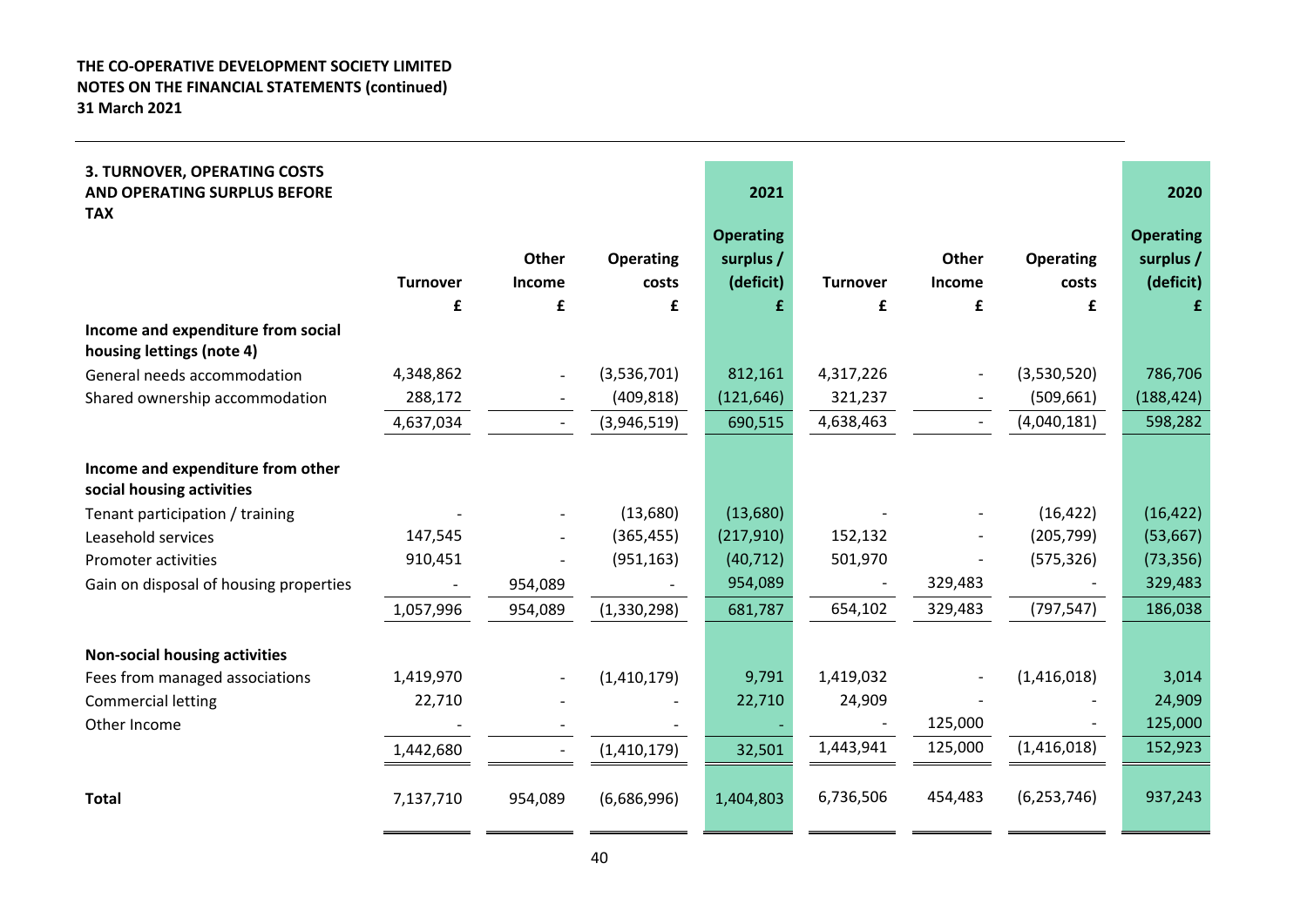| <b>4. INCOME AND EXPENDITURE FROM LETTINGS</b>       | General     | <b>Shared</b>            |              | General     | <b>Shared</b> |              |
|------------------------------------------------------|-------------|--------------------------|--------------|-------------|---------------|--------------|
|                                                      | needs       | ownership                | 2021         | needs       | ownership     | 2020         |
|                                                      | properties  | properties               | <b>Total</b> | properties  | properties    | <b>Total</b> |
|                                                      | £           | £                        | £            | £           | £             | £            |
| <b>Income from lettings</b>                          |             |                          |              |             |               |              |
| Rents receivable net of identifiable service charges | 3,890,110   | 255,222                  | 4,145,332    | 3,797,423   | 256,154       | 4,053,577    |
| Service charges receivable                           | 176,092     | 54,838                   | 230,930      | 231,304     | 56,531        | 287,835      |
| Amortisation of deferred capital grants              | 282,660     | (21,888)                 | 260,772      | 288,499     | 8,552         | 297,051      |
| Total income from social housing lettings            | 4,348,862   | 288,172                  | 4,637,034    | 4,317,226   | 321,237       | 4,638,463    |
| <b>Expenditure on lettings</b>                       |             |                          |              |             |               |              |
| <b>Estate services</b>                               | (440, 231)  | (96, 194)                | (536, 425)   | (277, 504)  | (54,039)      | (331, 542)   |
| Management - normal                                  | (761, 132)  | (66, 662)                | (827, 794)   | (819, 958)  | (95, 100)     | (915,058)    |
| Routine maintenance                                  | (1,361,889) | (9,740)                  | (1,371,629)  | (1,066,379) | (27, 211)     | (1,093,591)  |
| Cyclical repairs                                     | (148, 186)  | (200, 908)               | (349,094)    | (235,005)   | (221, 777)    | (456, 782)   |
| Rent losses from bad debts                           | (1,785)     | 171                      | (1,614)      | (12, 743)   | 2,129         | (10,614)     |
| Major repairs expenditure                            | (84, 101)   | (17, 691)                | (101, 792)   | (160, 801)  | (20, 730)     | (181, 532)   |
| Component disposals                                  | (21, 570)   |                          | (21, 570)    | (205, 741)  | (74, 709)     | (280, 450)   |
| Property depreciation                                | (717, 807)  | (18, 794)                | (736, 601)   | (752, 388)  | (18, 223)     | (770, 611)   |
| Total expenditure on social housing lettings         | (3,536,701) | (409, 818)               | (3,946,519)  | (3,530,520) | (509, 661)    | (4,040,181)  |
| Operational surplus / on social housing lettings     | 812,161     | (121, 646)               | 690,515      | 786,706     | 108,062       | 598,282      |
| <b>Rent losses from voids</b>                        | (20, 419)   | $\overline{\phantom{a}}$ | (20, 419)    | (14, 910)   | (4, 785)      | (19, 694)    |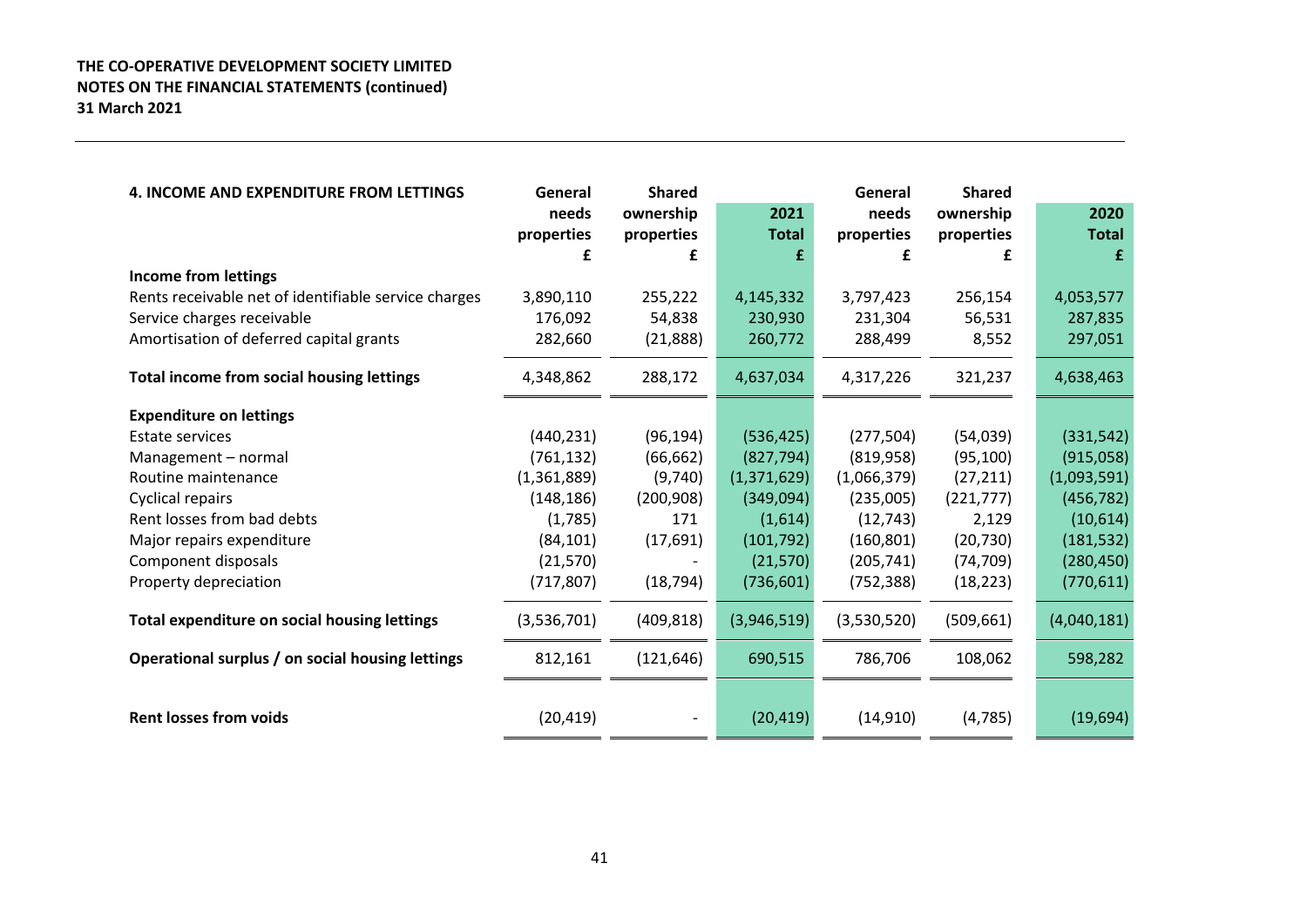# **5. SURPLUS ON SALE OF HOUSING PROPERTIES**

|                                                                                       | 2021<br>£                          | 2020                              |
|---------------------------------------------------------------------------------------|------------------------------------|-----------------------------------|
| Sale proceeds<br>Costs of sale transferred from fixed assets (note 13)<br>Incidentals | 1,106,563<br>(148, 174)<br>(4,300) | 432,195<br>(92, 346)<br>(10, 366) |
| Surplus for the year                                                                  | 954,089                            | 329,483                           |

# **6. INTEREST RECEIVABLE**

|                 | 2021<br>£ | 2020   |
|-----------------|-----------|--------|
| On surplus cash | 4,393     | 15,124 |
|                 | 4,393     | 15,124 |

# **7. INTEREST PAYABLE AND SIMILAR CHARGES**

|                                                   | 2021    | 2020    |
|---------------------------------------------------|---------|---------|
|                                                   | £       |         |
| On loans                                          | 120,524 | 140,795 |
| On Recycled Capital Grant Fund                    | 741     |         |
| Loan fee amortisation                             | 5,000   | 5,000   |
| Net Interest on defined benefit pension liability | 19,000  | 55,000  |
|                                                   | 145,265 | 200,795 |

# **8. SURPLUS ON ORDINARY ACTIVITIES BEFORE TAX**

|                                                                     | 2021      | 2020      |
|---------------------------------------------------------------------|-----------|-----------|
| Is stated after charging / (crediting):                             | £         | £         |
| Depreciation                                                        | 836,297   | 865,635   |
| Loss on disposal of components                                      | 21,571    | 280,450   |
| Surplus on sale of fixed assets - properties                        | (954,089) | (329,483) |
| Operating lease rentals: land and buildings                         | 214,229   | 210,164   |
| Auditors' remuneration (excluding VAT):                             |           |           |
| for their audit of the financial statements<br>$\bullet$            | 33,990    | 34,750    |
| in respect of other services - tax compliance services<br>$\bullet$ |           | 750       |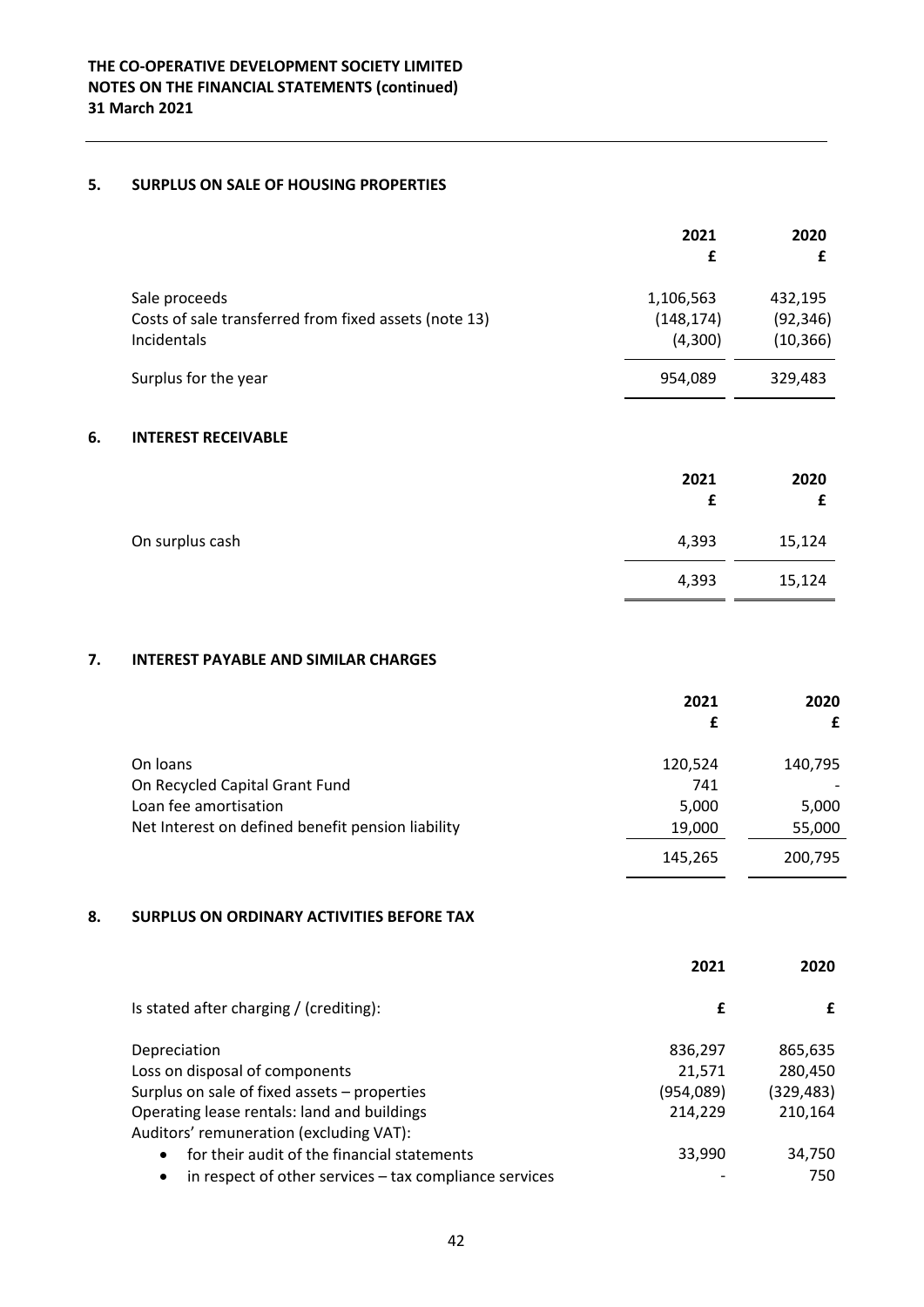#### **9. EMPLOYEE INFORMATION**

|                                                                | 2021<br><b>Number</b> | 2020<br><b>Number</b> |
|----------------------------------------------------------------|-----------------------|-----------------------|
| Average number of employees                                    |                       |                       |
| The average monthly number of employees expressed in full time |                       |                       |
| equivalents (based on a standard working week of 35 hours)     | 41                    | 40                    |
|                                                                | 2021                  | 2020                  |
|                                                                | £                     | £                     |
| <b>Staff costs were as follows:</b>                            |                       |                       |
| Wages and salaries                                             | 1,695,257             | 1,648,400             |
| Social security costs                                          | 174,848               | 173,348               |
| Other pension costs                                            | 105,253               | 101,357               |
|                                                                | 1,975,358             | 1,923,105             |

# **10. BOARD MEMBERS AND KEY MANAGEMENT PERSONNEL**

The aggregate remuneration for key management personnel, which includes the executive directors and other members of the senior management team, charged in the year is:

The figures below include the cost of Employer's National Insurance contributions and of pension contributions (except where stated otherwise) and also include amounts paid in respect of previous years such as bonus to the extent that these have been included in the accounts in the current year.

|                                                                                                                                         | 2021    | 2020<br>£ |
|-----------------------------------------------------------------------------------------------------------------------------------------|---------|-----------|
| Aggregate emoluments payable to key management personnel<br>(including pension contributions and benefits in kind)                      | 374,393 | 378.732   |
| Emoluments payable to the highest paid director, the Chief Executive,<br>excluding pension contributions but including benefits in kind | 122.362 | 114.281   |

The number of staff, including directors, who received emoluments greater than £60,000;

| 2021<br><b>Number</b> | 2020<br><b>Number</b> |
|-----------------------|-----------------------|
| 3                     |                       |
| 2                     | 2                     |
| 1                     |                       |
|                       |                       |
| 1                     |                       |
|                       |                       |
|                       |                       |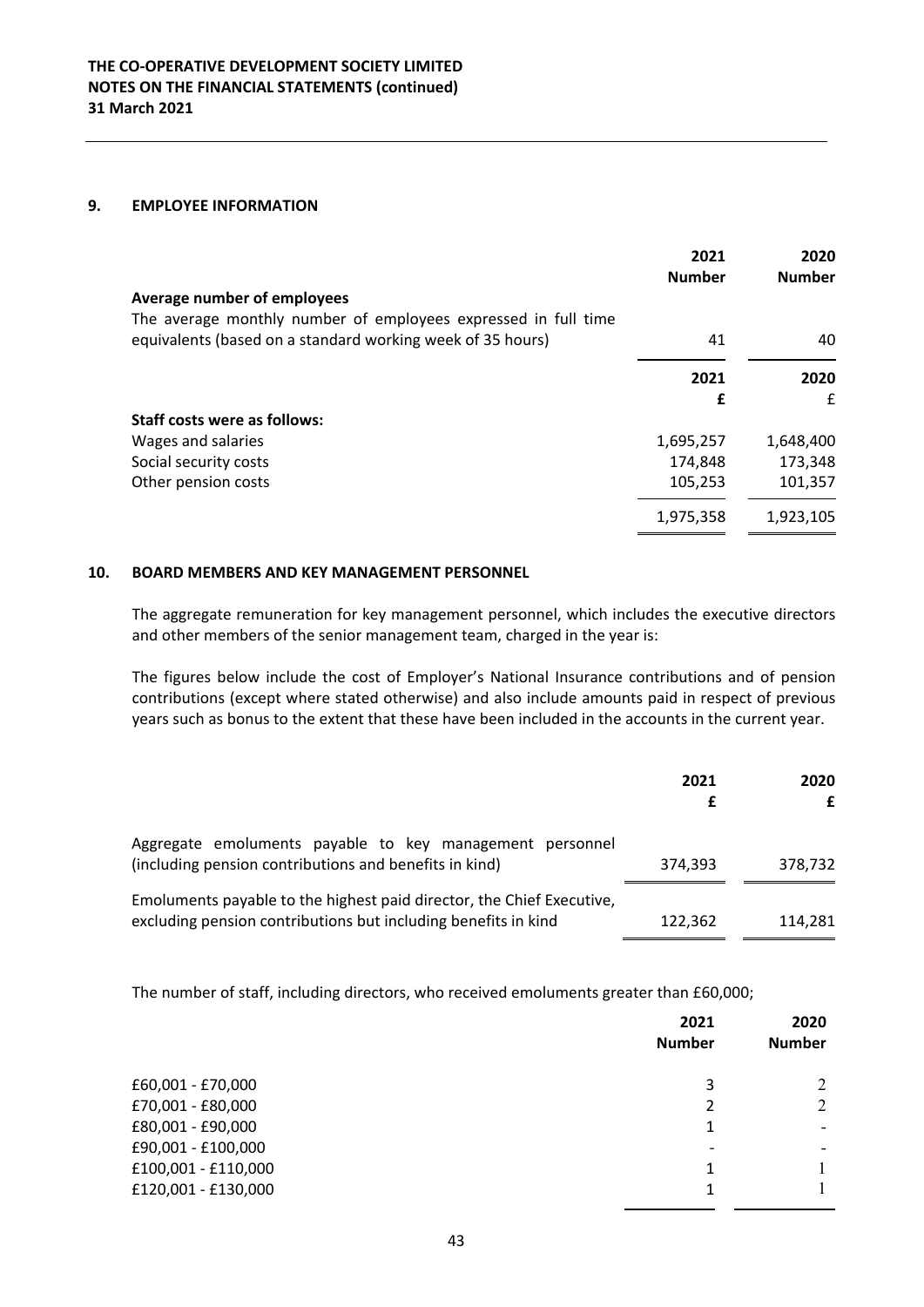# **10. BOARD MEMBERS AND KEY MANAGEMENT PERSONNEL (continued)**

The Chief Executive is a member of the Social Housing Pension Scheme. She is an ordinary member of the pension scheme and no enhanced or special terms apply. The society does not make any further contribution to an individual pension arrangement for the Chief Executive.

During the year, the aggregate compensation for loss of office of key management personnel was £nil (2018: £nil).

Payments to members of the Board of Management, excluding the Chief Executive, were:

|                      | 2021<br>£ | 2020<br>£ |
|----------------------|-----------|-----------|
| A Bush               | 1,600     | 1,200     |
| Z Chiheb             |           | 803       |
| M Creasey            | 713       |           |
| S Jassal             | 713       |           |
| D King               | 600       | 1,200     |
| A Pakes              | 1,600     | 1,200     |
| M Slade              | 1,875     | 1,750     |
| R Southern           | 1,600     | 1,200     |
| <b>B A Sutcliffe</b> | 7,875     | 7,000     |
| E Wallace            |           | 551       |
| A Watt               | 1,600     | 1,200     |
| N Whitaker           | 3,000     | 3,000     |
| N Wood               | 1,600     | 1,200     |
| L F Zollner          | 1,600     | 1,200     |
|                      | 24,376    | 21,504    |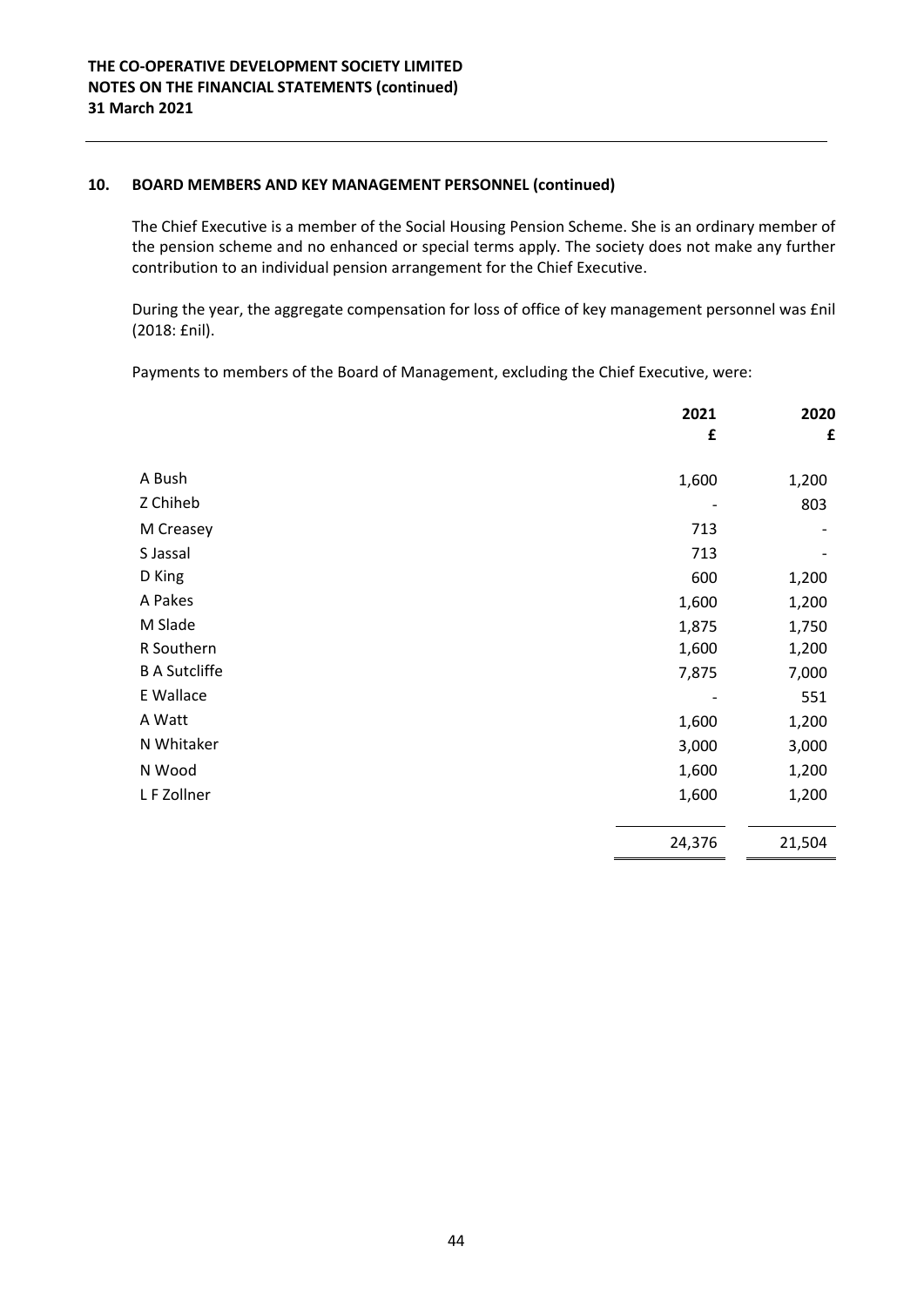# **11. TAXATION**

|                                                                     | 2021<br>£ | 2020              |
|---------------------------------------------------------------------|-----------|-------------------|
| UK corporation tax<br>Adjustment in respect of previous year        | (19, 677) | 124,261<br>82     |
| Total current tax<br>Origination and reversal of timing differences | (19, 677) | 124,343<br>14,802 |
| Tax on profit on ordinary activities                                | (19, 677) | 139,145           |

The tax assessed for the period is lower than the standard rate of corporation tax in the UK. The difference is explained below:

|                                                                                                        | 2021       | 2020      |
|--------------------------------------------------------------------------------------------------------|------------|-----------|
|                                                                                                        | £          | £         |
| Surplus on ordinary activities before tax                                                              | 1,263,930  | 751,572   |
| Surplus on ordinary activities at the standard rate<br>of corporation tax in the UK of 19% (2020: 19%) | 240,147    | 142,799   |
| Effect of:                                                                                             |            |           |
| Surplus generated as a charitable society                                                              | (240, 147) | (25, 377) |
| Non-qualifying depreciation and amortisation on properties                                             |            | 32,839    |
| Income not chargeable for tax purposes                                                                 |            | (13, 519) |
| Tax relief on pension contributions paid                                                               |            | 11,550    |
| Reversal of timing differences                                                                         |            | 13,593    |
| Adjustment in respect of previous year                                                                 | (19, 677)  | 82        |
| Indexation allowances on capital disposals                                                             |            | 278       |
|                                                                                                        | (19, 677)  | 139,145   |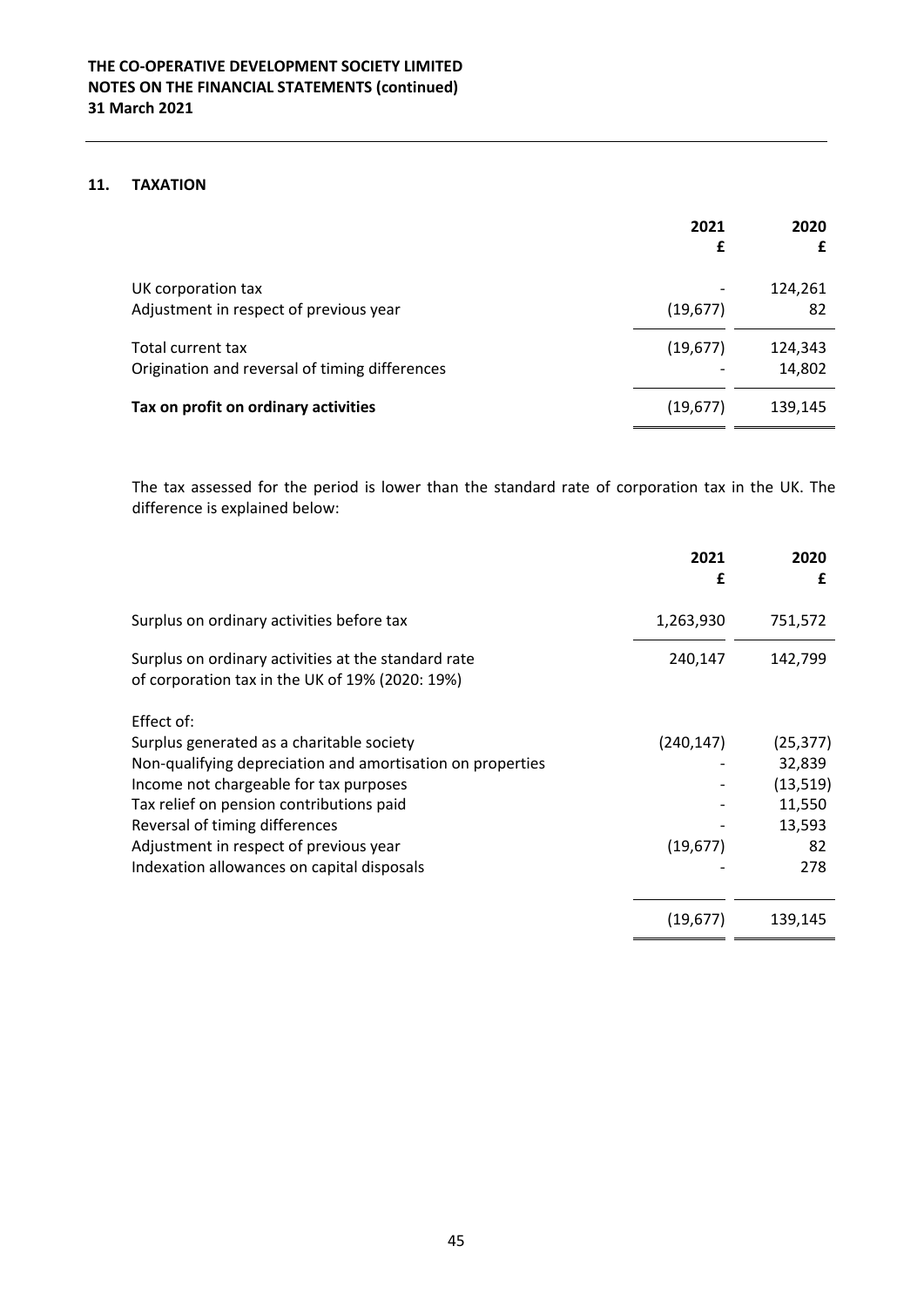# **12. TANGIBLE FIXED ASSETS – Housing properties**

|                                 | <b>Housing</b><br>properties<br>held for | <b>Shared</b><br>ownership<br>housing |              |
|---------------------------------|------------------------------------------|---------------------------------------|--------------|
|                                 | letting                                  | properties                            | <b>Total</b> |
|                                 | £                                        | £                                     | £            |
| Cost                            |                                          |                                       |              |
| At 1 April 2020                 | 45,999,958                               | 2,978,222                             | 48,978,180   |
| Additions                       | 565,323                                  |                                       | 565,323      |
| Disposals - properties          | (12, 586)                                | (205, 730)                            | (218, 316)   |
| Disposals - components          | (120, 781)                               |                                       | (120, 781)   |
| At 31 March 2021                | 46,431,914                               | 2,772,492                             | 49,204,406   |
| <b>Accumulated depreciation</b> |                                          |                                       |              |
| At 1 April 2020                 | 13,995,062                               | 649,585                               | 14,644,647   |
| Charge for the year             | 719,269                                  | 17,332                                | 736,601      |
| Disposals - properties          | (4, 819)                                 | (65, 323)                             | (70, 142)    |
| Disposals - components          | (99, 211)                                |                                       | (99, 211)    |
| At 31 March 2021                | 14,610,301                               | 601,594                               | 15,211,895   |
| <b>Net Book Value</b>           |                                          |                                       |              |
| At 31 March 2021                | 31,821,613                               | 2,170,898                             | 33,992,511   |
| At 31 March 2020                | 32,004,896                               | 2,328,637                             | 34,333,533   |

All housing properties are held as freehold. Loans are secured against a number of these properties. There is no capitalised interest included in housing properties (2020 nil)

| Improvements to properties | 2021    | 2020    |
|----------------------------|---------|---------|
| Replacement of components  | 565,323 | 769,173 |
| Major repairs expensed     | 101,792 | 181,532 |
|                            | 667,115 | 950,705 |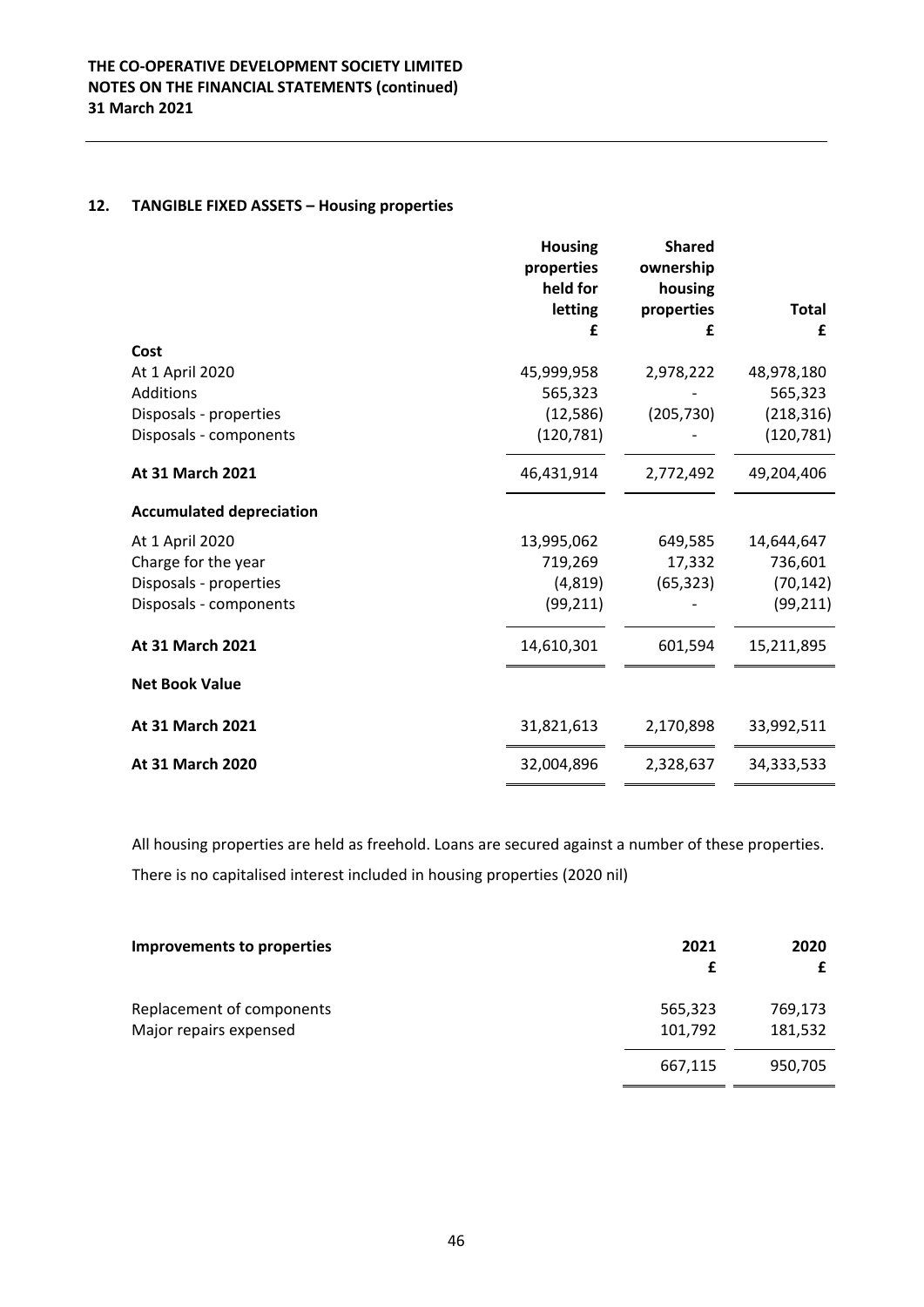### **13. TANGIBLE FIXED ASSETS – Other**

|                     |                  | <b>Office</b><br>furniture | Computer<br>equipment | <b>Tenant</b> |              |
|---------------------|------------------|----------------------------|-----------------------|---------------|--------------|
|                     | <b>Community</b> | and                        | and                   | services      |              |
|                     | buildings        | equipment                  | software              | equipment     | <b>Total</b> |
|                     | £                | £                          | £                     | £             | £            |
| Cost                |                  |                            |                       |               |              |
| At 1 April 2020     | 155,417          | 44,884                     | 911,826               | 72,725        | 1,184,852    |
| Additions           |                  |                            | 13,988                | 71,897        | 85,885       |
| <b>Disposals</b>    |                  |                            |                       | (26, 979)     | (26, 979)    |
| At 31 March 2021    | 155,417          | 44,884                     | 925,814               | 117,643       | 1,243,758    |
| <b>Depreciation</b> |                  |                            |                       |               |              |
| At 1 April 2020     | 7,770            | 42,836                     | 688,056               | 72,725        | 811,387      |
| Charge for year     | 2,590            | 1,318                      | 77,813                | 17,975        | 99,696       |
| <b>Disposals</b>    |                  |                            |                       | (26, 979)     | (26, 979)    |
| At 31 March 2021    | 10,360           | 44,154                     | 765,869               | 63,721        | 884,104      |
| Net book value      |                  |                            |                       |               |              |
| At 31 March 2021    | 145,057          | 730                        | 159,945               | 53,922        | 359,654      |
| At 1 April 2020     | 150,237          | 2,048                      | 223,770               |               | 373,465      |
|                     |                  |                            |                       |               |              |

# **14. FIXED ASSET INVESTMENT**

| At 1 April 2020<br>Interest charged for the year | 20,742<br>622 |
|--------------------------------------------------|---------------|
| At 31 March 2021                                 | 21,364        |

The fixed asset investment is a holding in the loan stock of Bunker Housing Co‐operative Ltd.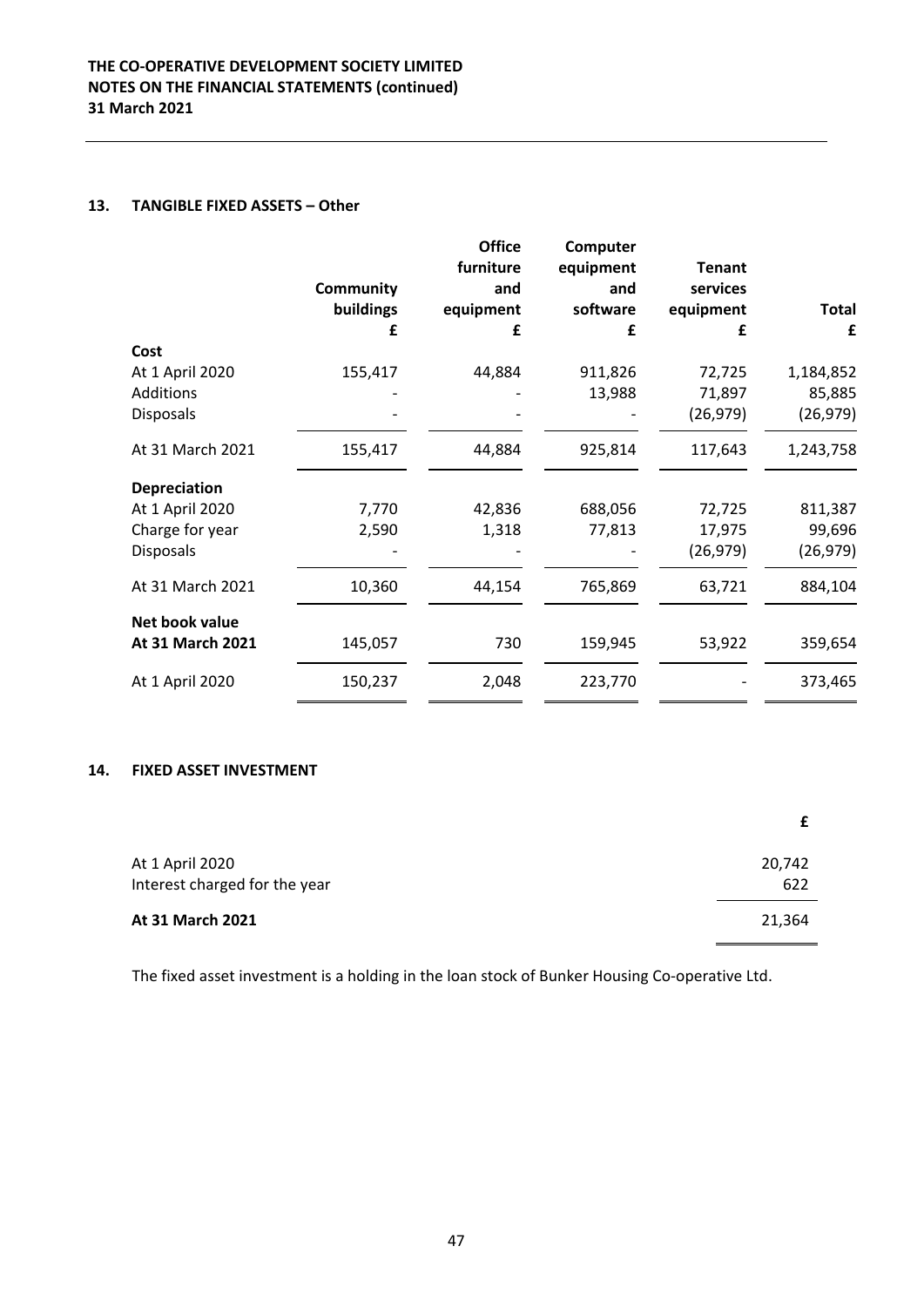# **15. DEBTORS**

|     |                                                            | 2021<br>£  | 2020<br>£  |
|-----|------------------------------------------------------------|------------|------------|
|     | Amounts due within one year:                               |            |            |
|     | Rent and service charge arrears                            | 99,302     | 126,529    |
|     | Less: provision for bad debts                              | (48, 027)  | (57, 364)  |
|     |                                                            | 51,275     | 69,165     |
|     | Amounts due from clients for monies paid on their behalf   | 6,414      | 12,178     |
|     | Loans to staff                                             |            | 13,912     |
|     | Other debtors and prepayments                              | 205,169    | 254,826    |
|     |                                                            | 262,858    | 350,081    |
| 16. | <b>CREDITORS: amounts falling due within one year</b>      |            |            |
|     |                                                            | 2021       | 2020       |
|     |                                                            | £          | £          |
|     | Housing loans (note 18)                                    | 180,677    | 183,754    |
|     | Recycled capital grant fund (RCGF) (note 19)               | 140,915    | 104,180    |
|     | <b>Trade Creditors</b>                                     | 199,455    | 113,947    |
|     | Loan Interest accrued                                      | 15,397     | 17,966     |
|     | Capital expenditure on housing properties                  | 1,206,794  | 844,362    |
|     | Other taxation and social security payable                 | 96,718     | 83,008     |
|     | Rent and service charges received in advance               | 311,995    | 270,953    |
|     | Corporation tax                                            | (12,905)   | 124,261    |
|     | Amounts due to clients for monies received on their behalf | 1,039,129  | 1,136,524  |
|     | Leaseholder sinking funds                                  | 550,832    | 478,698    |
|     | GLA grants not paid out                                    | 855,613    | 680,426    |
|     | Other creditors and accruals                               | 352,194    | 534,411    |
|     | Deferred social housing grant (note 20)                    | 304,045    | 305,467    |
|     |                                                            | 5,240,859  | 4,877,957  |
| 17. | <b>CREDITORS: amounts due after one year</b>               |            |            |
|     |                                                            | 2021       | 2020       |
|     |                                                            | £          | £          |
|     | Housing loans (note 18)                                    | 3,979,344  | 4,155,789  |
|     | Recycled capital grant fund (RCGF) (note 19)               | 131,295    | 78,159     |
|     | Deferred social housing grant (note 20)                    | 18,085,304 | 18,485,569 |
|     |                                                            | 22,195,943 | 22,719,517 |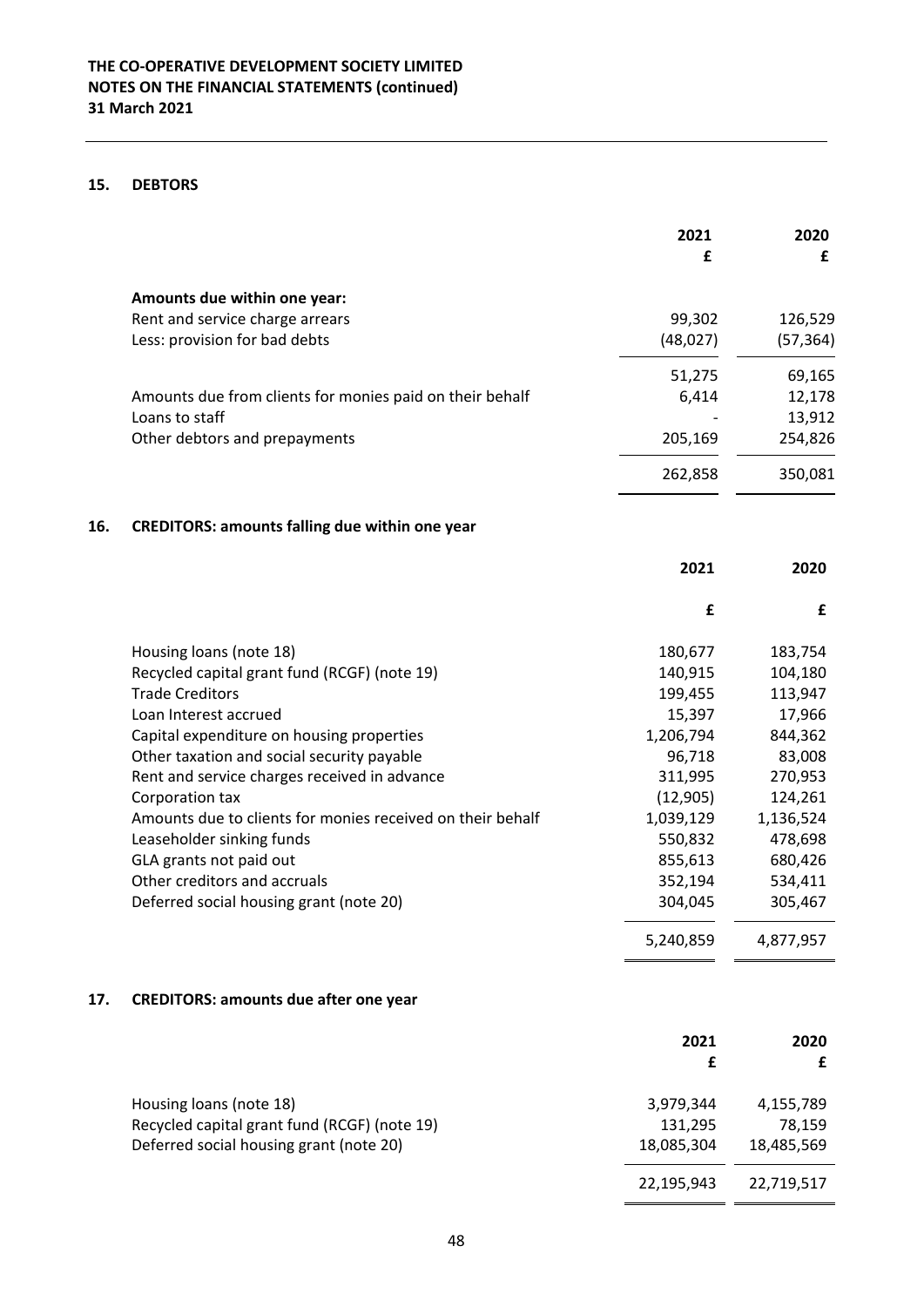### **18. HOUSING LOANS**

Housing loans are secured by specific charges on the Society's housing properties. Interest rates and maturities of the loans are disclosed at note 30.

| Repayment profile of housing loans<br>All repayable by instalments | 2021<br>£ | 2020<br>£ |
|--------------------------------------------------------------------|-----------|-----------|
| Repayable in one year                                              | 180,677   | 166,602   |
| Repayable in two to five years                                     | 771,162   | 727,561   |
| Repayable in more than five years                                  | 3,208,182 | 3,615,477 |
|                                                                    | 4,160,021 | 4,509,640 |

# **19. RECYCLED CAPITAL GRANT FUND**

|                           | 2021      | 2020       |
|---------------------------|-----------|------------|
|                           | £         | £          |
| At 1 April 2020           | 182,339   | 270,841    |
| Grants recycled (note 29) | 140,915   | 27,074     |
| Simple interest           | 273       |            |
| Interest accrued          | 469       |            |
| repayments                | (51, 786) | (115, 576) |
| At 31 March 2020          | 272,210   | 182,339    |

During the year £140,915 (2020: £27,074) of SHG including simple interest was recycled into the fund on disposal of a property that was staircasing.

Of the total £140,915 (2020: £104,508) is repayable within one year

The notional interest charged to the fund was £742 (2020: nil).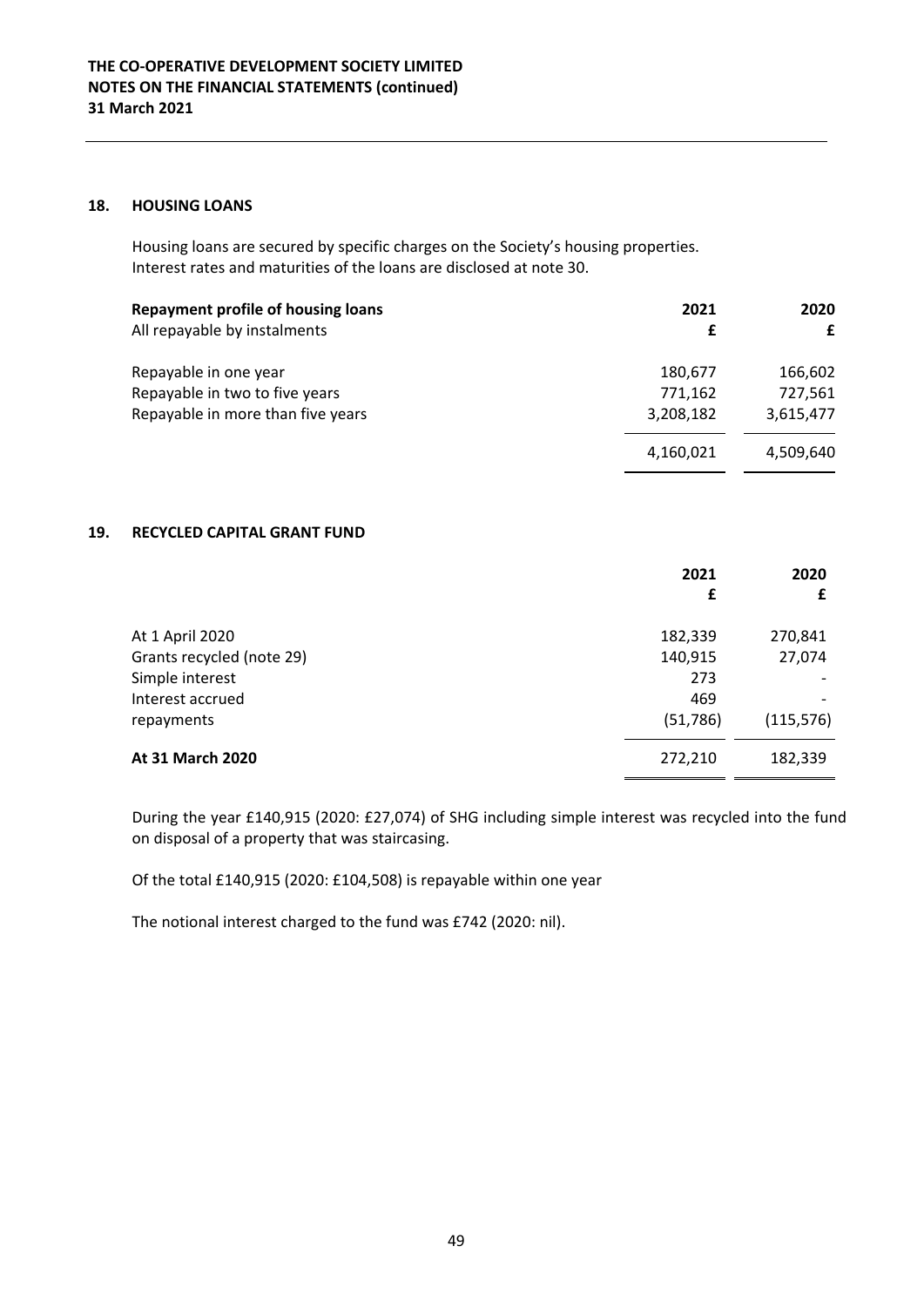### **20. DEFERRED SOCIAL HOUSING GRANT**

|                                            | <b>Housing</b><br>properties<br>held for<br>letting<br>£ | <b>Shared</b><br>ownership<br>housing<br>properties<br>£ | Total<br>£ |
|--------------------------------------------|----------------------------------------------------------|----------------------------------------------------------|------------|
| <b>Social housing grant</b>                |                                                          |                                                          |            |
| At 1 April 2020                            | 26,038,860                                               | 1,646,277                                                | 27,685,137 |
| Transferred to recycled capital grant fund | (12, 984)                                                | (127, 931)                                               | (140, 915) |
| At 31 March 2021                           | 26,025,876                                               | 1,518,346                                                | 27,544,222 |
| Amortisation                               |                                                          |                                                          |            |
| At 1 April 2020                            | 8,433,211                                                | 460,890                                                  | 8,894,101  |
| Amortisation credit for the year           | 288,373                                                  | 15,672                                                   | 304,045    |
| Released on disposals                      | (5, 713)                                                 | (37, 560)                                                | (43, 273)  |
| At 31 March 2021                           | 8,715,871                                                | 439,002                                                  | 9,154,873  |
| <b>Net Book Value</b>                      |                                                          |                                                          |            |
| <b>At 31 March 2021</b>                    | 17,310,005                                               | 1,079,344                                                | 18,389,349 |
| At 31 March 2020                           | 17,605,649                                               | 1,185,387                                                | 18,791,036 |

|                                                                                 | 2020                  | 2020                  |
|---------------------------------------------------------------------------------|-----------------------|-----------------------|
| Amount to be amortised within one year<br>Amount to be amortised after one year | 304.045<br>18,085,304 | 305,467<br>18,485,569 |
|                                                                                 | 18,389,349            | 18,791,036            |

# **21. DEFINED BENEFIT PENSION LIABILITY**

The society participates in SHPS, a multi-employer pension scheme which provides benefits to nonassociated participating employers. The scheme is classed as a defined benefit scheme in the UK. The scheme is classified as a 'last man standing' arrangement. Therefore, the society is potentially liable for other participating employers' obligations if those employers are unable to meet their share of the scheme deficit following withdrawal from the scheme. Participating employers are legally required to meet their share of the scheme deficit on an annuity purchase basis on withdrawal from the scheme.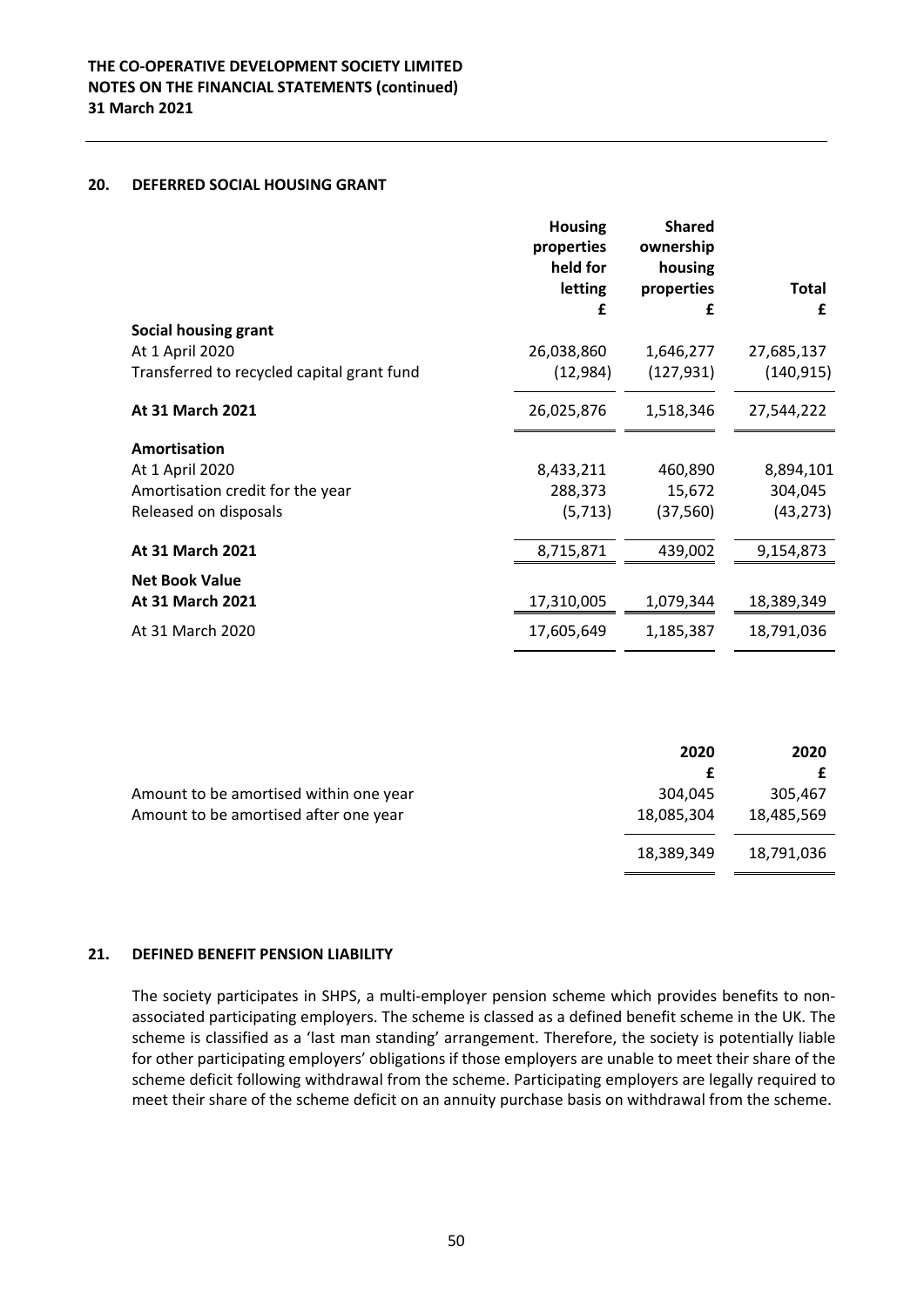For the year ended 31 March 2021, sufficient information is available for the society in respect of SHPS to account for its obligation on a defined benefit basis. The most recent formal actuarial valuation was completed as at 30 September 2017 and rolled forward, allowing for the different financial assumptions required under FRS 102, to 31 March 2021 by a qualified independent actuary.

Under the defined benefit pension accounting approach, the SHPS net deficit as at 1 April 2020 is £907k and £1,956k as at 31 March 2021.

# **Fair value of plan assets, present value of defined benefit obligation, and defined benefit asset**

|                                             | 31 March<br>2021<br>(£000s) | 31 March<br>2020<br>(£000s) |
|---------------------------------------------|-----------------------------|-----------------------------|
| Fair value of plan assets                   | 8,393                       | 7,432                       |
| Present value of defined benefit obligation | 10,349                      | 8,339                       |
| Surplus (deficit) in plan                   | (1,956)                     | (907)                       |
| Unrecognised surplus                        |                             |                             |
| Defined benefit liability to be recognised  | (1,956)                     | (907)                       |

# **Reconciliation of opening and closing balances of the defined benefit obligation**

|                                                            | <b>Year ended</b> |
|------------------------------------------------------------|-------------------|
|                                                            | 31 March 2021     |
|                                                            | (£000s)           |
| Defined benefit obligation at start of period              | 8,339             |
| <b>Expenses</b>                                            |                   |
| Interest expense                                           | 197               |
| Actuarial gains due to scheme experience                   | (151)             |
| Actuarial losses due to changes in demographic assumptions | 35                |
| Actuarial losses due to changes in financial assumptions   | 2,021             |
| Benefits paid and expenses                                 | (99)              |
| Defined benefit obligation at end of period                | 10.349            |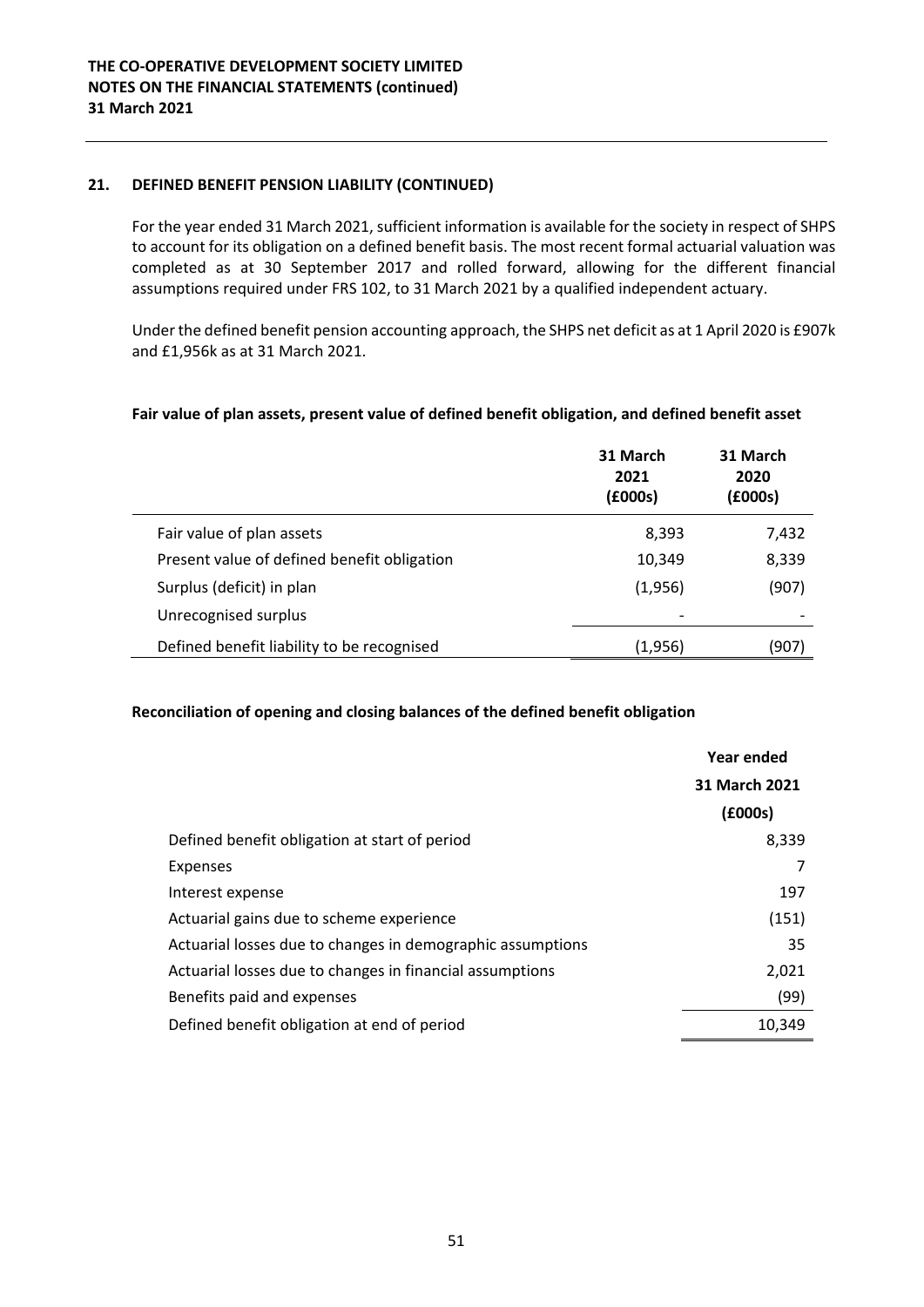# **Reconciliation of opening and closing balances of the fair value of plan assets**

|                                                                     | Year ended<br>31 March<br>2021<br>(£000s) |
|---------------------------------------------------------------------|-------------------------------------------|
| Fair value of plan assets at start of period                        | 7,432                                     |
| Interest income                                                     | 178                                       |
| Gain on plan assets (excluding amounts included in interest income) | 637                                       |
| Contributions by the employer                                       | 245                                       |
| Benefits paid and expenses                                          | (99)                                      |
| Fair value of plan assets at end of period                          | 8,393                                     |

The actual return on the plan assets (including any changes in share of assets) over the period ended 31 March 2021 was £815,000.

### **Defined benefit costs recognised in statement of comprehensive income (SoCI)**

|                                                                       | Year ended<br>31 March<br>2021<br>(£000s) |
|-----------------------------------------------------------------------|-------------------------------------------|
| Current service cost                                                  |                                           |
| Net interest expense                                                  | 19                                        |
| Defined benefit costs recognised in Statement of Comprehensive Income | 26                                        |

### **Defined benefit costs recognised in other comprehensive income**

|                                                                                                                            | Year ended<br>31 March<br>2021<br>(£000s) |
|----------------------------------------------------------------------------------------------------------------------------|-------------------------------------------|
| Gain on plan assets (excluding amounts included in net interest cost)                                                      | 637                                       |
| Experience gains and losses arising on the plan liabilities - gain                                                         | 151                                       |
| Effects of changes in the demographic assumptions underlying the present<br>value of the defined benefit obligation - loss | (35)                                      |
| Effects of changes in the financial assumptions underlying the present value<br>of the defined benefit obligation - loss   | (2,021)                                   |
| Total amount recognised in other comprehensive income -loss                                                                | (1,268)                                   |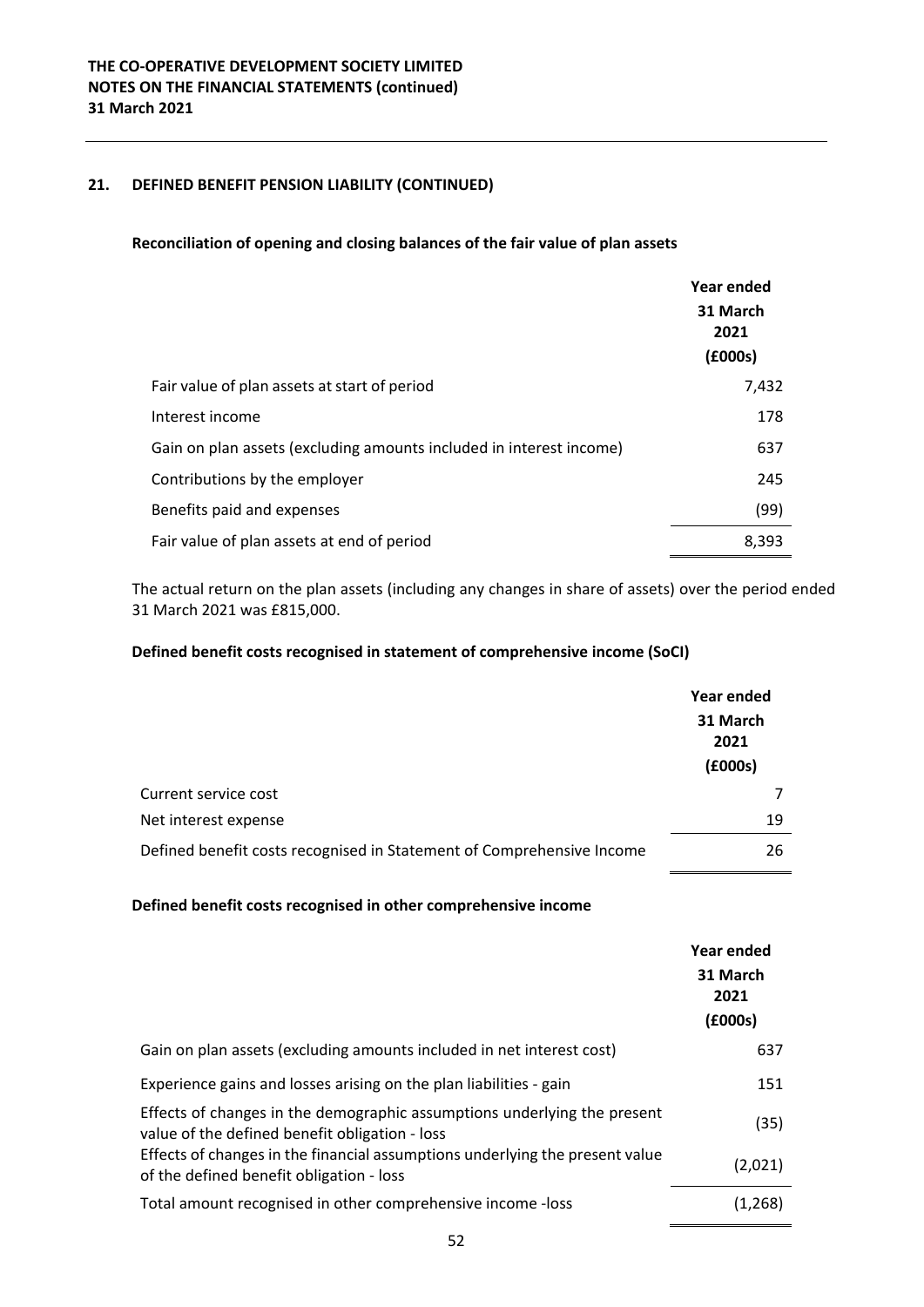#### **Assets**

|                                 | 31 March 2021 | 31 March 2020 |
|---------------------------------|---------------|---------------|
|                                 | (£000s)       | (£000s)       |
|                                 |               |               |
| <b>Global Equity</b>            | 1,338         | 1,087         |
| Absolute Return                 | 463           | 387           |
| <b>Distressed Opportunities</b> | 242           | 143           |
| <b>Credit Relative Value</b>    | 264           | 204           |
| Alternative Risk Premia         | 316           | 520           |
| Fund of Hedge Funds             | 1             | 4             |
| <b>Emerging Markets Debt</b>    | 339           | 225           |
| <b>Risk Sharing</b>             | 306           | 251           |
| Insurance-Linked Securities     | 202           | 228           |
| Property                        | 174           | 164           |
| Infrastructure                  | 560           | 553           |
| <b>Private Debt</b>             | 200           | 150           |
| Opportunistic Illiquid Credit   | 213           | 180           |
| <b>High Yield</b>               | 251           |               |
| Opportunistic Credit            | 230           |               |
| Cash                            |               |               |
| Corporate Bond Fund             | 496           | 424           |
| Liquid Credit                   | 100           | 3             |
| Long Lease Property             | 165           | 129           |
| Secured Income                  | 349           | 282           |
| Over 15 Year Gilts              |               |               |
| Index Linked All Stock Gilts    |               |               |
| Liability Driven Investment     | 2,133         | 2,466         |
| <b>Net Current Assets</b>       | 51            | 32            |
| <b>Total Assets</b>             | 8,393         | 7,432         |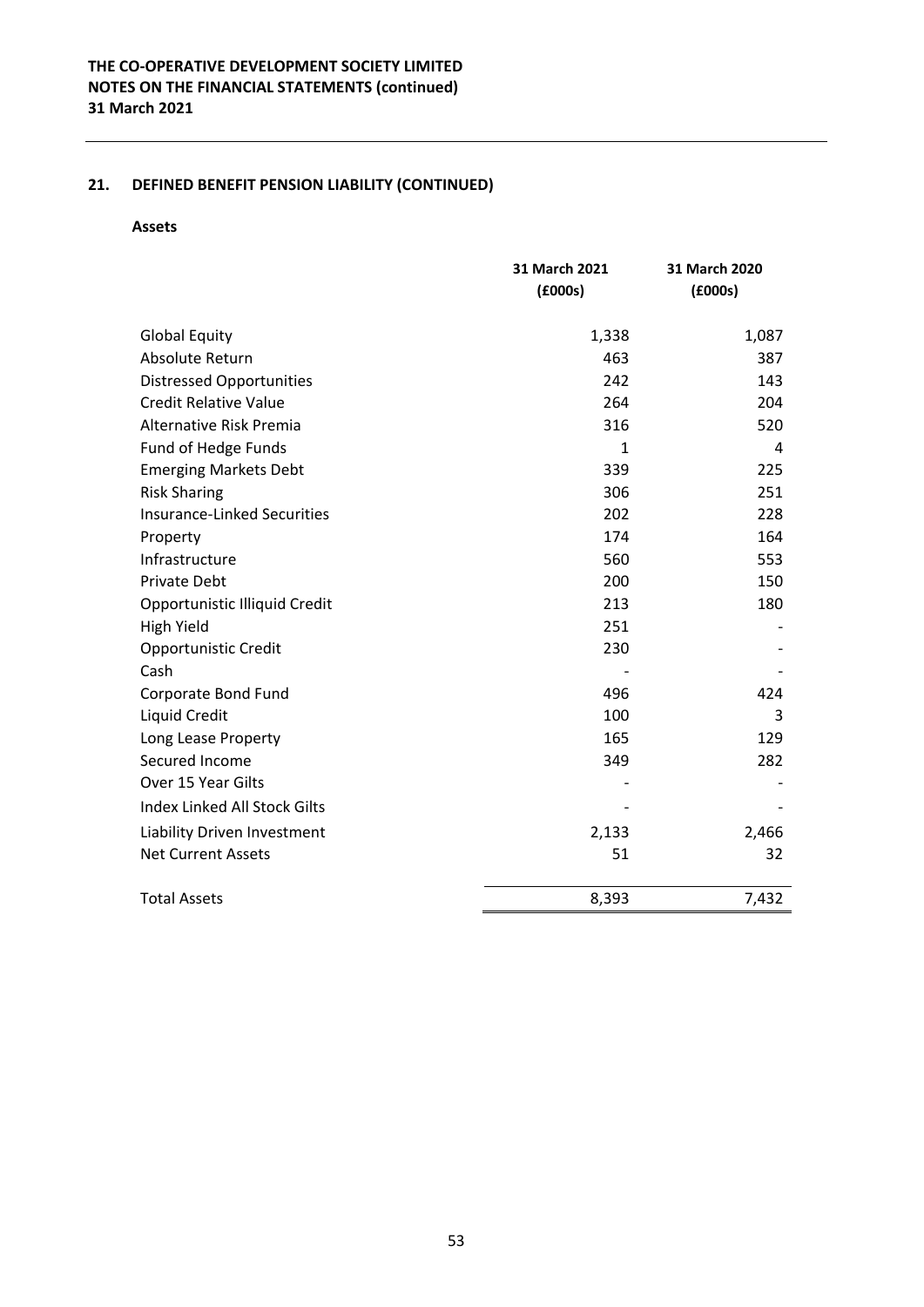### **Principal actuarial assumptions: Financial assumptions**

|                                                                | 31 March 2021               | 31 March 2020               |
|----------------------------------------------------------------|-----------------------------|-----------------------------|
|                                                                | % per annum                 | % per annum                 |
| Discount Rate                                                  | 2.17%                       | 2.38%                       |
| Inflation (RPI)                                                | 3.28%                       | 2.62%                       |
| Inflation (CPI)                                                | 2.86%                       | 1.62%                       |
| Salary Growth                                                  | 3.86%                       | 2.62%                       |
| Allowance for commutation of pension for cash at<br>retirement | 75% of maximum<br>allowance | 75% of maximum<br>allowance |

### **Mortality assumptions**

The assumed life expectancies on retirement at age 65, used to value the benefit obligation at 31 March 2021 are:

|                         | Life expectancy<br>at age 65<br>(Years) |
|-------------------------|-----------------------------------------|
| Male retiring in 2021   | 21.6                                    |
| Female retiring in 2021 | 23.5                                    |
| Male retiring in 2041   | 22.9                                    |
| Female retiring in 2041 | 25.1                                    |

# **22. NON‐EQUITY SHARE CAPITAL**

| Ordinary shares of £1 each issued and fully paid | 2021<br>£ | 2020  |
|--------------------------------------------------|-----------|-------|
| At 1 April                                       | 10        | 280   |
| Issued during the year                           | 2         | 10    |
| Cancelled during the year                        | (1)       | (280) |
| At 31 March                                      | 11        | 10    |

On 8 August 2019, a complete amendment to the rules of the Society was registered by the FCA which included a change to the share capital. The existing shares were cancelled and new shares of £1 were issued. Under the new rules, each non-executive member of the Board of Management holds one £1 share in the Society.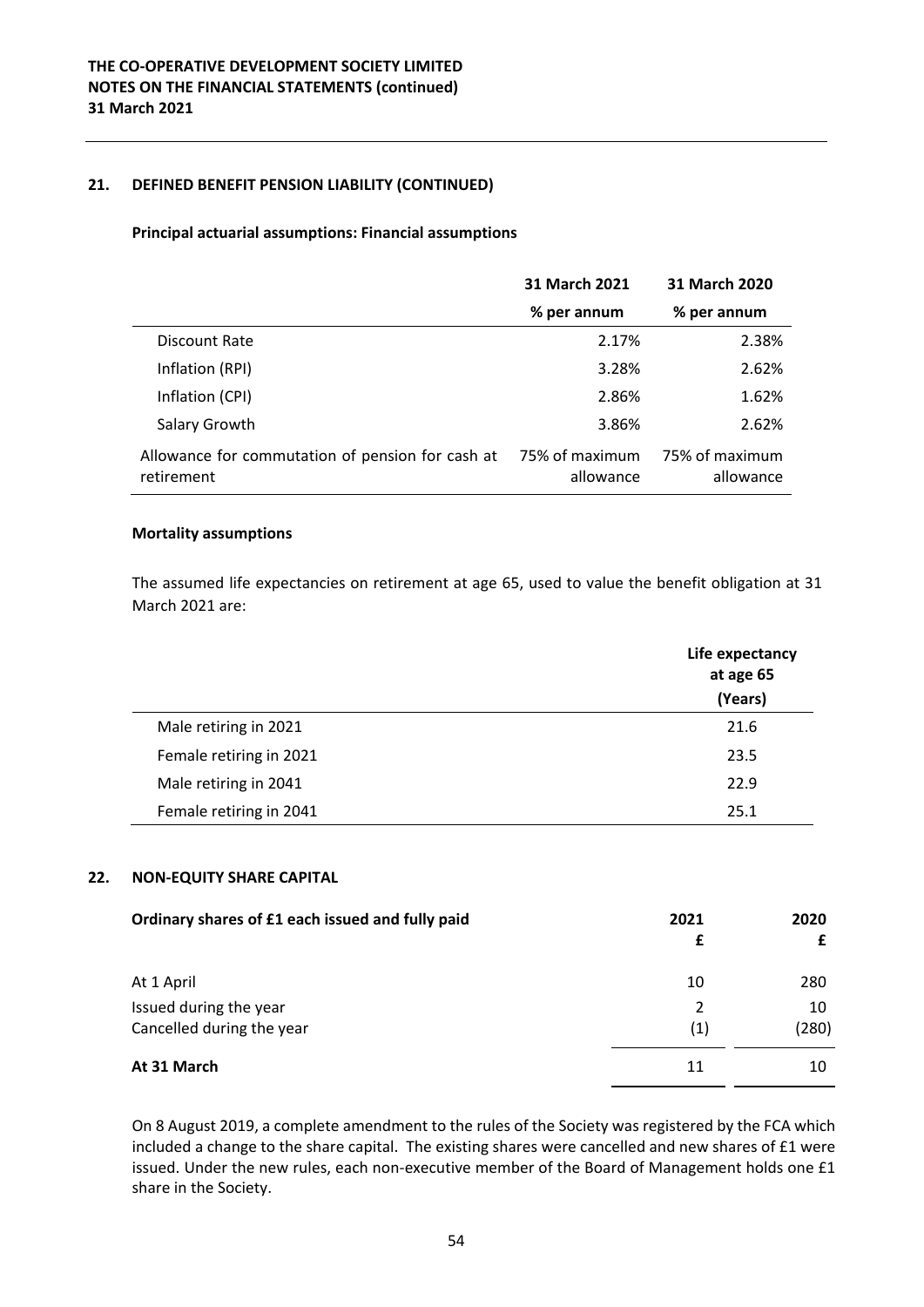# **23. NOTES TO THE CASH FLOW STATEMENT**

|                                               | 2021<br>£  | 2020<br>£  |
|-----------------------------------------------|------------|------------|
|                                               |            |            |
| Profit for the financial year                 | 1,283,608  | 612,427    |
| Taxation for the year                         | (19, 677)  | 139,145    |
| Profit for the financial year before taxation | 1,263,931  | 751,572    |
| Surplus on sale of housing properties         | (954,089)  | (329, 483) |
| Interest receivable and similar income        | (4,393)    | (15, 124)  |
| Interest payable and similar charges          | 145,265    | 200,795    |
| <b>Operating Surplus</b>                      | 450,714    | 607,760    |
| Depreciation                                  | 836,297    | 865,635    |
| Grant amortisation                            | (260, 772) | (297, 051) |
| Accrued pension costs                         | (13, 828)  | 8,287      |
| Other capital adjustments - disposals         | 21,570     | 286,514    |
| Pension deficit payment                       | (238, 388) | (235,000)  |
| Decrease in debtors                           | 87,223     | 390,981    |
| Increase in creditors                         | 467,832    | 989,208    |
| Net cash generated from operating activities  | 1,364,476  | 2,616,334  |

# **24. NET DEBT**

|                                                                          | At 1 April    | Cash               | Fair      | Foreign   | Other            | At 31 March   |
|--------------------------------------------------------------------------|---------------|--------------------|-----------|-----------|------------------|---------------|
|                                                                          | 2020          | Flows              | Value     | Exchange  | non-cash         | 2021          |
|                                                                          |               |                    | Movements | Movements | <b>Movements</b> |               |
|                                                                          | £             | $\pmb{\mathsf{f}}$ | £         | £         | £                | £             |
|                                                                          |               |                    |           |           |                  |               |
| Cash                                                                     | 7,079,668     | 1,344,983          |           |           |                  | 8,424,651     |
| <b>Bank loans</b><br>due within<br>one year<br>Bank loans<br>due in more | (183, 754)    | 184,522            |           |           | (181, 444)       | (180, 676)    |
| than one year                                                            | (4, 155, 789) |                    |           |           | 176,444          | (3,979,345)   |
|                                                                          | (4,339,543)   | 184,522            | -         |           | (5,000)          | (4, 160, 021) |
|                                                                          |               |                    |           |           |                  |               |
| Net Debt                                                                 | 2,740,125     | 1,529,505          |           |           | (5,000)          | 4,624,630     |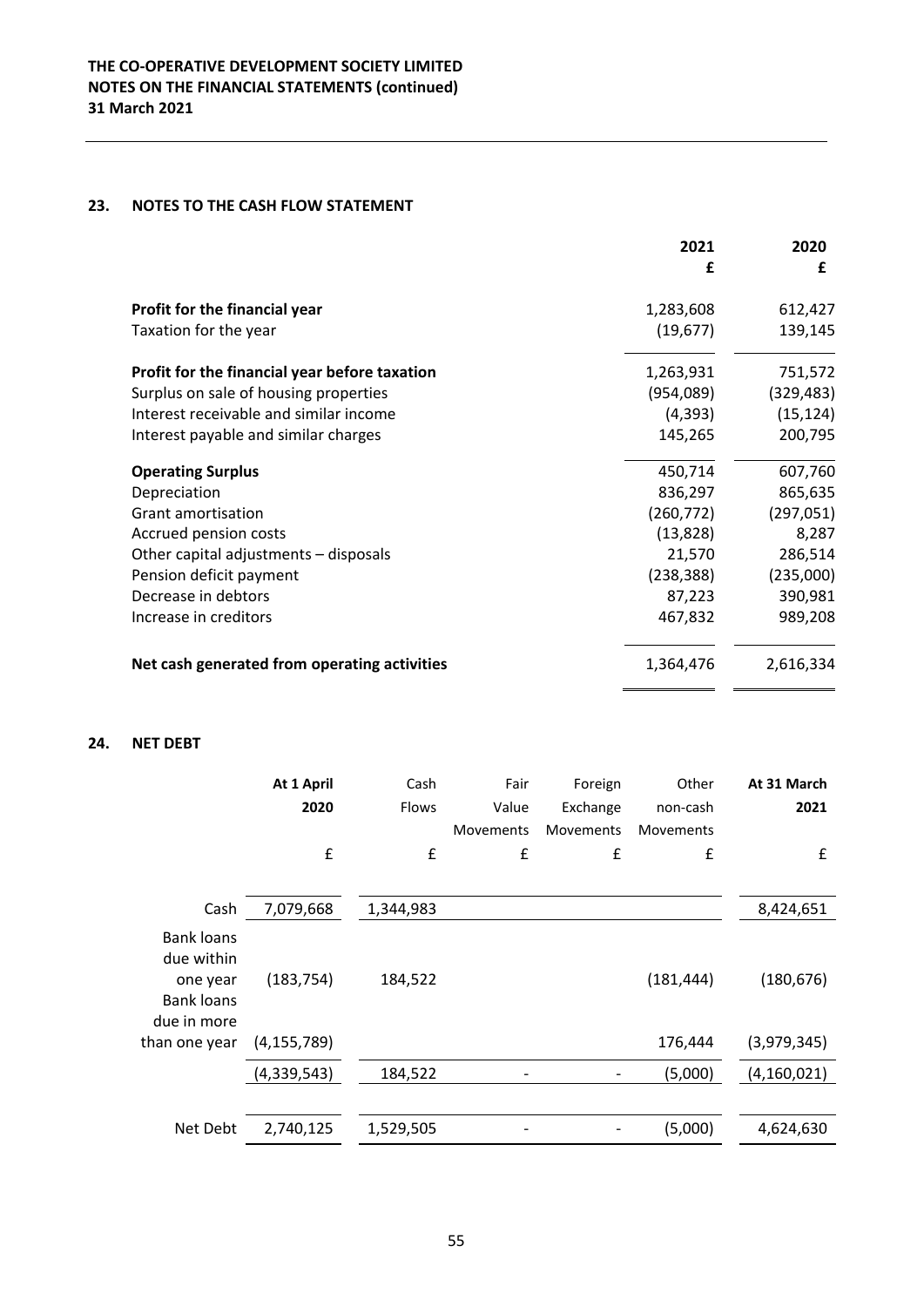### **25. CAPITAL COMMITMENTS**

|                                                                                                        | 2021 | 2020 |
|--------------------------------------------------------------------------------------------------------|------|------|
| Expenditure that has been contracted for but has not been provided<br>for in the financial statements  |      |      |
| Expenditure that has been authorised by the Board of Management<br>but has not yet been contracted for |      |      |

# **26. OPERATING LEASES**

The total of future minimum lease payments under non‐cancellable operating leases for each of the following periods:

|                       | 2021<br>£                | 2020                     |
|-----------------------|--------------------------|--------------------------|
| Not later than 1 year | 113,100                  | 113,100                  |
| In 2 years            | 1,194                    | 5,985                    |
| In $2 - 5$ years      | $\overline{\phantom{a}}$ | 1,194                    |
| Total                 | 114,294                  | 120,279                  |
|                       |                          | $\overline{\phantom{0}}$ |

# **27. CONTINGENT LIABILITIES**

There were no contingent liabilities (2020: nil).

# **28. UNITS AND BED SPACES IN MANAGEMENT**

|                                      | 2021          | 2020          |
|--------------------------------------|---------------|---------------|
|                                      | <b>Number</b> | <b>Number</b> |
| Units in management owned            |               |               |
| Units for rent                       | 738           | 739           |
| Shared ownership units               | 85            | 91            |
| Leasehold                            | 162           | 158           |
| <b>Total Owned</b>                   | 985           | 988           |
| Units managed on behalf of others    |               |               |
| Units for rent                       | 1,459         | 1,432         |
| Shared ownership units               | 41            | 41            |
| Leasehold                            | 59            | 59            |
| Total managed on behalf of others    | 1,559         | 1,532         |
| <b>Total owned and managed units</b> | 2,544         | 2,520         |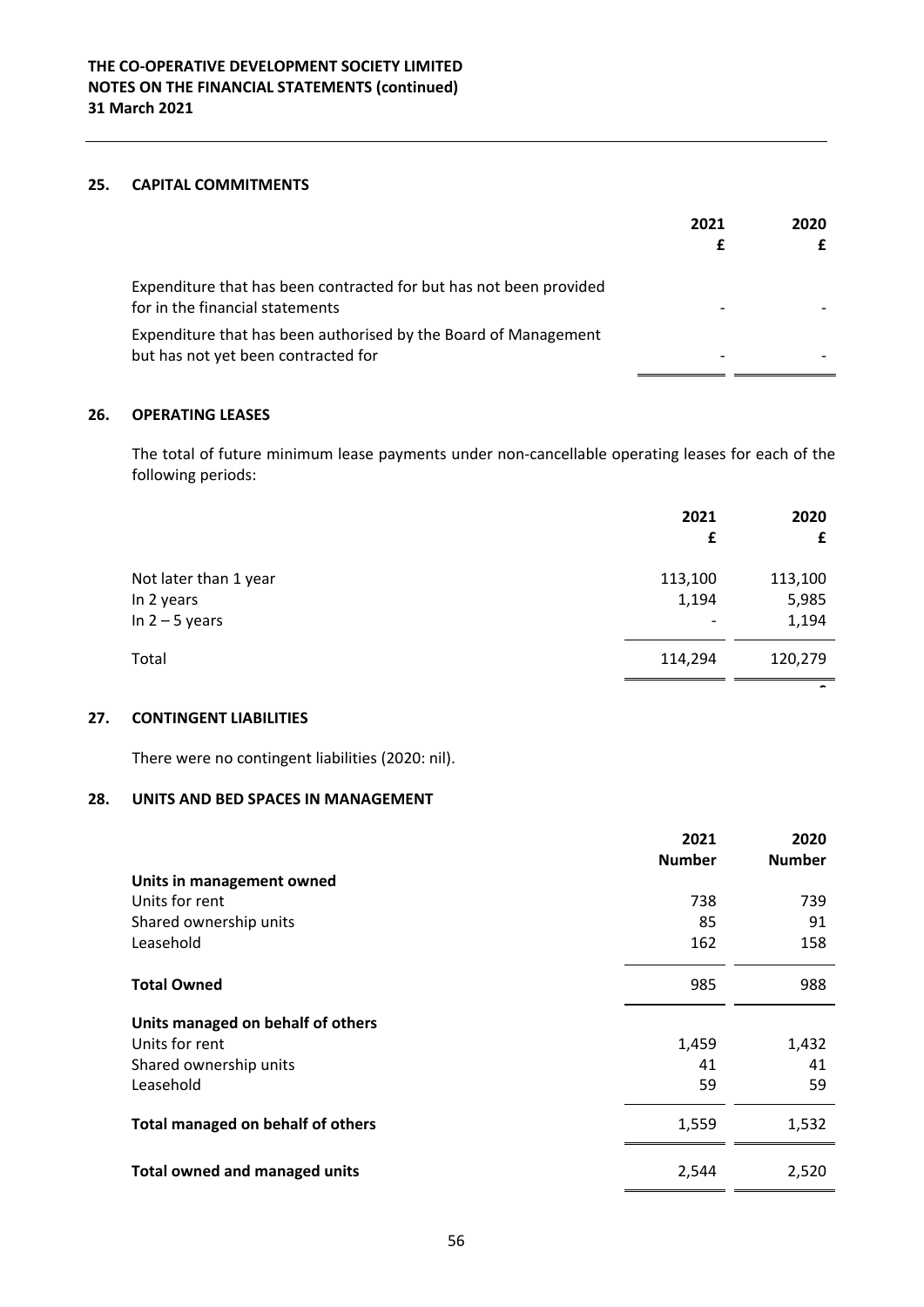# **29. ACCUMULATED SOCIAL HOUSING GRANT**

|                                     | Treated as a<br>capital<br>grant<br>(note 20)<br>£ | <b>Treated as</b><br>revenue<br>income<br>£ | <b>Total</b><br>2021<br>£ | <b>Total</b><br>2020<br>£ |
|-------------------------------------|----------------------------------------------------|---------------------------------------------|---------------------------|---------------------------|
| At 1 April 2020<br>Recycled in year | 27,685,137<br>(140, 915)                           | 1,947,427                                   | 29,632,564<br>(140, 915)  | 29,659,638<br>(27,074)    |
| <b>At 31 March 2021</b>             | 27,544,222                                         | 1,947,427                                   | 29,491,649                | 29,632,564                |

### **30. FINANCIAL ASSETS AND LIABILITIES**

The board policy on financial instruments is explained in the board report as are references to financial risks.

# **Categories of financial assets and financial liabilities**

|                                                  | 2021      | 2020      |
|--------------------------------------------------|-----------|-----------|
| Financial liabilities measured at amortised cost | 4,160,021 | 4,339,543 |
| Total                                            | 4,160,021 | 4,339,543 |

# **Financial assets**

Other than short‐term debtors, financial assets held are equity instruments in other entities, cash deposits placed on money markets at call and cash at bank. They are sterling denominated and the interest rate profile at 31 March was:

|                                                 | 2021<br>£ | 2020      |
|-------------------------------------------------|-----------|-----------|
| Floating rate on money market deposits          | 7,335,798 | 5,815,039 |
| Fixed rate investments                          | 21,364    | 20,742    |
| Financial assets on which no interest is earned | 1,088,853 | 1,264,629 |
| Total                                           | 8,446,015 | 7,100,410 |

The fixed rate investment is a trade investment in the loan stock of another entity. The financial assets on which no interest is earned comprise cash balances in non interest bearing accounts. The remaining financial assets are floating rate, attracting interest at rates that vary with bank rates.